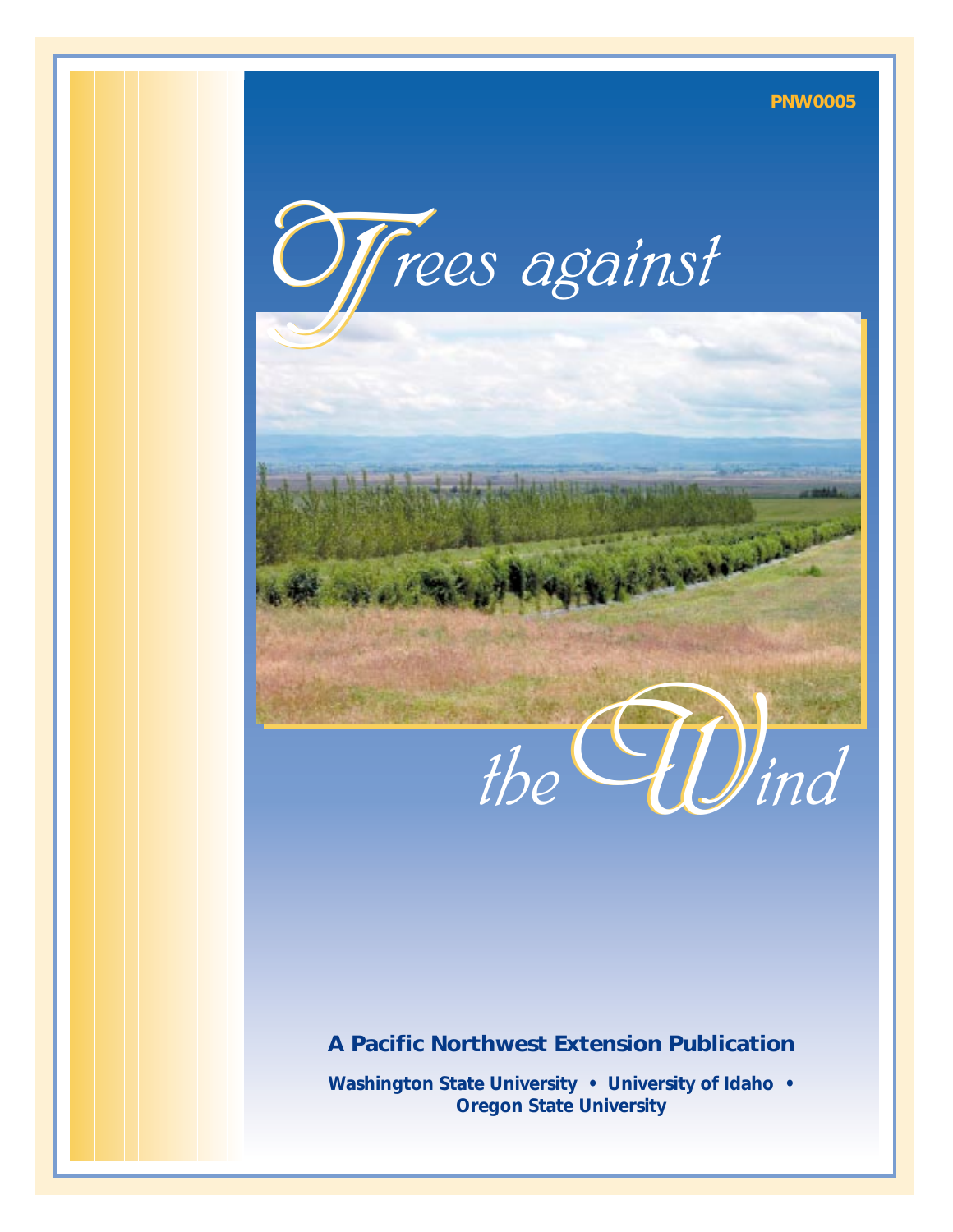**Cover photo:** A newly established windbreak located in southern Idaho that utilizes fabric mulch and drip irrigation.

*Designed by*

**Gerald Steffen, MFA, CAHE Information**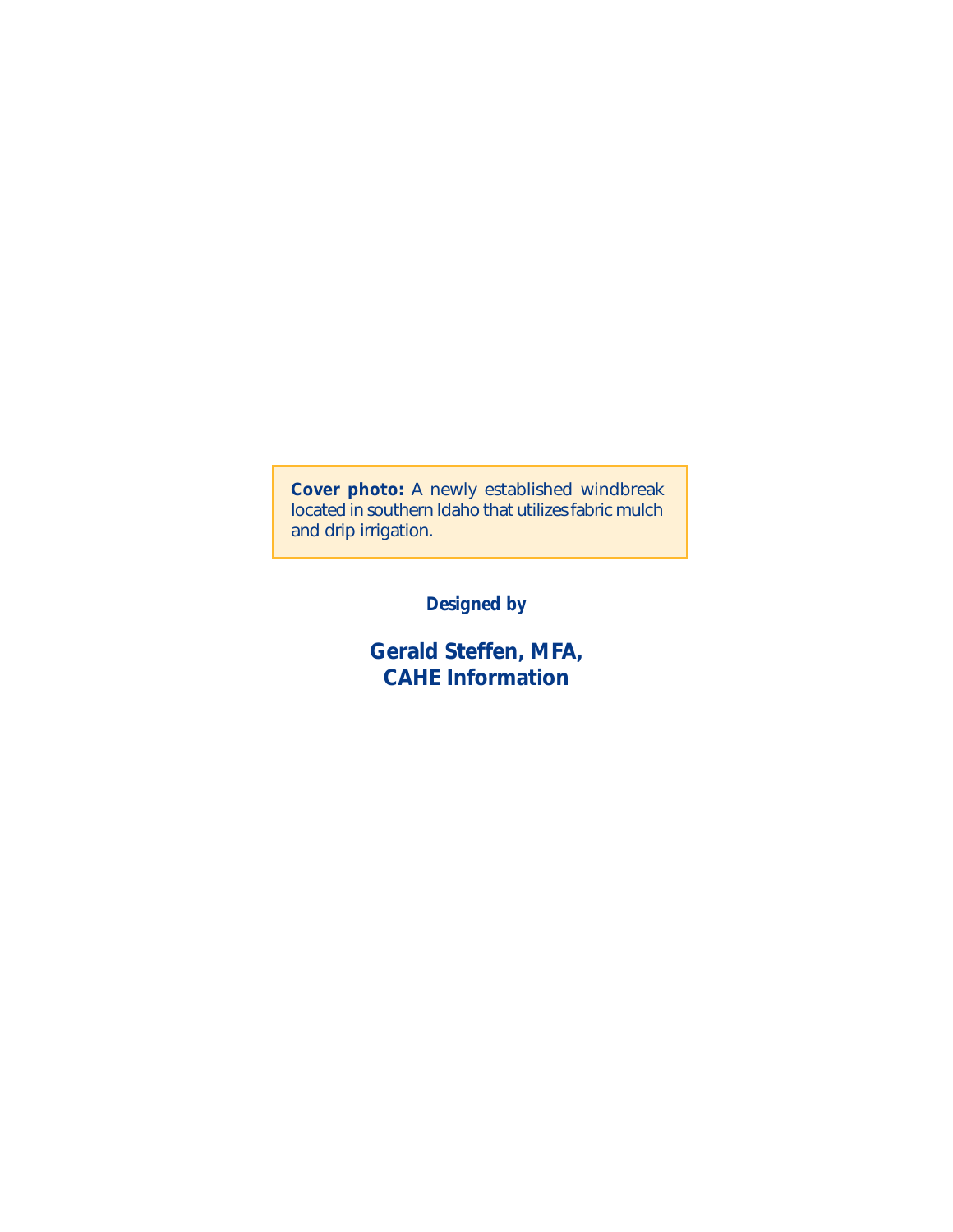# *Trees against the Wind Trees against the Wind*

#### **PNW005**

Material in this publication is for agriculturists in Idaho, Oregon, and Washington to use in planning, establishing, and caring for windbreaks, shelterbelts, and living snow fences. Though much of the information will apply in other areas, the authors suggest asking advice from a forester or conservationist before following species and spacing recommendations.

The authors graciously acknowledge the contributions made to this bulletin by professionals working in the public domain.

*Extensively revised by*

**Donald P. Hanley, PhD, CF, WSU Extension Forester**

**Gary Kuhn, MS, USDA-NRCS Agroforester**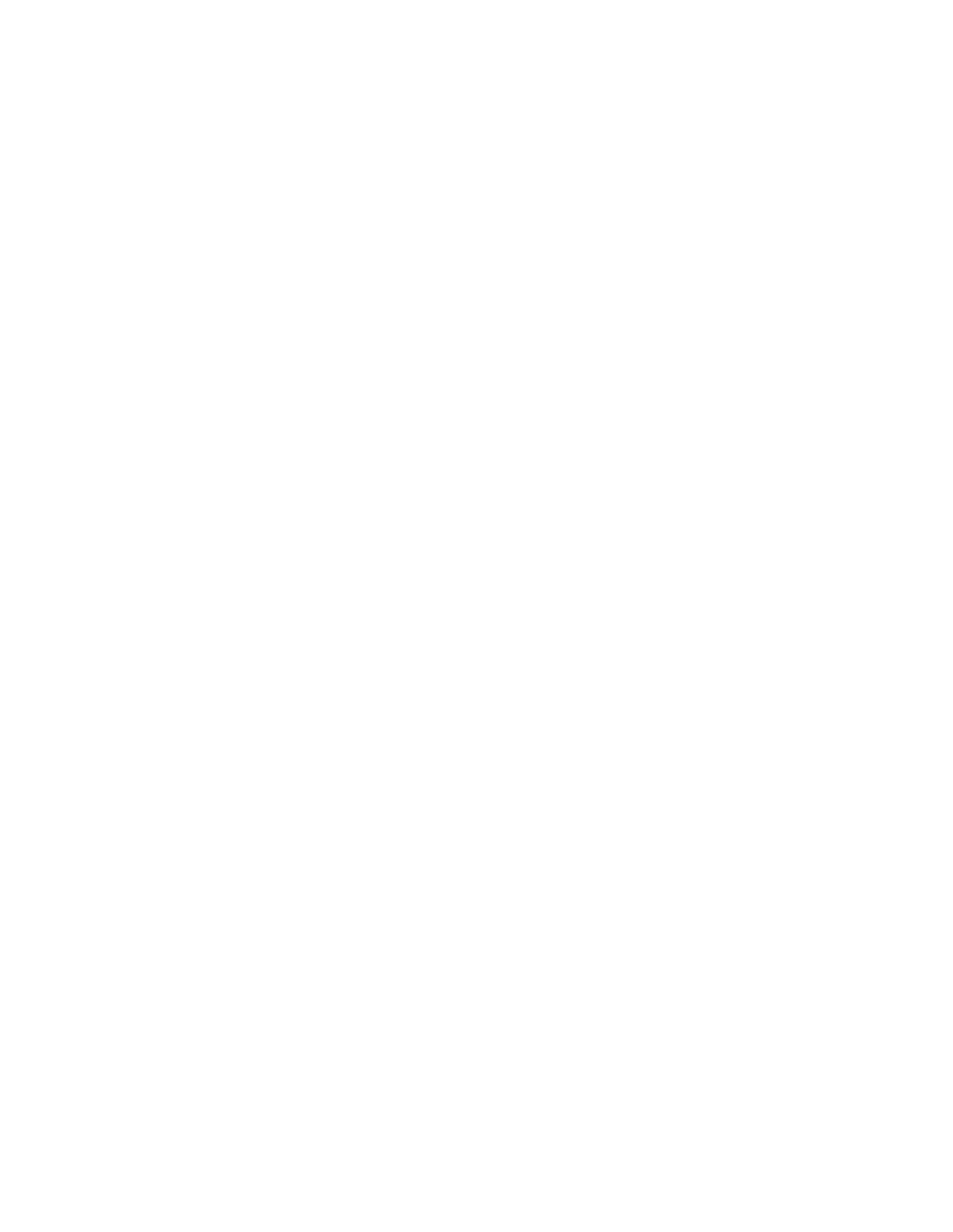

|                                               | Wii |
|-----------------------------------------------|-----|
|                                               |     |
|                                               |     |
|                                               |     |
|                                               |     |
| Better Livestock Performance  4               | Wii |
| Odor Mitigation by Windbreaks 5               |     |
| Wildlife Enhancement-Especially Birds  7      |     |
|                                               |     |
| More Beautiful Countryside  8                 |     |
|                                               |     |
| Why Are Not More Windbreaks Successful?  9    |     |
| How Many Years Are Needed to Grow             |     |
|                                               | We  |
| What Does a Successful Windbreak Require?  10 |     |
|                                               |     |
|                                               | Pos |
|                                               |     |
|                                               |     |
| Farmstead and Feedlot Windbreaks 12           |     |
|                                               |     |
| Center-Pivot Irrigation Designs  13           |     |
|                                               |     |
|                                               |     |
|                                               |     |
| "Traditional Windbreak Design"  15            | Prc |
|                                               | Rer |
|                                               | A F |
|                                               | Sor |
| Tree and Shrub Spacing Is Important  17       | So  |
| Twin-Row, High Density Windbreak              |     |
| Design-A New Alternative 18                   |     |
|                                               |     |
| Selecting Species to Plant  19                | Inc |
|                                               | Inc |
| Special Windbreak Designs  22                 |     |
|                                               | Ind |
| High Elevations and "Frost Pockets"  22       | Su  |

| Food and Foraging Sites  22                        |  |
|----------------------------------------------------|--|
| Shelter from Predation-Escape Cover  24            |  |
|                                                    |  |
| <b>Windbreak Species and Mature</b>                |  |
|                                                    |  |
|                                                    |  |
| Nonrooted Cuttings  25                             |  |
|                                                    |  |
| Care of Trees before Planting  26                  |  |
|                                                    |  |
| Hand Planting Techniques  27                       |  |
| Weed Barrier Fabric Mulch for Tree                 |  |
|                                                    |  |
| Application of Weed Barrier by Machine  29         |  |
|                                                    |  |
|                                                    |  |
|                                                    |  |
|                                                    |  |
|                                                    |  |
|                                                    |  |
|                                                    |  |
| Timing Fertilizer Applications  32                 |  |
|                                                    |  |
|                                                    |  |
| Renovation of Old Plantings  33                    |  |
|                                                    |  |
| Sources of Additional Information 35               |  |
|                                                    |  |
| State or Federal Nurseries  35                     |  |
|                                                    |  |
| Soil Conservation Districts  35                    |  |
| Individual Species Characteristics: Shrubs  36     |  |
| Individual Species Characteristics:                |  |
|                                                    |  |
| Individual Species Characteristics: Evergreens  38 |  |
|                                                    |  |
|                                                    |  |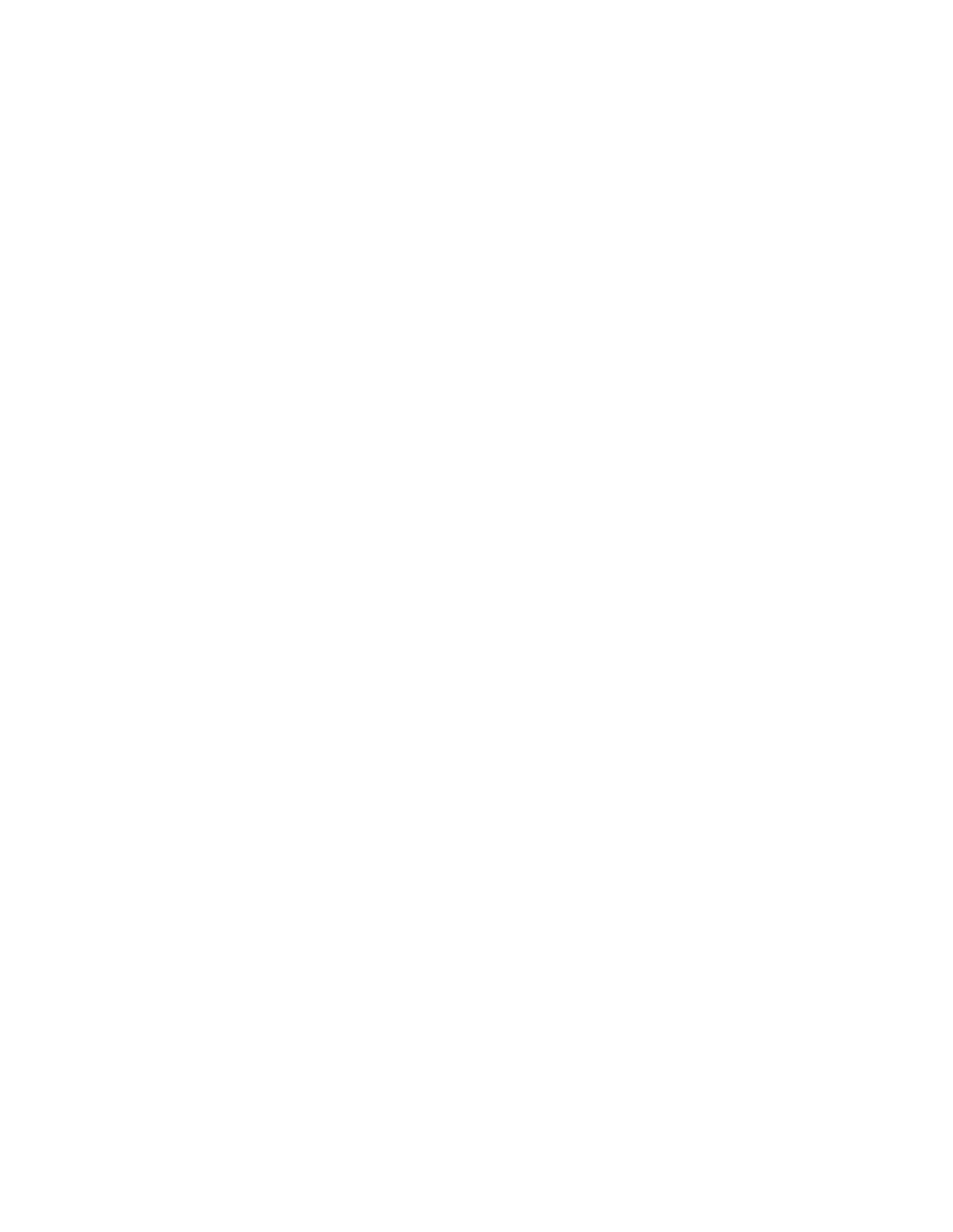$\bigcup_{a}^{r}$ *he forest acts powerfully in checking the force of the winds because the elastic swaying of the twigs and branches is a very effective hindrance to the movement of air.*

*~Gifford Pinchot, 1905*

#### *hat Is a Windbreak? W*

A windbreak is a planting, usually of both trees and shrubs, designed and established to reduce undesirable effects of strong winds.

When the pioneers settled the treeless areas of the Northwest, they needed trees to provide shade and to give protection from the wind. Most farm and ranch plantings used fast-growing trees such as Lombardy poplar, eastern cottonwood, and black locust. Windbreak design was simple. The common practice was to plant one to six rows of a single species on a rather close spacing. The success of a planting depended on the owner's judgment regarding species, spacing, location, and the amount and kind of care needed (Figure 1).

Northwest farmers and ranchers are still planting windbreaks. The difference is they now can follow recommendations giving them high

assurance of satisfactory windbreak performance. Much information has been gained through research on how design, location, and proper tree species affect windbreak efficiency. This bulletin is a guide for your use in planning, planting, and caring for a windbreak. Its recommendations are based on extensive windbreak research and experience in several states.

#### *indbreak Benefits W*

Your need for a windbreak can be measured in terms of the benefits you would derive (Figure 2). The major benefits of windbreaks are

- Improved farmstead environment. Homes protected from cold winds use less energy for heating (Figure 3).
- Improved crop yields.
- Reduced soil erosion.



*Figure 1. A dense windbreak that is properly designed and correctly located will reduce winds and control snow drifting. Note that a "traditional design" windbreak is illustrated here.*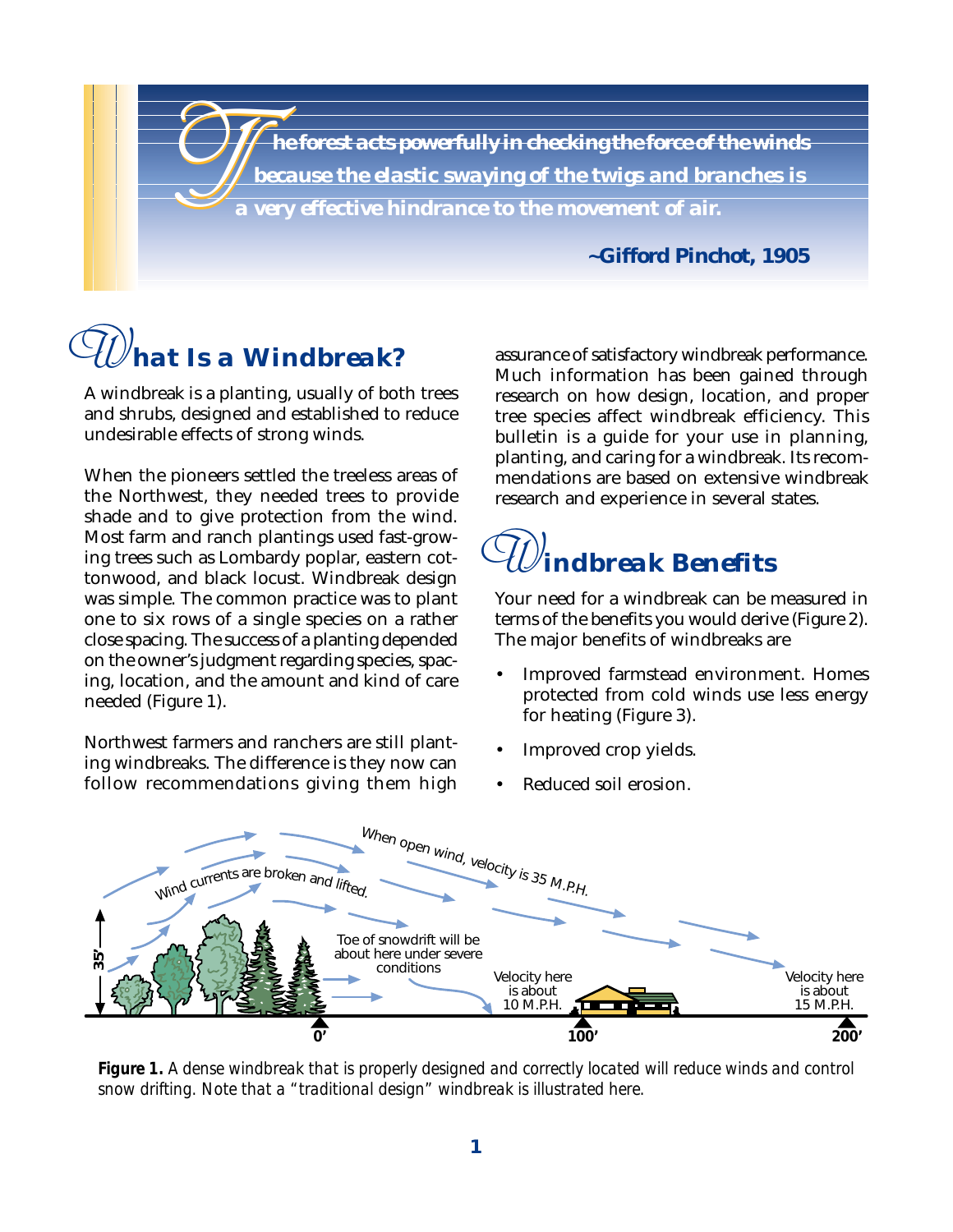#### **Summary of Benefits**

**Windbreaks protect crops, soil, livestock, and humans while also improving air and water quality, enhancing fish and wildlife habitat, broadening biodiversity, and beautifying the landscape.**

**Conservation buffers allow farmers, ranchers, and homeowners to express their commitment to conservation.**

*Figure 2. Windbreak benefits are numerous.*

- Better livestock performance. Animals gain more weight when protected.
- Vegetative windbreaks attract game and songbirds.
- Windbreaks provide a buffer against loud noises.
- Windbreaks help mitigate strong odors from feedlots and other localized sources.
- Vegetative windbreaks add to a beautiful countryside.

Probably the single most important benefit of a farmstead windbreak is the reduction of energy required to heat a home. Energy savings are further increased by the proper placement of foundation plantings around the home.

Recent studies show that windbreaks can reduce winter fuel consumption by 10% to 30%. For example, one study in Nebraska compared the fuel requirements of identical houses, in which a constant inside temperature of 70°F was maintained. The house protected by a windbreak used 23% less fuel. Energy usage was compared for two identical, electrically heated homes in South Dakota. A farmstead windbreak sheltered one home; nothing sheltered the other. Inside temperatures were maintained at 70°F. The sheltered home used 34% less electricity (Figure 4).

In addition to reducing the force of the wind, windbreaks also can reduce the wind-chill effect on people outside the house. Studies of three-row windbreaks, where trees were 25 feet tall, showed reduced wind velocities and windchill index (Figure 5).

#### **Improved Crop Yields**

A survey in South Dakota examined how windbreaks influence crop yields. On 677 fields of corn, oats, and barley, yield increased 8 to 9 bushels per acre due to windbreak protection. Alfalfa averaged 3 /4 ton per acre more on 123 protected fields. Corn silage from 13 protected fields showed more than a 3-ton-per-acre increased

**Environmental Purposes of Windbreaks Structure protection Screening Noise abatement Dust reduction Beauty Wildlife habitat**

*Figure 3. Windbreaks provide many benefits around homes and other outbuildings.*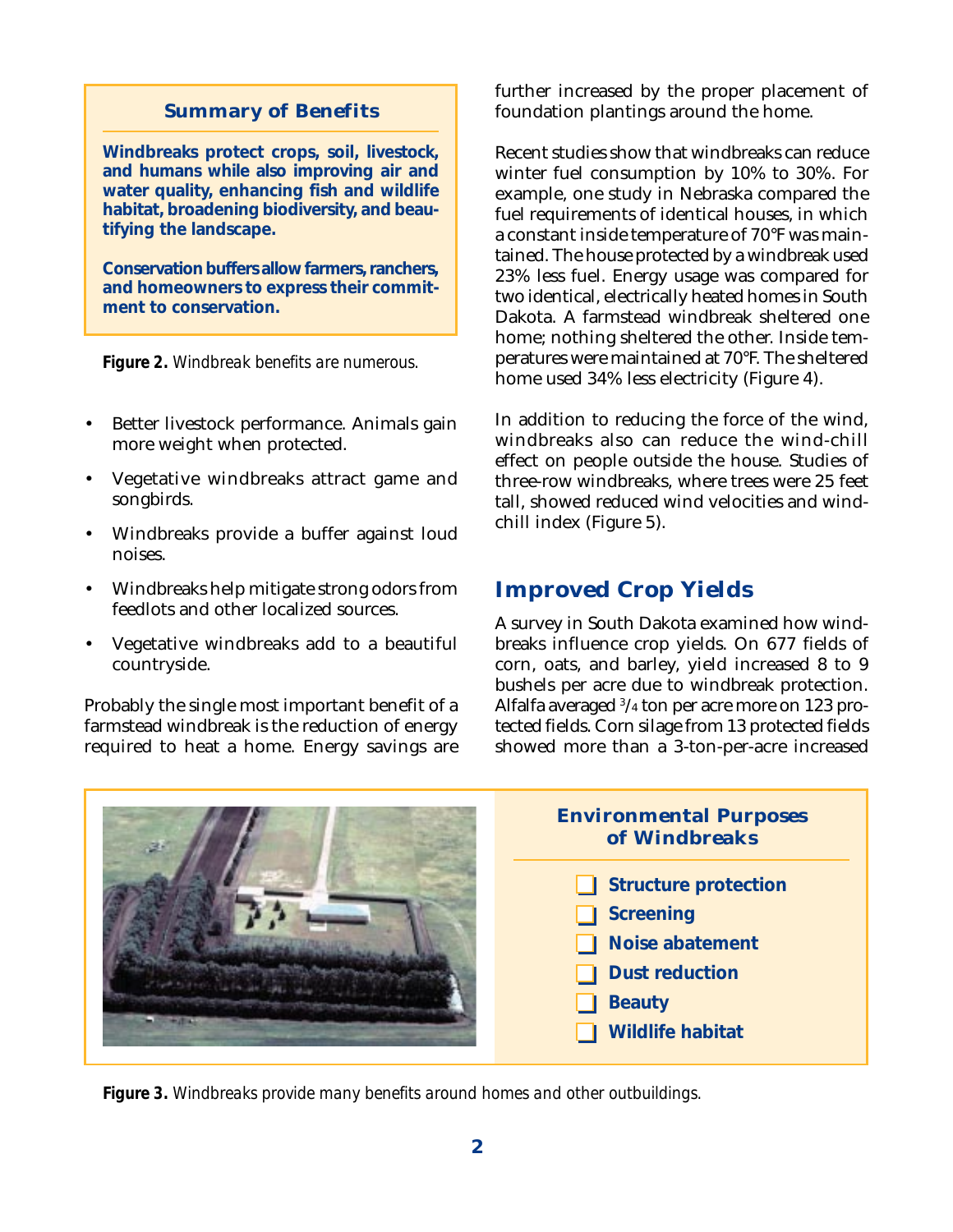

*Figure 4. Foundation planting around a home to supplement a windbreak gives further energy savings.*



*Figure 5. A three-row windbreak significantly reduces wind velocity on the leeward side of the break.*

yield, and four fields of potatoes gained nearly 48 cwt per acre due to protection by windbreaks. A Nebraska experiment showed 34 acres protected by windbreaks produced the same amount of canning tomatoes and beans as 40 acres of similar land without windbreak protection. A study in southern Idaho reported yields of several field crops increased by 1% to 7% in fields that had windbreak protection. In other areas, where cereal grains are the prime crop, windbreak influences on crop yields are less conclusive (Figure 6).

In a South Dakota survey, nearly all farmers said their field windbreaks more than pay for the ground they occupy. Many commented favorably about the effects their windbreaks had on soil blowing, crop damage, and drifting snow.

#### **Orchards**

Orchards need shelter against high winds, especially during pollination and preharvest when the fruit is ripening. Fruit often is blown off the trees or bruised and scarred in unprotected orchards. Behind a good windbreak, you can spray, dust, and prune fruit trees with greater control. The WSU Wenatchee Tree Fruit Research and Extension Center reported bees are more numerous in orchards having windbreak protection. Honeybees and other pollinating insects are more effective when sheltered against winds. Windbreaks reduce irrigation evaporation, and trapped snow adds more soil moisture in the spring. An orchard owner in Idaho observed that



*Figure 6. Field windbreak benefits.*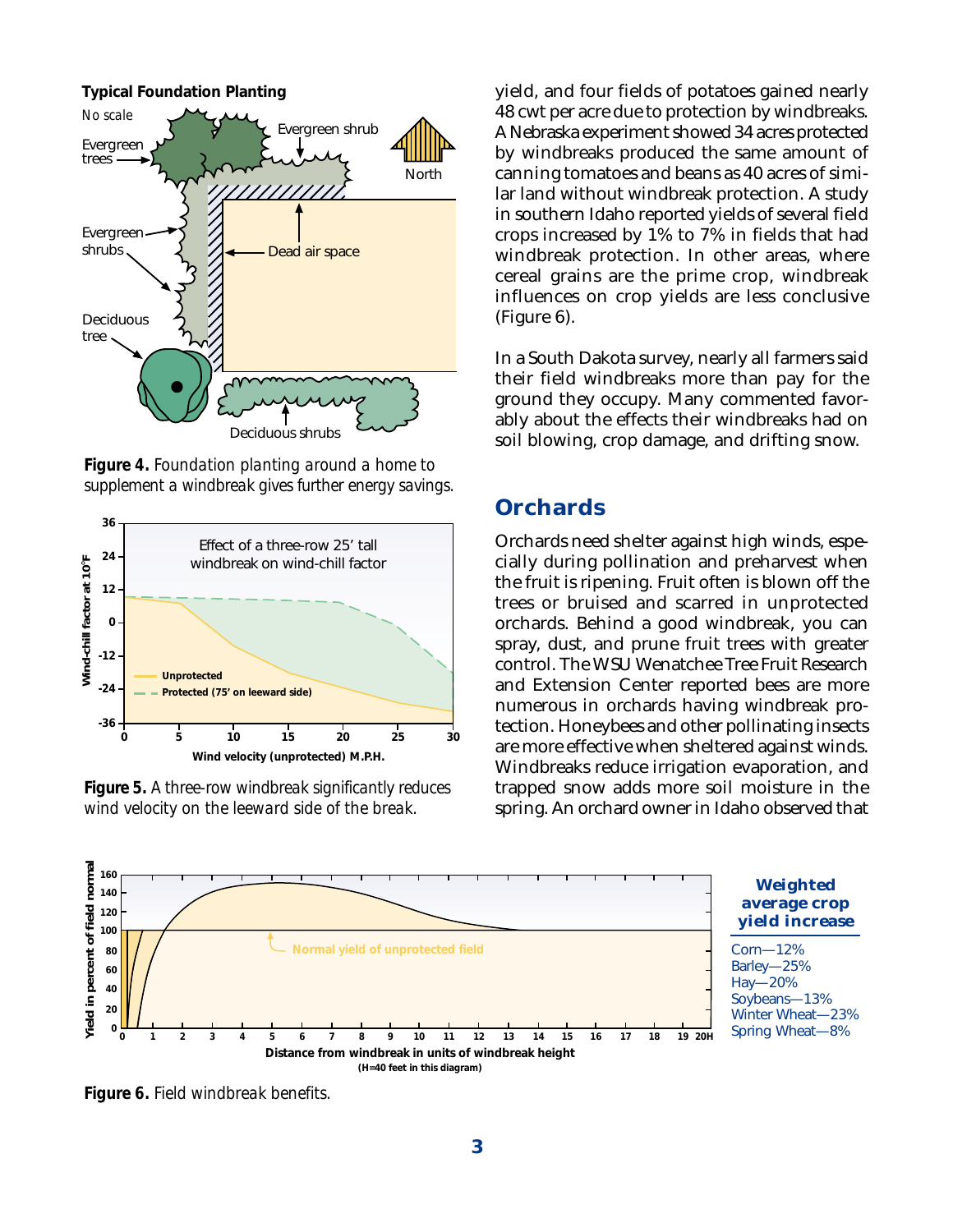his fruit crop from an orchard with windbreak protection was consistently better than crops from neighboring orchards without protection (Figure 7).

#### **Wind Erosion Reduction**

Soil erosion caused by high winds is called wind erosion. Land managers or owners can control wind erosion in several ways: through the use of good plant cover; tillage practices that leave the soil ridged or cloddy; or windbreaks that reduce the wind velocity. Areas where erosion hazards are high call for a combination of measures (Figure 8).

The wind can easily move fine soil particles, both organic and mineral. Often the soil particles blowing from a field contain 10 to 20 times as much humus and plant nutrients as the heavier particles that stay on the field.

Soil particles do not ordinarily blow until wind velocity reaches about 13 miles per hour at a height of 1 foot above the ground. This is known as "threshold velocity." Above the threshold velocity, the capacity of winds to carry soil is proportional to the square of the wind speed. Therefore, small reductions in wind speed cause great reductions in the rate of soil loss.

Conditions conducive to wind erosion on cropland include:

- Loose, dry, and finely granulated soil
- Smooth soil surface with sparse or no vegetative cover,
- Large crop areas, and
- Sufficient wind velocity to move soil.

#### **Better Livestock Performance**

Feedlot and livestock windbreaks primarily protect livestock from wind and windborne soil and snow. Windbreak protection can significantly reduce stress on animals and their feed requirements. This protection results in better animal



*Figure 7. Field windbreaks protecting orchards.*

health, lower death loss, and lower feed costs (Figure 9).

In cold weather, cattle must increase food intake for energy to keep body temperatures within a specific comfort range. For example, a study in Indiana found energy requirements for cows in good condition increased 13% for each 10 degree drop in wind-chill temperature below 30°F. Cows in poor condition needed 30% more energy for each 10-degree drop.

Canadian researchers have reported cattle on winter range require a 50% increase in feed energy for normal activities and an additional 20% to overcome the direct effects of exposure to cold temperatures and wind. They concluded adequate wind protection could reduce the direct effects of cold by more than half. The Canadian studies also indicated feeder cattle,



*Figure 8. Windbreaks proved excellent protection as far out as six to eight times tree height and fair protection up to 10 times tree height.*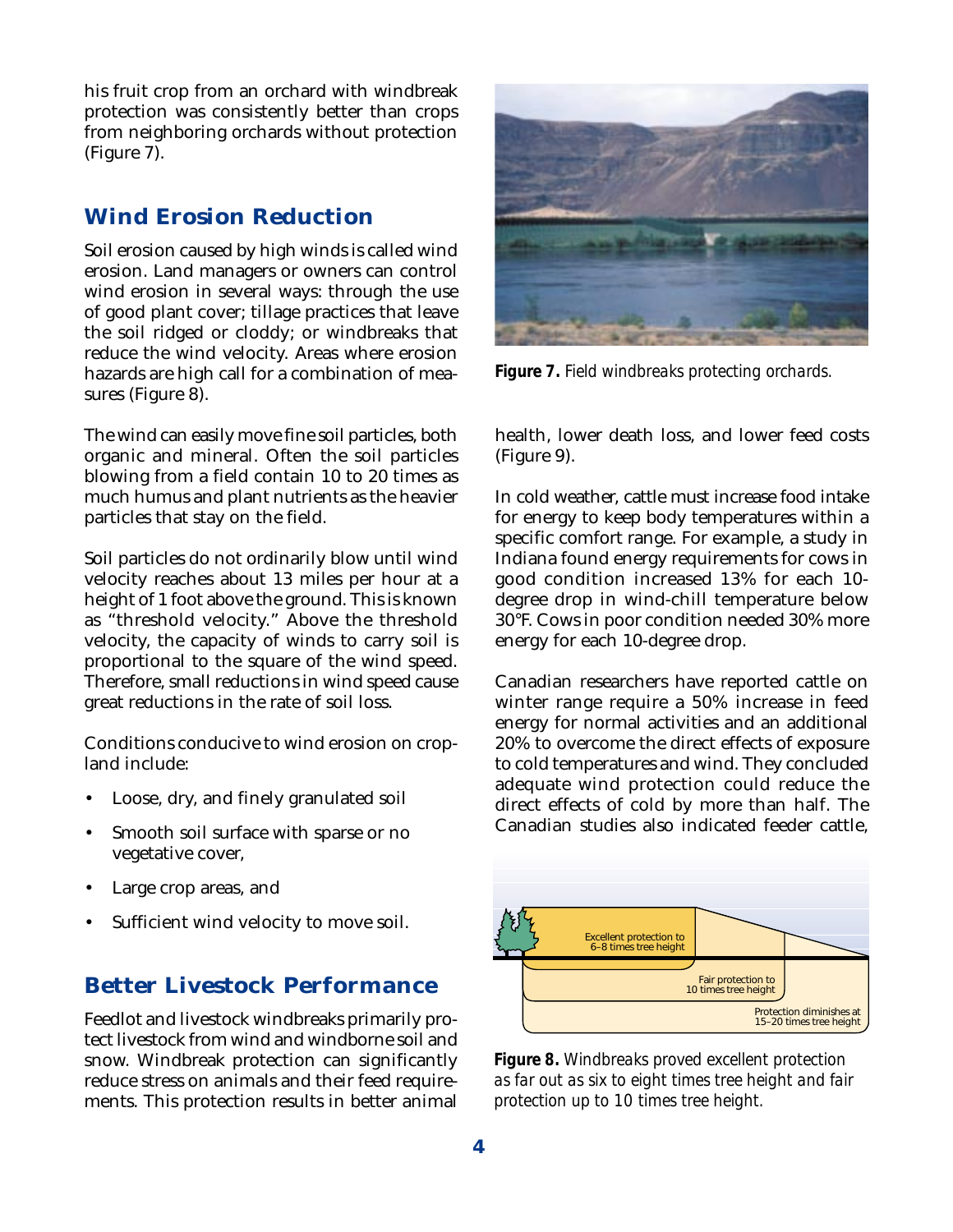when provided with wind shelter and kept dry, are not affected significantly by cold weather.

Iowa studies with calves and yearlings concluded feed requirements were 7% greater in open lots than in lots with shelter.

Many livestock owners also have attested that shade provided by windbreaks and other tree plantings helps animals during very hot summer days. While this windbreak value has never been quantified in pounds of livestock gain, the shade value of trees is, nonetheless, widely recognized.

#### **Odor Mitigation by Windbreaks1**

New university research in the Midwest and Great Plains regions is experimenting with use of windbreaks as odor control mechanisms. This exciting windbreak application warrants continued study and experimentation here in the Pacific Northwest. While the majority of this research focuses on hog production in Iowa and Nebraska, the application appears useful to mitigate odor at dairy, beef, and poultry enterprises.

Animal waste is becoming a major problem in the U.S., where more than 1.4 billion tons of manure are produced annually. Most of the manure is concentrated, as production facilities and feedlots have become larger. Odor from these facilities is causing significant social problems, especially as non-farm-based residents encroach on traditionally agricultural land (Figure 10).

Windbreaks have the potential to be an effective and inexpensive odor control device. The odors produced from animal waste originate near the ground and often stay close to the ground due to temperature inversions, especially in the winter months. Windbreaks can act as interceptors of this ground-based odor plume (Figure 11). According to the university researchers, windbreaks can ameliorate livestock odors in four primary ways:



*Figure 9. Locate windbreaks that protect livestock so the snow deposition falls outside the feeding area.*







*Figure 11. Schematic representation of turbulence and zone of potential odor dilution. Courtesy Iowa State University.*

<sup>1</sup> This section is adapted from: *Air Quality and Shelterbelts: Odor Mitigation and Livestock Production, A Literature Review*. USDA National Agroforestry Center Sponsored Research Project. John Tyndall and Joe Colletti, Forestry Department, Iowa State University.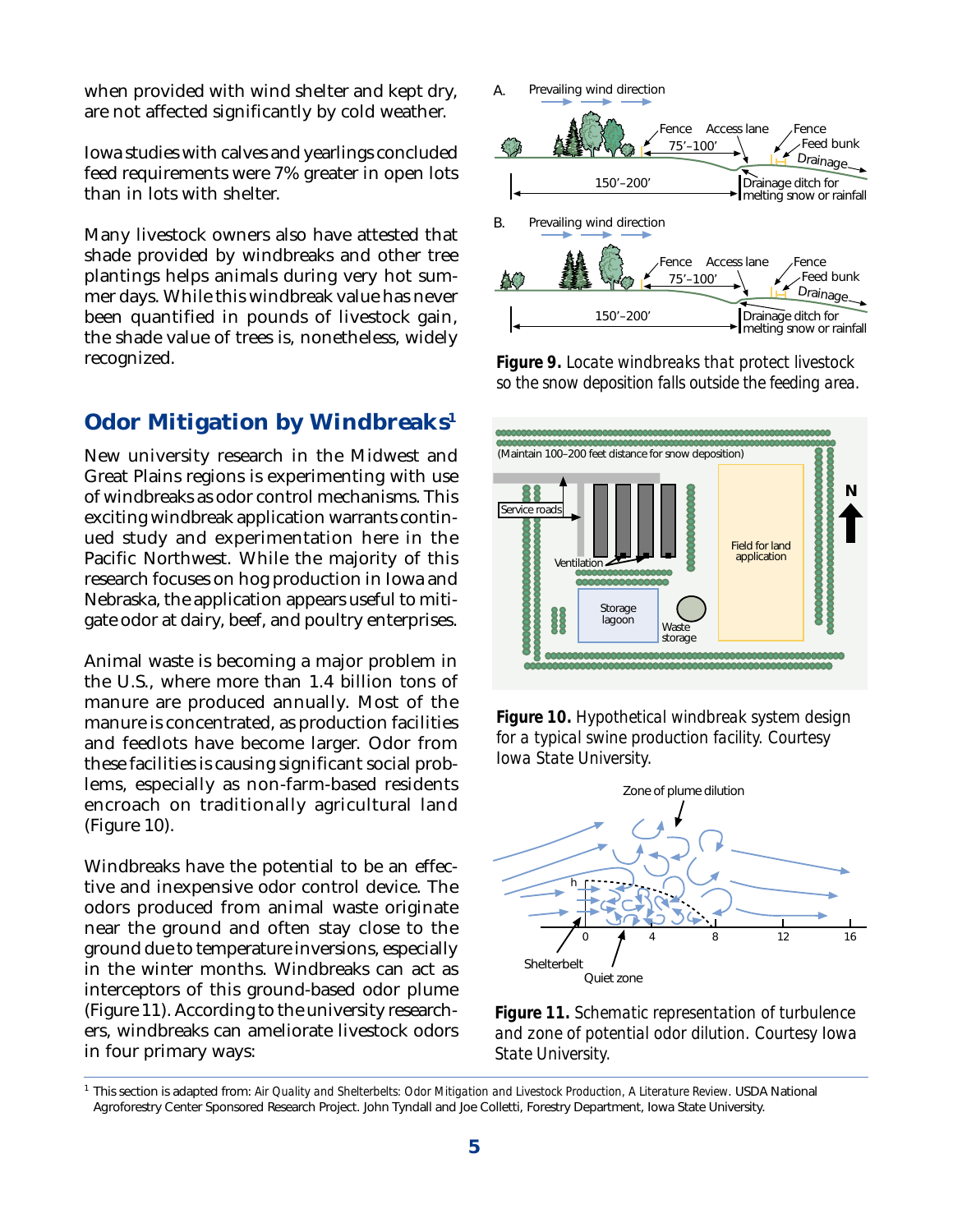- Diluting gas odor concentrations into the lower atmosphere
- Encouraging dust and other aerosol deposition by reducing wind speeds
- Physically intercepting dust and other aerosols
- Acting as a sink for the chemical constituents of odor

Odor is composed of gaseous volatile compounds and particulate matter. Particulate matter is a component of odor plumes and closely related to odor from cattle, swine, and poultry (housing) facilities and from outdoor lots for swine, cattle, and sheep. Animal dust and other particulates easily absorb and carry the majority of the odorous compounds. Dust can carry many times more molecules of some odorous compounds than the same volume of air, thus concentrating odors.

Windbreaks, especially those composed of evergreen tree species, serve as physical interceptors of dust and other aerosols. As air moves across vegetative surfaces, needles and leaves capture and remove some of the dust, gas, and microbial burden normally carried by the wind. This removal occurs mostly by way of a dry windborne route, in raindrops, or in rain splash droplets. The total surface area of leafy plants is very large,

often exceeding the surface area of the soil containing those plants by as much as 20-fold. The amount of leaf surface area positively favors the interception of dust and other aerosols.

Little is known about the ability of trees and other plants to ameliorate odor by intake or absorption of odorous chemicals or about the managerial use of vegetation for this purpose. Compelling indirect evidence suggests this is possible. In the last few decades, tremendous interest has grown in the ability of plants to remove pollutants from the air. Several reviews address the capability of plants to act as a sink for air contaminants.

Windbreaks also can mitigate odor from land applications of liquid and solid manure (Figure 12). Multiple windbreaks, used on both sides of the field and oriented perpendicular to prevailing winds, can offer diverse effects when application is primarily from liquid sources. A windbreak on the windward side of the field can capture off-field particulates that would otherwise pass over the field surface and pick up volatile organic compounds being emitted. This design encourages particulate deposition. A windbreak on the far side should create air turbulence and enhance odor dilution as well as intercept and encourage deposition of some particulates. Shelterbelt density should be increased above



*Figure 12. Possible windbreak benefits in mitigating odor from field application of manure. Courtesy Iowa State University.*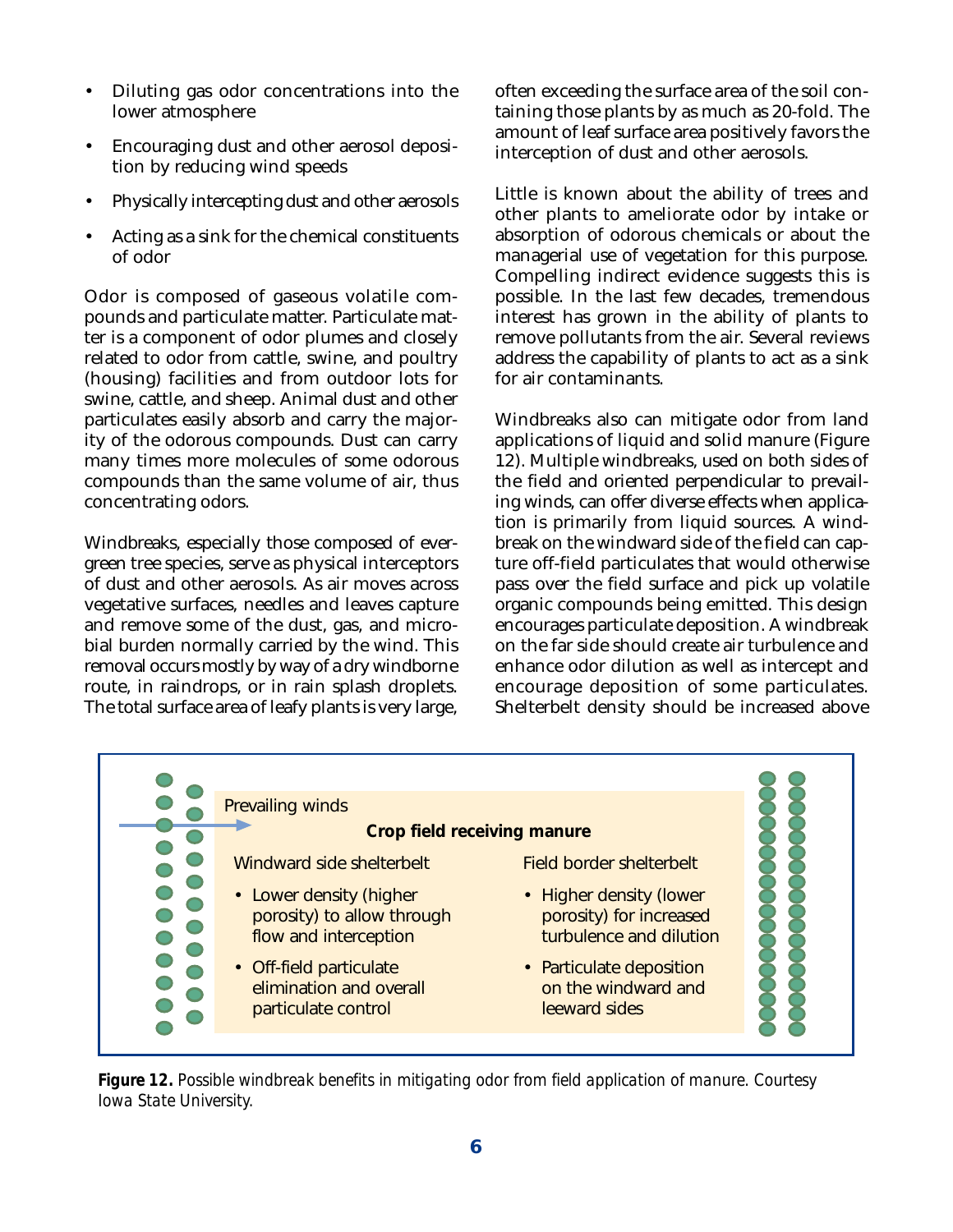60% for maximum turbulence. To maximize turbulence, wind speed must be at its prevailing rate. When using a two-belt system, make sure the field is wide enough to allow wind speed to regain prevailing velocity as it approaches the turbulence-creating windbreak. Since windbreak height is also an important variable for odor dilution, use taller tree species. Where field applications of solid manure are involved, windbreak designs may need to maximize particulate interception and deposition. To maximize this particulate interception, allow some wind to pass through the windbreak to encourage plant-particulate interactions. The use of lower density belts (~50% density) should facilitate this interaction.

#### **Wildlife Enhancement— Especially Birds**

From observations, wildlife biologists conclude windbreaks make very desirable nesting, brooding, and loafing areas for many game and songbirds. Some windbreak species provide significant



*Figure 13. Windbreaks designed primarily for wildlife can have more plant diversity for a natural look.*

|                                                                                    | Green<br>ash | Russian<br>olive | Siberian<br>elm | Blue<br>spruce | Chokecherry               | Honeysuckle Caragana |              | berry        | Buffalo- American<br>plum |
|------------------------------------------------------------------------------------|--------------|------------------|-----------------|----------------|---------------------------|----------------------|--------------|--------------|---------------------------|
| Pheasant                                                                           |              | X                | X               | X              | X                         | X                    |              | X            |                           |
| Gray partridge                                                                     |              | X                |                 |                | X                         |                      |              |              |                           |
| Sharp-tailed grouse                                                                |              | X                | X               |                | X                         | X                    |              | X            | X                         |
| California quail                                                                   |              |                  |                 | $\mathsf{x}$   | $\boldsymbol{\mathsf{X}}$ | $\mathsf{X}$         | $\mathsf{x}$ |              |                           |
| <b>Ruffed grouse</b>                                                               |              | $\mathsf{x}$     |                 | X              | X                         | X                    | X            | X            |                           |
| Wild turkey                                                                        | $\mathsf{X}$ | X                | X               | X              | X                         | X                    |              | X            |                           |
| Mule deer                                                                          | X            |                  | X               |                | X                         |                      | X            | X            |                           |
| White-tailed deer                                                                  | $\mathsf{x}$ | $\mathsf{x}$     | $\mathsf{x}$    | X              |                           | $\mathsf{X}$         |              | X            | $\mathsf{X}$              |
| Mourning dove                                                                      |              |                  | X               | X              | X                         | X                    |              |              |                           |
| Cottontail rabbit                                                                  | $\mathsf{x}$ | $\mathsf{x}$     | $\mathsf{x}$    | $\mathsf{x}$   |                           | X                    |              | $\mathsf{x}$ | X                         |
| <b>Squirrels</b>                                                                   | X            | X                | X               |                |                           |                      |              |              |                           |
| Migratory songbirds X                                                              |              | X                | X               | X              | $\mathsf{X}$              | $\mathsf{X}$         | X            | X            | X                         |
| <sup>†</sup> Slight modification of table by Erling Podell, USDA-NRCS, Bismark ND. |              |                  |                 |                |                           |                      |              |              |                           |

*Table 1. Windbreak Species Use by Wildlife for either Food or Cover†*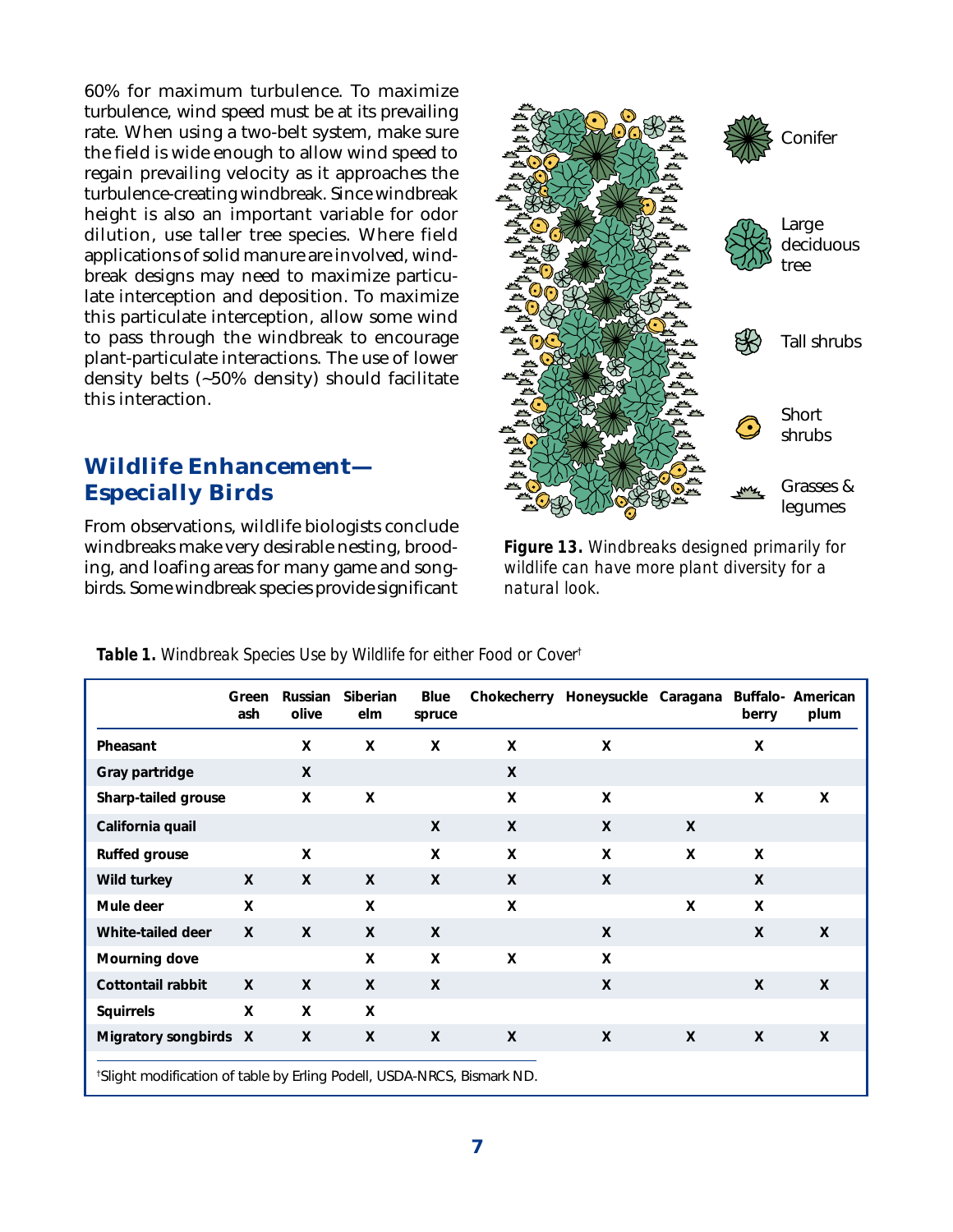amounts of food for birds and other wildlife (Figure 13). Dense windbreaks also protect birds from predators. During critical winter periods, windbreaks mean survival for large numbers of birds that would otherwise perish from the cold (Table 1).

#### **Sound Barriers**

Windbreaks act as favorable deterrents to loud, low frequency sounds. Plant leaves, branches, and twigs all absorb sounds of different frequencies. The vibration of the tree parts absorbs the sounds. Heavier branches and trunks deflect sounds. Evergreens are preferred because of their year-round protection.

#### **More Beautiful Countryside**

Well-kept windbreaks and other tree plantings undeniably enhance the aesthetic value of individual farms and the countryside. Aesthetically improving a farmstead by adding a good windbreak increases its economic value (Figure 14). When the buyer of a farm was told \$1,000 was added to the sale price because of the windbreak, he replied, "I wouldn't want the place without the trees."



It may not be possible to establish a living windbreak in every instance where wind protection is needed. A fence of boards, steel slats, or baled straw will provide some windbreak benefits (Figure 15). The main advantages of structural barriers are requiring little space and providing protection immediately upon construction. However, trees are the only barriers tall enough to protect a large area. Protection from a structural barrier is provided on the leeward side in a zone 3 to 10 times the barrier's height. Thus, an 8-foot barrier would give its best protection in a zone lying between 24 feet and 80 feet on its leeward side. Such a barrier normally will reduce open wind velocities by 40% to 60%.

A structural barrier should not present a solid face against the wind, since a solid face causes severe wind turbulence, resulting in a reversal of wind direction near the ground. Construct structural barriers of slats or narrow boards with about 50% density in the upper two-thirds of its height and 25% density in the lower third. These density values also provide more uniform snow deposition behind the barrier.

Structural barriers are not very effective in minimizing dust, and they have practically no wildlife value.



*Figure 14. Windbreaks and other vegetation near homesteads add protection, value, and a distinct atmosphere to rural living.*



*Figure 15. Where soils are too shallow, structured barriers are used to trap snow.*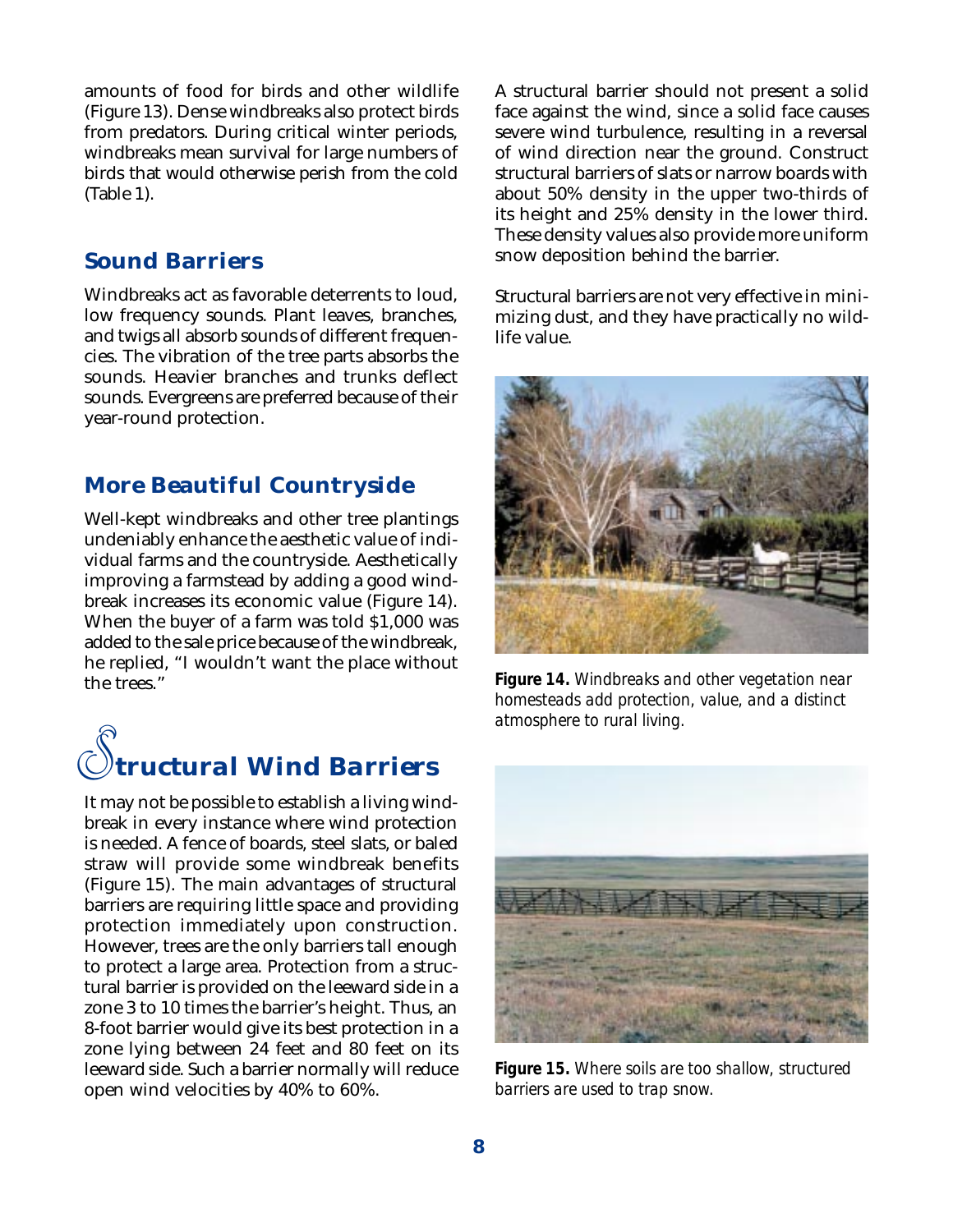## *hy Are Not More Wind-W breaks Successful?*

You might logically ask: If windbreaks yield all these benefits, why are not more windbreaks successfully established (Figure 16)? In the past, only about half the plantings made ever survived in a manner to give good performance. Inadequate care caused most failures. Weeds, lack of water, poor planting practices, uncontrolled livestock, careless handling of farm equipment when planting, and spraying weeds in nearby crops are the main causes of windbreak failure. Other failures arise from poor planning, unforeseen circumstances, or an attitude that trees will take care of themselves once they are planted. Trees seldom perform satisfactorily without care.

Today, the use of the new fabric mulch has greatly enhanced the success of windbreak plantings in terms of both initial survival and tree and shrub growth (Figure 17). Living snow fences planted in southeastern Idaho show excellent survival and growth. These Idaho living snow fences utilize drip irrigation systems. A few dryland field plantings in eastern Washington, where natural precipitation is as low as 10 inches, also show excellent growth and vigor.



*Figure 16. Windbreaks are not common in many inland northwest locations.*

## *ow Many Years Are H Needed to Grow a Windbreak?*

Many people think trees grow slowly. Some farmers say slow growth is their major objection to planting trees. In truth, irrigated windbreaks grown at elevations below 5,000 feet provide noticeable protection within 3 to 4 years and usually give effective protection within 7 or 8 years. Dryland windbreaks ordinarily will give effective protection in 7 to 12 years, depend-



*Figure 17. New windbreak with fabric mulch and drip irrigation has an excellent chance to provide protection in 3 to 5 years.*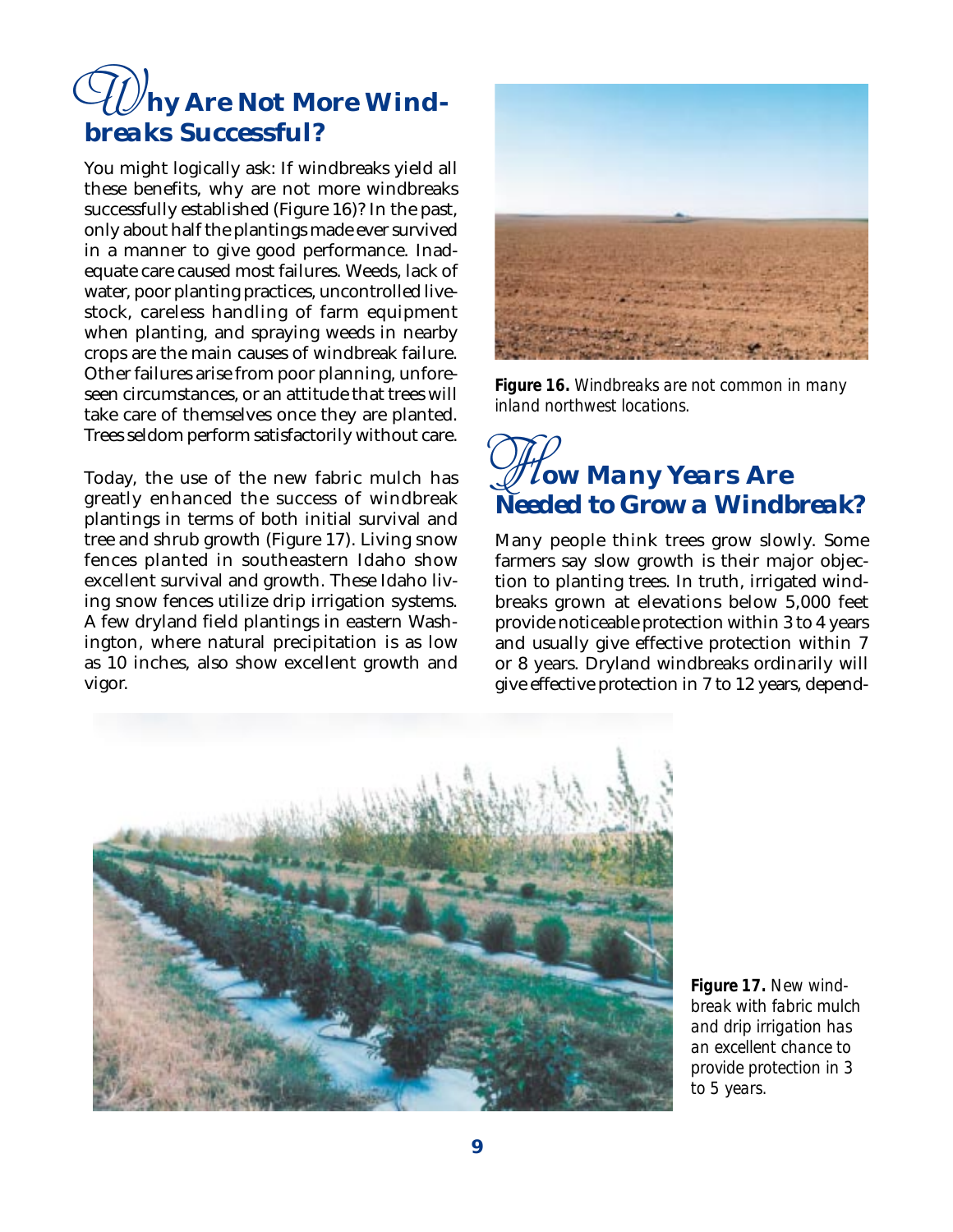ing on the soil and amount of precipitation. Providing supplemental moisture for dryland windbreaks not only improves tree survival but also increases growth rates and shortens the establishment period. Fabric mulches, established at the time of planting, reduce these values significantly—possibly by a third.

Generally in the arid areas of the region, evergreens have less height growth than deciduous trees and shrubs during the first 10 years. After that, the difference between growth rates becomes minimal. The average time needed for a windbreak to provide effective protection is short when compared with the life span of the windbreak. Well cared for trees and shrubs often exceed 60 years before restoration is needed.

#### *hat Does a Successful Windbreak Require? W*

Success in growing trees depends mostly on factors you can control. Windbreaks can be grown successfully in almost all areas of the Pacific Northwest where the climate and soil are suitable for producing agricultural crops. Great advances in tree and shrub stock and the techniques used to establish them have made success a certainty.

For windbreaks to survive and make satisfactory growth where climate and soil are suitable, young trees need:

- A sound design, using the correct planting stock.
- Careful handling of trees and shrubs prior to planting and post planting care.
- Adequate moisture, by rainfall or with high efficiency drip irrigation.
- Protection from weeds for at least 3 to 5 years after planting.
- Protection from livestock and other grazing animals.
- Periodic inspection for insect, rodent, and disease damage.

Since your windbreak will be a long-term investment, planning it well in advance of the planting date is good business. Only a well-planned windbreak that receives good care can provide maximum protection and satisfaction (Figure 18). Carefully consider the following:

- Locate the windbreak where it will be most effective.
- Design the planting to fit the available space.
- Allow ample room for good tree and shrub growth.
- Select tree and shrub species adapted to the growing conditions in your locality and that will best provide the benefits you want.



#### **Environmental Benefits of Windbreaks**

- **Wind erosion protection**
- **Plant protection**
- **Snow management**
- **I** Irrigation efficiency
- **Livestock protection**
- **Water quality**

*Figure 18. Windbreaks provide many environmental benefits.*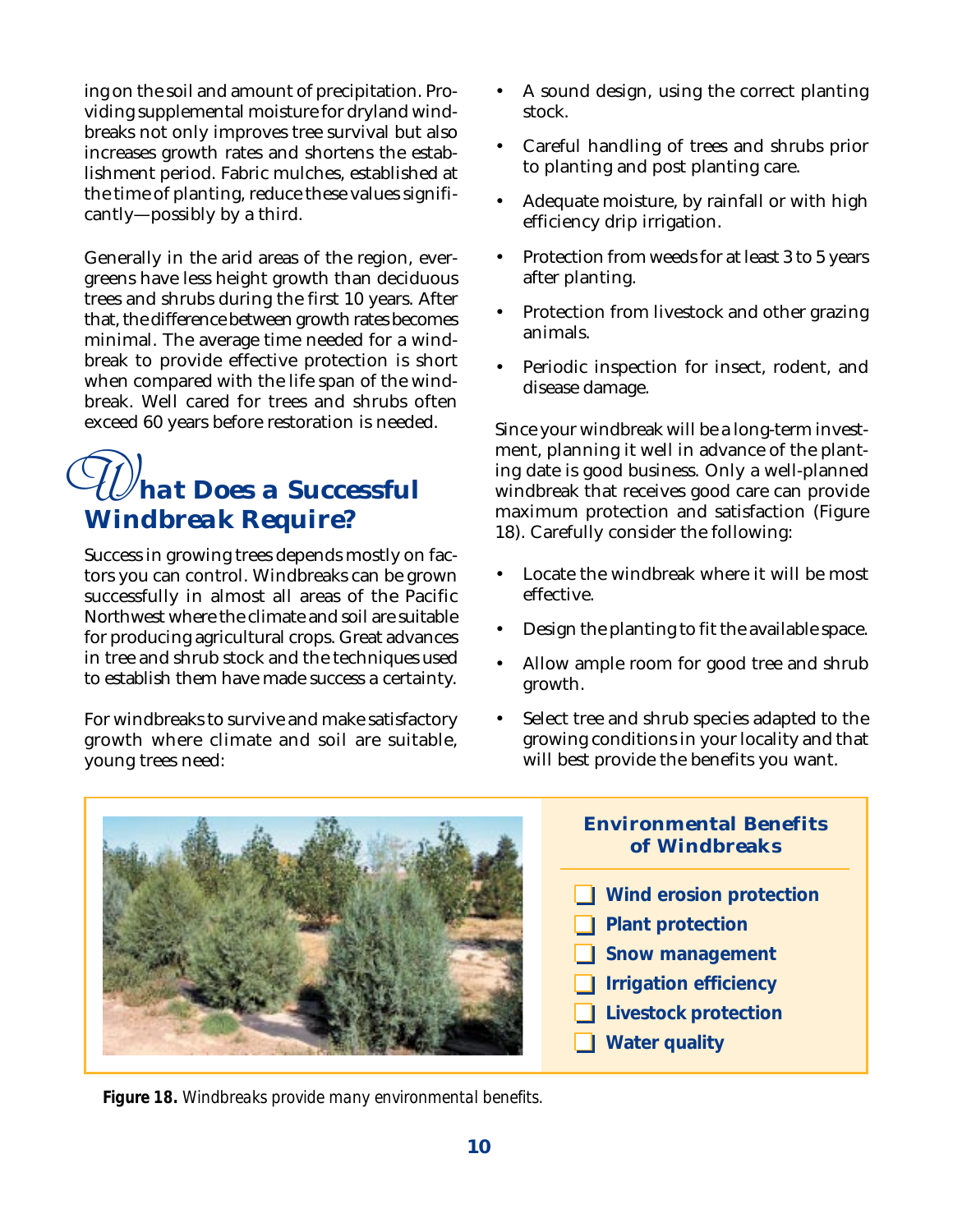- Order needed trees and shrubs from a reliable nursery well ahead of planting time.
- Prepare the planting site at the correct time so it is ready to receive the planting stock.
- Provide fencing, if necessary, to protect the new planting from livestock, rodents, and rabbits.
- Arrange in advance for planting help and equipment so you will be ready to plant at the correct time.
- Ensure refrigerated storage of your trees in case the weather does not permit you to plant.
- Design your irrigation system. Set the planting date after water is available or plan a way to give your young trees some supplemental water if your planting is dry.

All these points deserve consideration. The rest of this section gives details on planning and design as they pertain to different types of windbreaks: farmstead or feedlot, field, sound barriers, and snow fences.

### *lanning Your Windbreak P*

*The best time to plant a windbreak was 20 years ago—the next best time to begin is today!*

*~Anonymous*

Planning a windbreak is by far the most important step. This phase determines the location, size (number of rows), tree spacing, and tree species to be used. A windbreak placed in the wrong place or configuration can create greater problems than those it was intended to solve. Also, during the planning phase, consider the method and timing to plant and to maintain the windbreak. Plan for irrigating and weeding to assure these jobs will be done at the right times.

#### **Climate**

Most settled areas below 5,000 feet elevation in the Pacific Northwest have a favorable climate for growing trees as long as appropriate irrigation supplements natural precipitation. As elevation increases above 5,000 feet, the shortened growing season and increased severity of winter make establishment of trees more difficult. Choices of adaptable species become more limited, and the trees make less annual growth than they do at lower elevations. Severe damage sometimes results as deep snow pack settles on young trees. Frozen ground also leads to winter desiccation.

#### **Soil**

Some tree species are naturally adapted to acid soils, while others can easily endure a saline soil condition. Some species grow naturally in boggy or swampy situations; others do best on dry sites. A deep, well-drained loam having neutral pH and average fertility is almost ideal for growing a variety of trees. Many sites are far from ideal and present problems severe enough to prevent successful establishment of trees. These sites can include permanently wet areas, sites experiencing a high water table during the growing season, salty or alkaline soil, droughty and infertile soil such as deep sands and gravels, shallow soil over hardpan or bedrock, and extremely heavy clay soil.

Sometimes you can remedy a problem soil situation by use of corrective practices such as drainage, addition of organic matter, fertilization, or chiseling. A less expensive alternative is to select a tree and shrub species mix that will grow in your soil type.

Climate and soil characteristics vary greatly among different areas in the Pacific Northwest. These variations create many problems for tree planting. They cause the optimum time for planting to vary widely from area to area and influence the amount of care needed by tree plantings. Climate and soil variations make the choice of species difficult for some areas.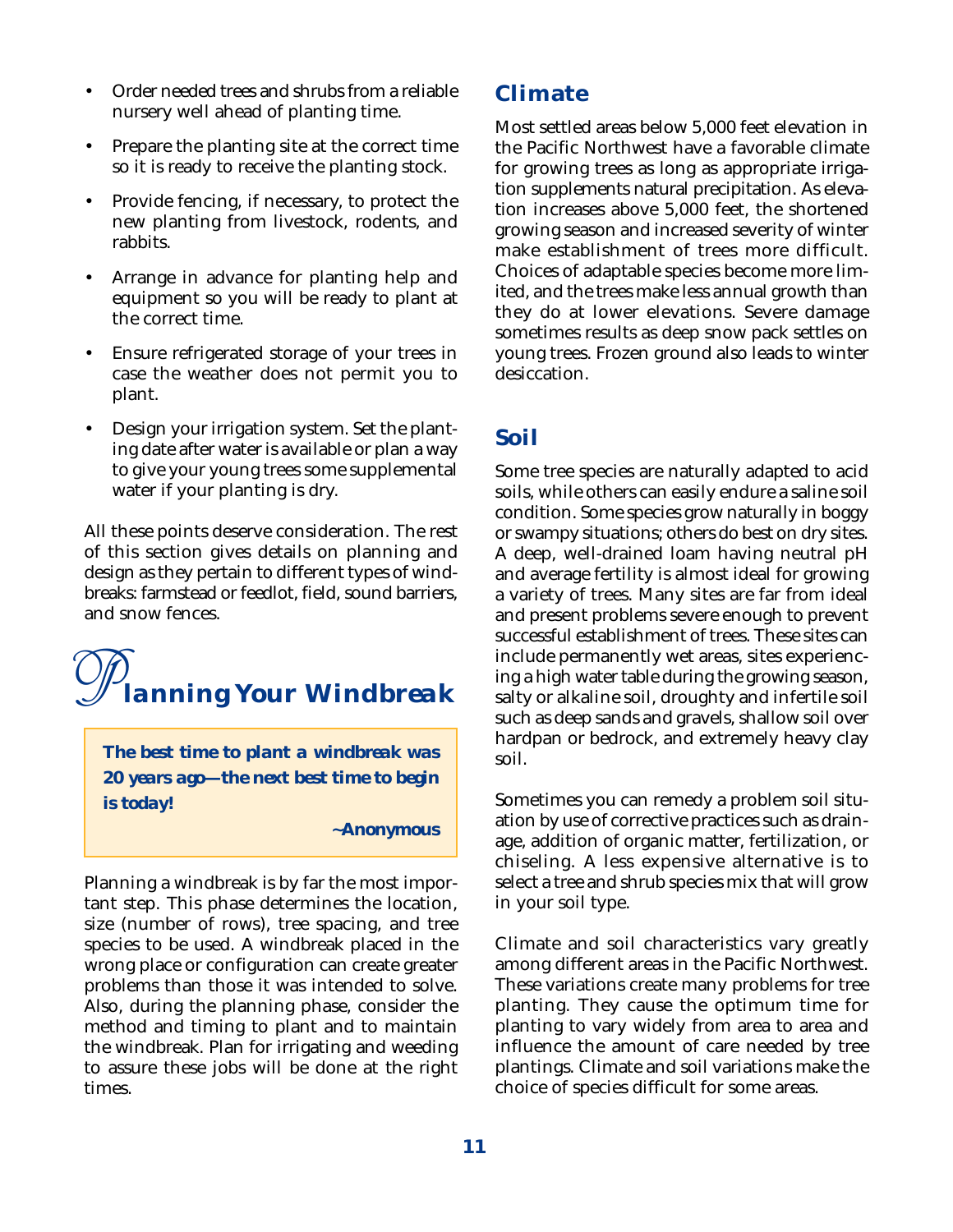#### **Protection**

Fencing the windbreak planting is usually necessary to protect it from damage by livestock and other grazing or browsing animals. Other protective measures using pesticides may have to be taken against rodents, rabbits, and insects. Disease and fire suppression and prevention is usually accomplished by pruning and weed control. The best defense against these damaging agents is usually the selection of the best, most adapted species. When planning the windbreak, be sure the needed measure for protection can be taken. Otherwise, all efforts to establish a successful planting may be lost. Contact Cooperative Extension or Natural Resources Conservation Service personnel for fencing specifications or other protective measures.

#### **Farmstead and Feedlot Windbreaks**

Locate your windbreak as nearly as possible at a right angle to the prevailing winds. The windbreak at a right angle to the wind is more effective than one at an oblique angle to wind currents. Place the windbreak about 100 feet from the house or feedlot. This distance to the tallest tree species row will provide good protection; yet, it avoids the sultry air conditions that normally occur near the leeward side of a dense windbreak on hot days. Maximum wind reduction occurs from 2 to 5 times the height of the tallest row (Figure 19). This reduction is often represented by the formula: 2–5H, where H is the height of the tallest tree or shrub row. If you have considerable snow in your locality, locate the windward row of the windbreak about 150 feet from buildings, driveways, or areas that need to stay free of drifts. Should the arrangement of your farmstead make this impractical, consider a snow trap planting. A snow trap is a single or double row of dense shrubs paralleling the main windbreak 60 to 100 feet away on the windward side. This snow trap arrangement will cause most of the snowdrifts to accumulate between the shrubs and the main windbreak and not in the farmstead. To provide the best protection, the windbreak should have a density greater than

60%. This density level can be achieved using three to five rows of different tree and shrub species.

Extend your windbreak at each end 50 to 100 feet beyond the boundaries of the house or feedlot. This will prevent winds from whipping around the windbreak into the area needing protection. If you have to cross roads, driveways, or large ditches with your windbreak, try to make the crossings at oblique angles to prevent direct wind tunnels through the planting. Windbreaks need not be straight but should be designed to fit the contour of the land to minimize water erosion problems. Curved windbreaks also are easier to cultivate with equipment than those having right-angle corners.

#### **Field Windbreaks**

Field windbreaks or shelterbelts are designed to protect orchards, field crops, and bare soil from the effects of strong winds. Since field windbreaks are permanent farm improvements, plan them carefully. Consider field boundaries, irrigation systems, power lines, and roads because they are important in determining the location of your windbreaks.



*Figure 19. Locate windbreaks so the snow accumulation zone does not impact driveways and other structures.*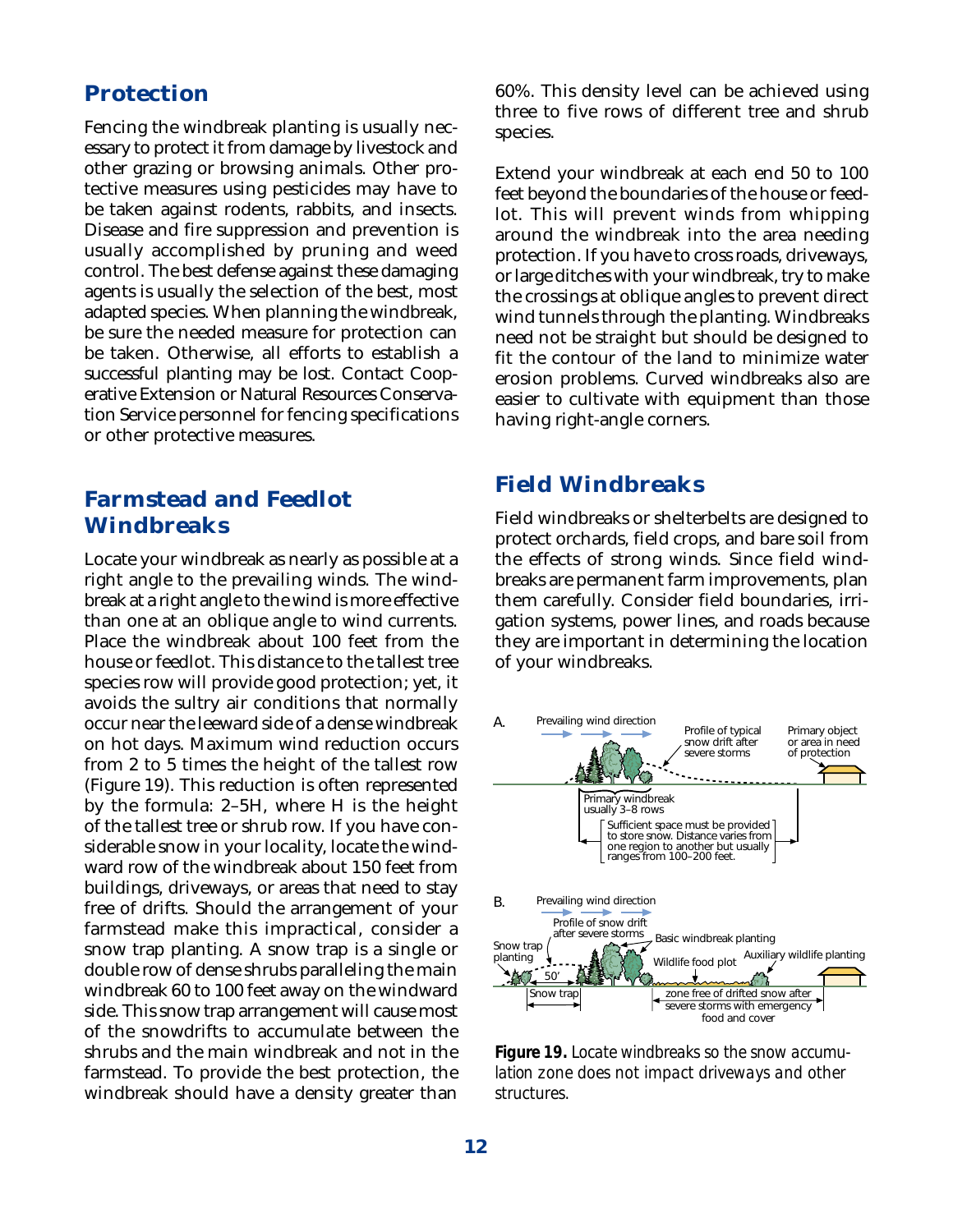In this region, fields subject to severe wind erosion may require multiple-row plantings along the field border, supplemented by parallel singlerow plantings at intervals of 500 feet or less. The usual velocity of erosive winds in your locality and the nature of your soil will determine the best intervals to use between the supplemental plantings. If the usual maximum wind velocity in your locality exceeds 30 miles per hour and you have light soils, place the supplemental windbreaks 350 feet apart. Under less severe conditions, tall trees in single-row plantings spaced 600 to 1,320 feet apart will give adequate protection. The root competition zone is minimal when compared with the production gains across the field (Figure 20).

#### **Center-Pivot Irrigation Designs**

Center-pivot irrigation systems have brought great changes to the field windbreaks of this region. Many field windbreaks planted on section and half-mile lines have been modified or eliminated to fit this new irrigation technology. Straight-line windbreaks are just not compatible with the arc of the pivot systems. Existing windbreaks are valuable resources; preserve them whenever possible (Figure 21).

Where the windbreak must be modified, remove the trees completely rather than "top" them. "Topping" of most hardwoods is a short-lived alternative more expensive than removal in the long run because of the numerous sprouts produced. Establishment of low-growing (under 9 feet) shrubs such as mugho pine, honeysuckle, or cotoneaster will provide some protection in these gaps. The pivot can irrigate existing windbreaks in the corners if you use "corner-catchers."

The 16 corners of a four-field pivot system occupy about 20% of the total area or 130 acres. Use these corners to establish new field windbreaks that give partial protection to the crop area. Plant trees established in these areas parallel to the circumference of the crop area to make cultiva-

tion easier. Use normal between-row and betweentree spacing. The corners are also ideally suited for establishing woodlots for fence posts or firewood. Firewood values of windbreak species are given under Individual Species Characteristics at the end of this bulletin. If these corners were planted for firewood, the estimated yield for irrigated black locust would be 10 cords per acre after 10 years.<sup>2</sup>



*Figure 20. The root competition zone is minimal and is negligible when compared with the gains associated across the field.*



*Figure 21. Multi-row windbreak providing protection and wildlife habitat at the corner of a pivot irrigated field.*

<sup>2</sup> Estimate based on initial planting of 680 trees per acre (8x8 feet), which are thinned as necessary. After 10 years, approximately 480 trees per acre remain, having an average diameter of 4.5 inches (Miller, F. G. 1928. Black locust and how to grow it. University of Idaho School of Forestry Bull. No. 2).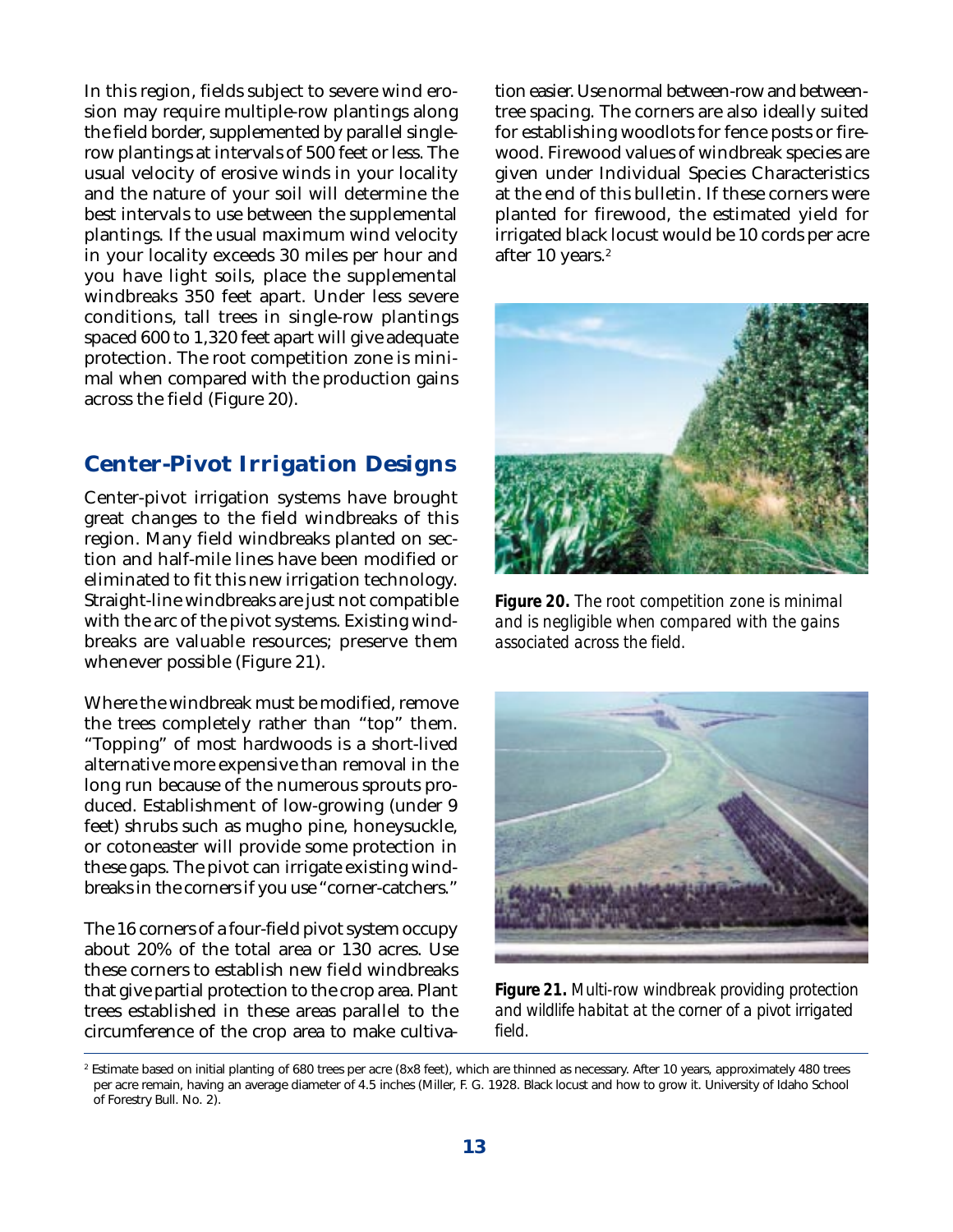#### **Sound Barriers**

Windbreaks and other tree plantings reduce noise from high-speed traffic or other surfacelocated sound sources. To make a windbreak an efficient sound barrier, follow these recommendations:

- Locate the planting as close to the noise source as possible.
- If traffic on a highway is the source, the planting should parallel the road.
- Plant tall, dense species for the main body of the planting.
- Use a dense shrub in the row next to the noise source.
- Include at least one evergreen row for yearround abatement.
- Use as many rows as the available space will allow, using the recommended spacing.
- Make the planting twice as long as the distance from the noise source to the receiver.

#### **Living Snow Fence**

Single-row plantings of trees and shrubs paralleling your driveways and roads will catch snow on the fields. An experiment in Kansas showed a well-designed windbreak caught 3.5 times as much snow as the best arrangement of structural snow fences the researchers were able to make. A snow fence planting should never be closer to the road than 100 feet (Figure 22).

In areas of eastern Washington, Oregon, and Idaho, deep snowdrifts accumulate on steep leeward slopes. They cause serious soil erosion when they melt, and they may delay spring farming operations. Living snow fences will collect these drifts on gentler slopes on the windward sides of the ridge crests. Hilltop snow fences should parallel the ridgelines. Place them about 100 feet back from the ridge crests on the windward sides of the ridge crests (Figure 23).



*Figure 22. When designing a living snow fence, the height and density determine the storage capacity.*



*Figure 23. Living snow fences should be located back from driveways and roads. Place hilltop fences 100 feet on the windward side of ridge crests.*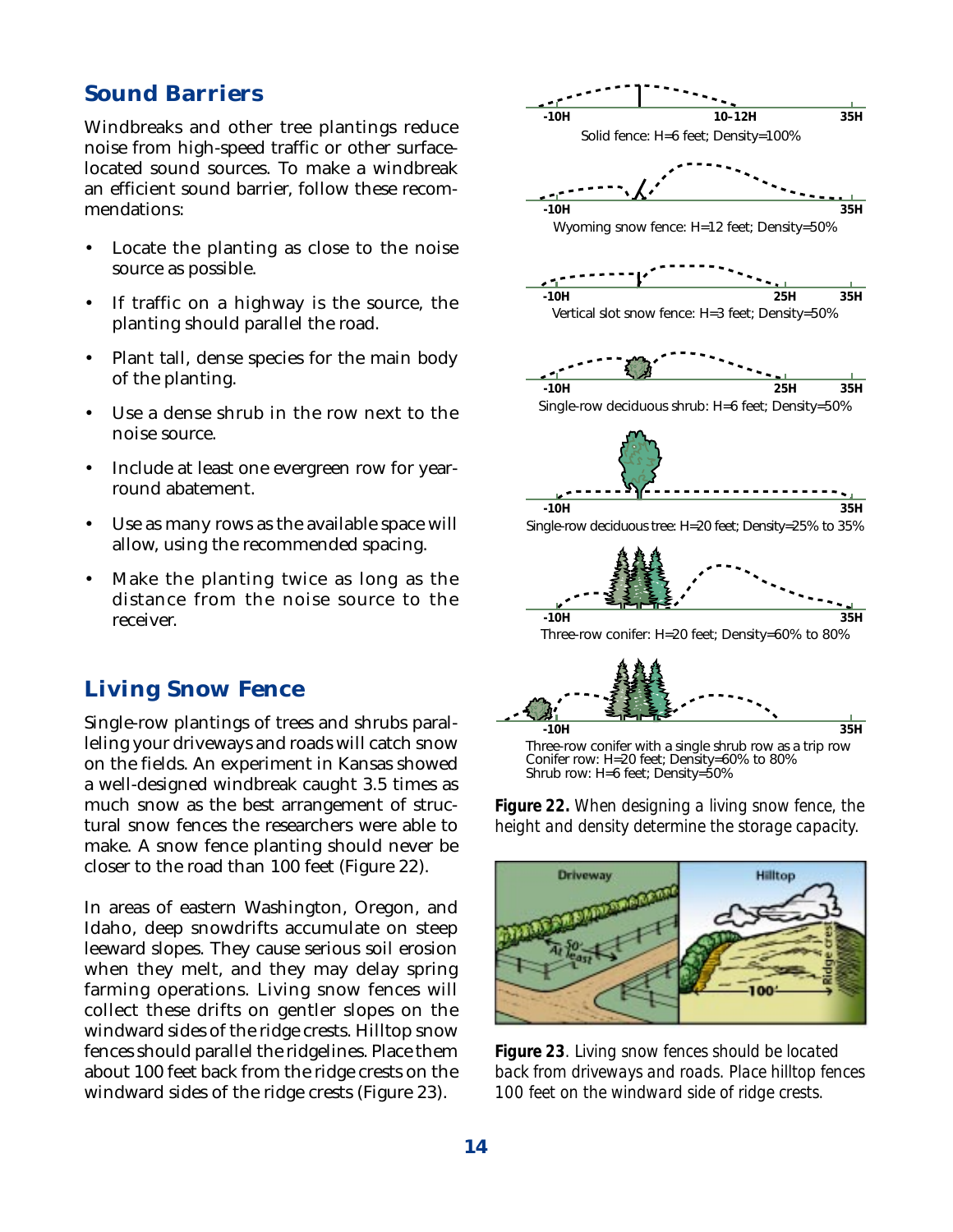Snow fence plantings may be planned as part of your field windbreak system. This kind of planting has been used effectively to control drifting soil on cropland. It prevents snow collection in irrigation ditches, along fence lines, and in roadways. The choice of species for snow fence plantings can greatly enhance their values for wildlife. Snow fences and field windbreaks serve as travel lanes for upland game birds (Figure 24).

## *ow Many Rows to Plant? H "Traditional Windbreak Design"*

#### **Shrubs**

A windbreak must be dense near the ground. For this purpose, always choose a dense, bushy deciduous or evergreen shrub for the windward row of a multiple-row planting. Shrubs make ideal single-row or double-row low windbreaks around yards and gardens. Shrubs often are chosen for living snow fences and supplemental plantings in field windbreak patterns. Land managers often recommend using shrub rows for protection while establishing evergreens in a windbreak (Figure 25).

#### **Deciduous Trees**

Deciduous trees generally grow faster than evergreens, thus providing earlier protection. They are commonly used for the middle rows in windbreak designs. Managers generally prefer deciduous trees and shrubs where severe soil freezing is common, as evergreens in these localized environments are prone to winter desiccation. Avoid using Russian olive, as it will volunteer from seed if planted along ditch banks, in low pastures, or in wet wastelands. Siberian elm is generally not recommended because it grows so rapidly that the wood is brash, making it subject to breakage from high winds. It also bears heavy seed crops, and the seedlings sometime create a nuisance.

#### **Evergreens**

*Many call evergreen trees the foundation for windbreaks because they give year-round protection.* Include them in all windbreaks wherever possible. The traditional practice in establishing windbreaks is to plant evergreens in one or two leeward rows. In areas of deep soils and moderate climates, evergreens may be used for the entire windbreak, or when fabric mulch is used (Figure 26).



*Figure 24. Double twin-row living snow fence installed along I-84 in southern Idaho.*



*Figure 25. Skunkbush sumac is a desired shrub species in both irrigated and non-irrigated windbreaks.*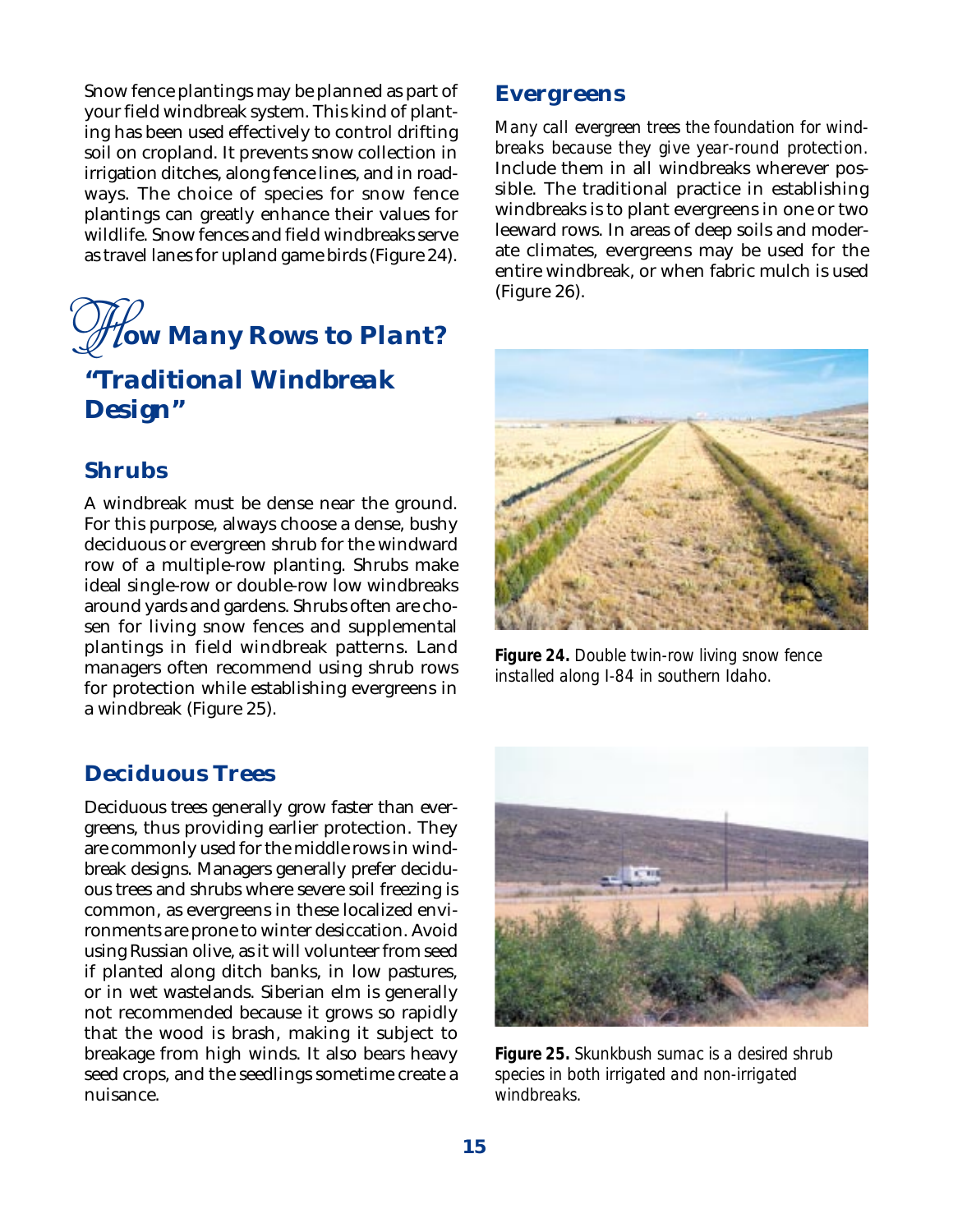Plan your windbreak to fit the space you have available, keeping in mind protection normally increases with the number of rows planted if the trees have room to grow.

A five-row planting makes a very desirable farmstead windbreak (Figure 27). The best performance usually is obtained by using a different kind of tree or shrub in each row. As an example, an irrigated planting of Siberian pea shrub, green ash, hybrid poplar, ponderosa pine, and blue spruce develops fast, has good height, offers high year-long density, provides excellent bird habitat, and presents a pleasing appearance the year around. In a dryland planting, you could choose honey locust instead of hybrid poplar and Austrian pine or Rocky Mountain juniper in place of blue spruce. A windbreak of mixed species also gives some protection against insects or diseases damaging the entire planting (Table 2).

*If limited space prevents planting a five-row windbreak, then use fewer rows rather than crowd the trees*. Results will be better with three rows that have room to develop than with five seriously overcrowded rows. Crowding trees in a windbreak causes a loss of vigor due to severe competition as the trees try to increase in size. Tree growth slows down at an early age and may



*Figure 26. Twin-row Rocky Mountain juniper used as a living snow fence.*



*Figure 27. The Traditional Design utilizes five rows of trees and shrubs.*

|                          |                                      | Irrigated or dryland receiving 16 inches<br>or more annual precipitation |                                      | Dryland plantings receiving 16 inches<br>or less annual precipitation |
|--------------------------|--------------------------------------|--------------------------------------------------------------------------|--------------------------------------|-----------------------------------------------------------------------|
|                          | Multiple-row<br>windbreaks<br>(feet) | Single-row<br>windbreaks<br>(feet)                                       | Multiple-row<br>windbreaks<br>(feet) | Single-row<br>windbreaks<br>(feet)                                    |
| Dense shrub              | 4                                    | 3                                                                        | 4                                    | 3                                                                     |
| Medium-size<br>deciduous | 10                                   | 6                                                                        | 10                                   | 8                                                                     |
| Tall deciduous           | 12                                   | 8                                                                        | 12                                   | 10                                                                    |
| Medium evergreen         | 10                                   | 6                                                                        | 10                                   | 8                                                                     |
| Tall evergreen           | 12                                   | 8                                                                        | 12                                   | 10                                                                    |

*Table 2. Recommended Minimum Spacing between Trees and Shrubs.*

*Note: The minimum spacing between rows for irrigated or dryland plantings receiving 16 inches or more annual precipitation is 16 feet. The minimum spacing between rows for dryland plantings receiving less than 16 inches annual precipitation is 20 feet.*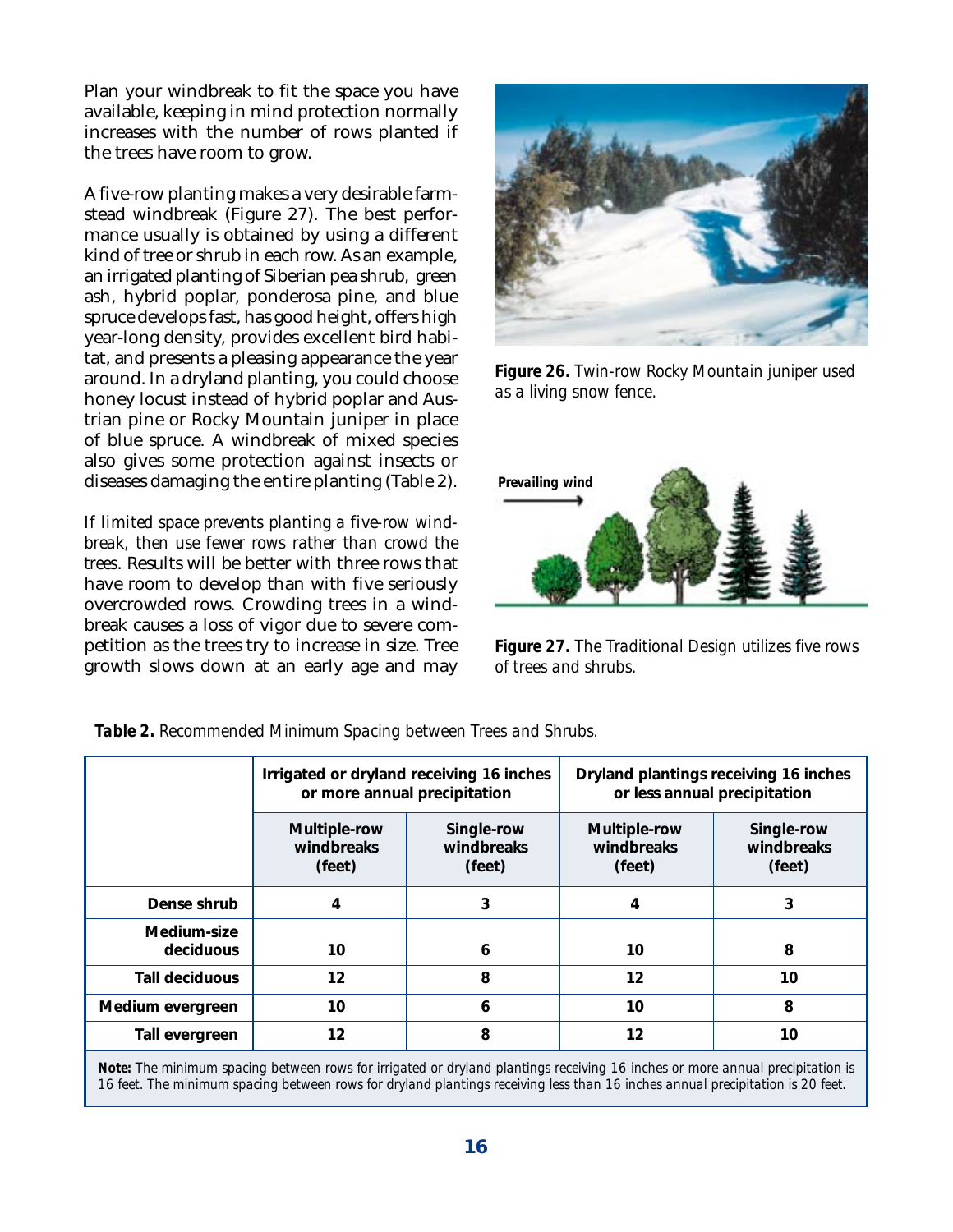reach a point of almost no growth. The planting becomes more susceptible to injury and loss from insects, disease, drought, and cold. Lower limbs die out early from too much shade in an overcrowded planting, thus making the windbreak much less effective because of lower density next to the ground.

In dry areas, supplemental irrigation can reduce the number of rows used in a windbreak or make the standard number of rows more effective. For example, two or three rows of trees given supplemental irrigation easily equal five rows depending only on natural precipitation. A well-developed single row can be more satisfactory than three rows with inadequate irrigation. Use the guide in Table 3 if you must plant fewer than five rows in your windbreak.

#### **Tree and Shrub Spacing Is Important**

Adequate growing space tends to keep your trees thrifty. It gives assurance that your windbreak will have a better appearance and a longer, useful life. The recommended spacing will certainly look quite large when planting seedling-size trees (Figure 28). Keep in mind that trees will grow rapidly and fill the available space in just a few years. Use spacing between rows and between trees within rows that will:

- Leave adequate room for use of your tillage equipment.
- Provide your trees with ample room for good growth.
- Avoid wind-whipping damage to trees in adjacent rows.
- Prevent early dieback of the lower limbs.

Spacing for windbreak trees varies by the type of trees and shrubs used (Tables 2 and 4). Too wide spacing results in a significant time lag before wind reductions occur. Too narrow spacing provides early protection but can cause overcrowding, which later limits effectiveness due to self-pruning. The spacing recommended in Table 2 will give your trees room to develop good crowns before strong competition sets in. These

| If you have room<br>for a windbreak<br>with only                                       | planting.                                                             | These are combinations you may use. Each combination starts with the windward side<br>of the planting. Assuming equal success in establishment, the order of combinations<br>from left to right is from highest to lowest in year-round protection afforded by the |                                                                       |                                                                       |
|----------------------------------------------------------------------------------------|-----------------------------------------------------------------------|--------------------------------------------------------------------------------------------------------------------------------------------------------------------------------------------------------------------------------------------------------------------|-----------------------------------------------------------------------|-----------------------------------------------------------------------|
|                                                                                        | <b>Highest protection</b>                                             |                                                                                                                                                                                                                                                                    |                                                                       | Lowest protection                                                     |
| Four rows                                                                              | Dense shrub<br>Medium evergreen<br>Tall evergreen<br>Medium evergreen | Dense shrub<br>Medium deciduous<br>Tall evergreen<br>Medium evergreen                                                                                                                                                                                              | Dense shrub<br>Medium deciduous<br>Tall deciduous<br>Medium evergreen | Dense shrub<br>Medium deciduous<br>Tall deciduous<br>Medium deciduous |
| Three rows                                                                             | Dense shrub<br>Tall evergreen<br>Medium evergreen                     | Dense shrub<br>Tall deciduous<br>Medium evergreen                                                                                                                                                                                                                  | Dense shrub<br>Medium deciduous<br>Tall deciduous                     | Dense shrub<br>Medium deciduous<br>Medium evergreen                   |
| Two rows <sup>*</sup>                                                                  | Medium evergreen<br>Tall evergreen                                    | Dense shrub<br>Tall evergreen                                                                                                                                                                                                                                      | Dense shrub<br>Tall deciduous                                         | Dense shrub<br>Medium deciduous                                       |
| One row                                                                                | Tall evergreen                                                        | Medium evergreen                                                                                                                                                                                                                                                   | Tall deciduous                                                        | Medium deciduous                                                      |
| Notes: Highest protection is recommended for farmstead and livestock protection areas. |                                                                       |                                                                                                                                                                                                                                                                    |                                                                       |                                                                       |

*Table 3. Traditional Design Planting Guide for Windbreaks.*

It is best to use the new twin-row design if you have only space for one or two rows.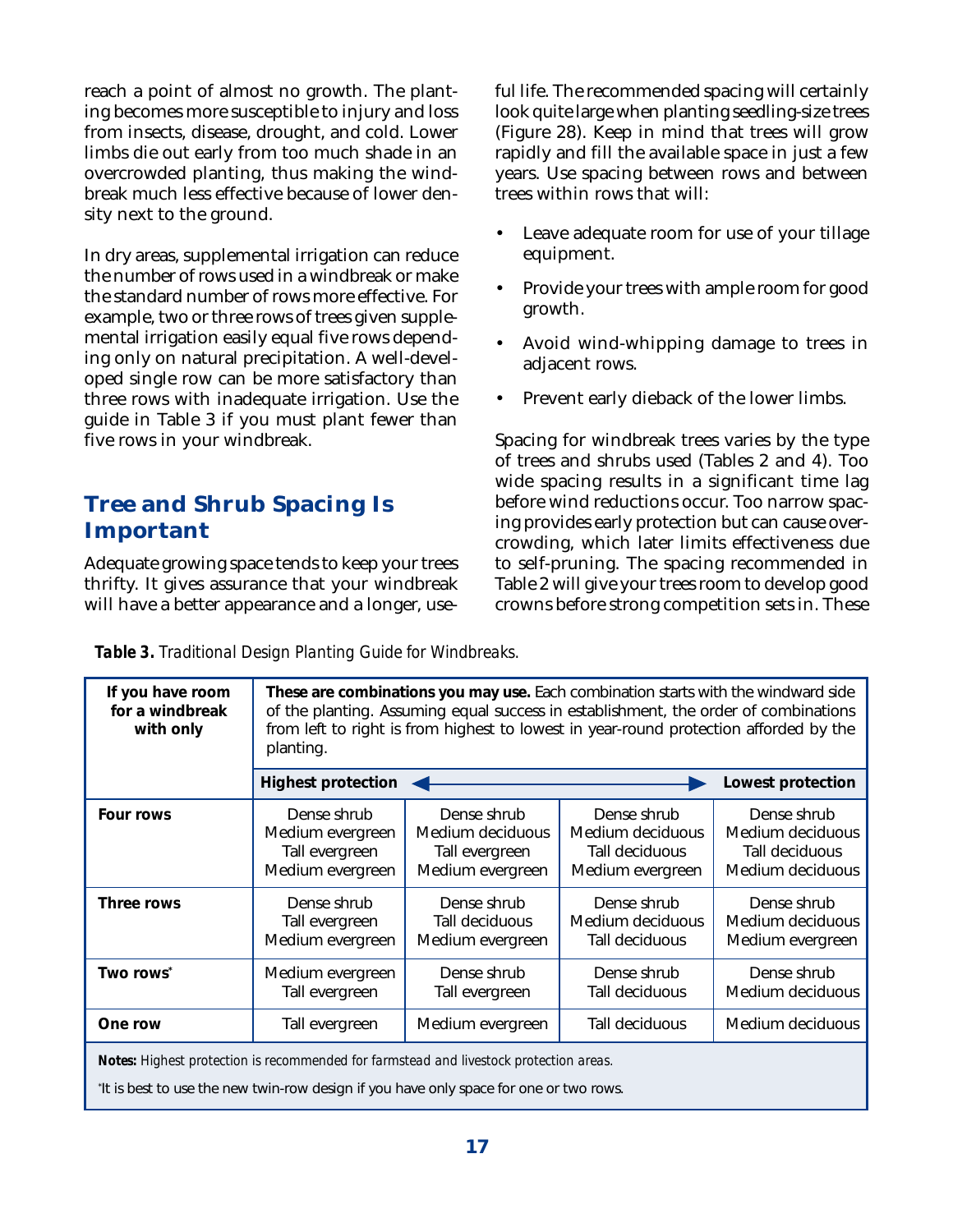spacings are also within the optimum range for highest windbreak efficiency. Wider spacing can be used; however, more time is needed before full protection from the planting occurs.

When you have decided on the spacing you will use, figure the number of trees you will need for the planting. Order a few more trees than you actually need so you will have replacements. Most trees that die fail during the first growing season.



(Figure 30). *Figure 28. Clean cultivation improves survival and growth in all windbreaks.*

## *win-Row, High Density T Windbreak Design—A New Alternative*

*This design is excellent for living snow fences, supplemental or renovation plantings, and for windbreak applications where space is limited.*

The USDA-Natural Resources Conservation Service has proposed a new twin-row, high-density windbreak design. This design is used extensively in the Great Plains region and is well suited for windbreak applications in the Pacific Northwest. Trees or shrubs are planted every 4 to 8 feet within the row with two rows planted 6 to 8 feet apart. If using shrubs, plant them 4 to 5 feet apart; if using medium evergreen trees, plant them 6 feet apart; if using tall evergreen trees, plant them 8 feet apart (Figure 29).

Twin-rows should be 25 to 50 feet apart. Use the same tree or shrub species within a twin-row.

Some advantages of the new design are

- The 100-foot open area between windbreak and home can be reduced.
- The distance between twin-rows (25 to 50) feet) is wide enough to be cultivated. A vegetable garden, strawberry patch, or other specialty crops are usually suitable in this area.
- The twin-rows provide rapid wind protection and reduce the duration for weed control between the two closely spaced rows.
- Drip irrigation can easily be installed between the two closely spaced twin-rows.
- Windbreak renovation using twin-rows provides continuous protection in a small area



*Figure 29. In the twin-row design, trees and shrubs are planted 4-8 feet apart within the row with two rows planted 6-8 feet apart. Use the same tree or shrub species within the row.*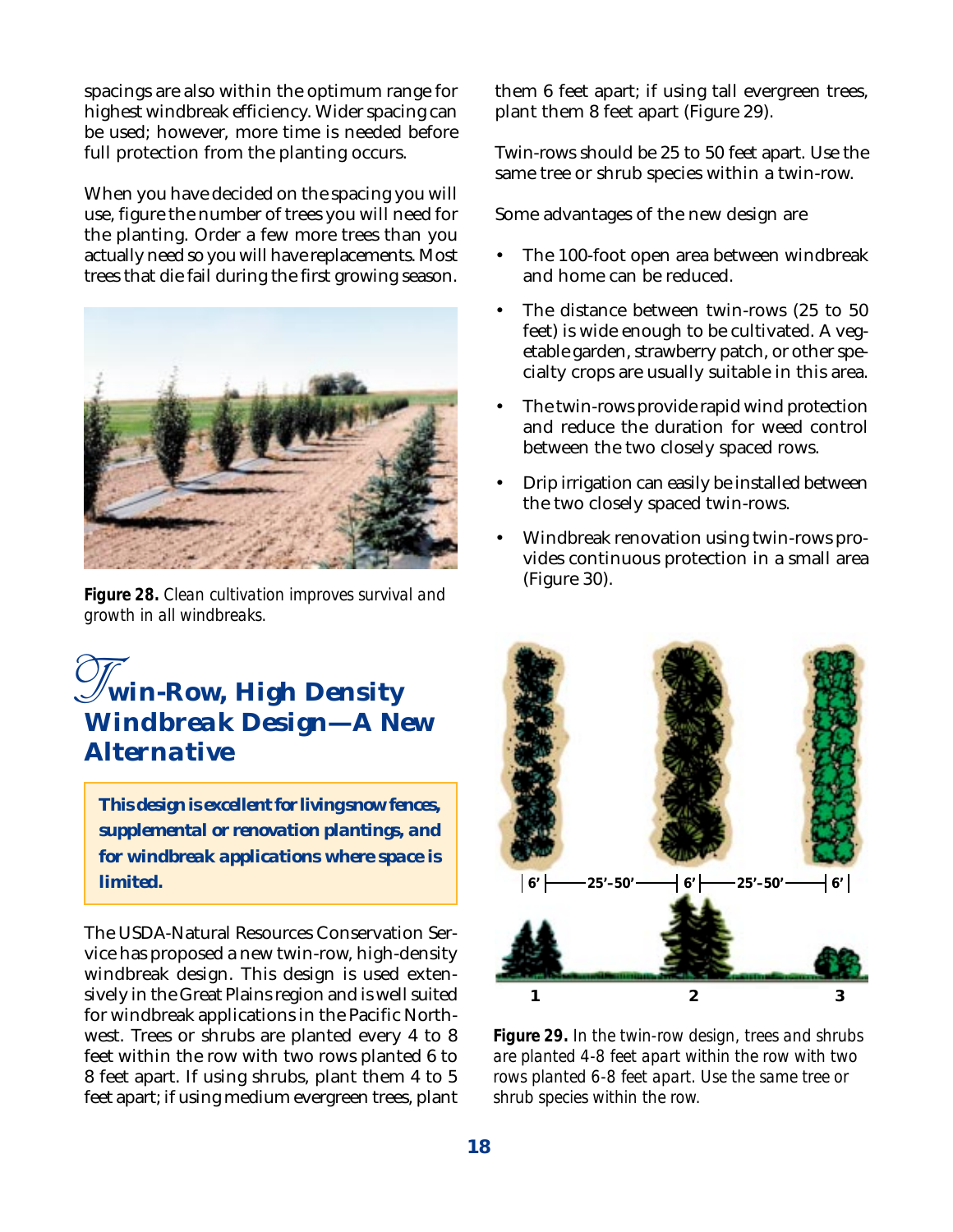

*Figure 30. Clean cultivated Eastern redcedar is used in this windbreak renovation. Rocky Mountain juniper is the preferred species in the Pacific Northwest.*



A key component in the design of any windbreak is the ultimate density attained. Density or wind porosity is the percentage of structural elements used to stop the wind. As density increases, protection immediately adjacent to the break generally increases at the expense of less protection farther from the barrier. Density is also an important factor in snow movement, such as with a living snow fence. It is generally best to follow the tree planting recommendations in this bulletin to ensure the density will be at least 40% to 60% for field windbreaks and 60% to 80% for farmstead and livestock protection. Living snow fences provide the best protection when the density is in the 60% to 80% range (Figure 31).



#### **Planting**

Plant trees and shrubs in a well-prepared, firm, moist, and weed-free seedbed. Keep trees moist and cool from the time they arrive from the nursery until they are planted. In the actual planting, set the roots into the ground in as natural a position as possible. Do not bend or plant them in a "j" fashion. Plant at the same depth the trees grew in the nursery. Firmly pack moist soil around the roots. If you have questions about the planting process, the Extension bulletin "Plant Your Trees Right" (PNW Bull. No. 33) is available from any county extension office in the Pacific Northwest.

The selection of tree and shrub species must satisfy three basic requirements: 1) they must grow,



#### **Open wind speed 20 M.P.H. Deciduous 25%–35% density**

| H distance<br>from windbreak | 5H |     | 10H 15H 20H          |    | 30H |
|------------------------------|----|-----|----------------------|----|-----|
| Miles per hour               | 10 | -13 | -16                  | 17 | 20  |
| % of open<br>wind speed      |    |     | 50% 65% 80% 85% 100% |    |     |



#### **Open wind speed 20 M.P.H. Conifer 40%–60% density**

| H distance<br>from windbreak |    |      | 5H 10H 15H 20H      |      | - 30H |
|------------------------------|----|------|---------------------|------|-------|
| Miles per hour               | 6. | - 10 | 12                  | - 15 | 19    |
| % of open<br>wind speed      |    |      | 30% 50% 60% 75% 95% |      |       |



**Open wind speed 20 M.P.H. Multi-row 60%–80% density**

| H distance<br>from windbreak |   | 5H 10H 15H 20H      |      |      | 30H |
|------------------------------|---|---------------------|------|------|-----|
| Miles per hour               | 5 | $\overline{ }$      | - 13 | - 17 | 19  |
| % of open<br>wind speed      |   | 25% 35% 65% 85% 95% |      |      |     |



| H distance<br>from windbreak | 5H  | 10H | 15H -            | 20H | 30H |
|------------------------------|-----|-----|------------------|-----|-----|
| Miles per hour               | 5   | 14  | 18               | 19  | 20  |
| % of open<br>wind speed      | 25% |     | 70% 90% 95% 100% |     |     |

*Figure 31. Windbreak density influences the leeward wind protection zone.*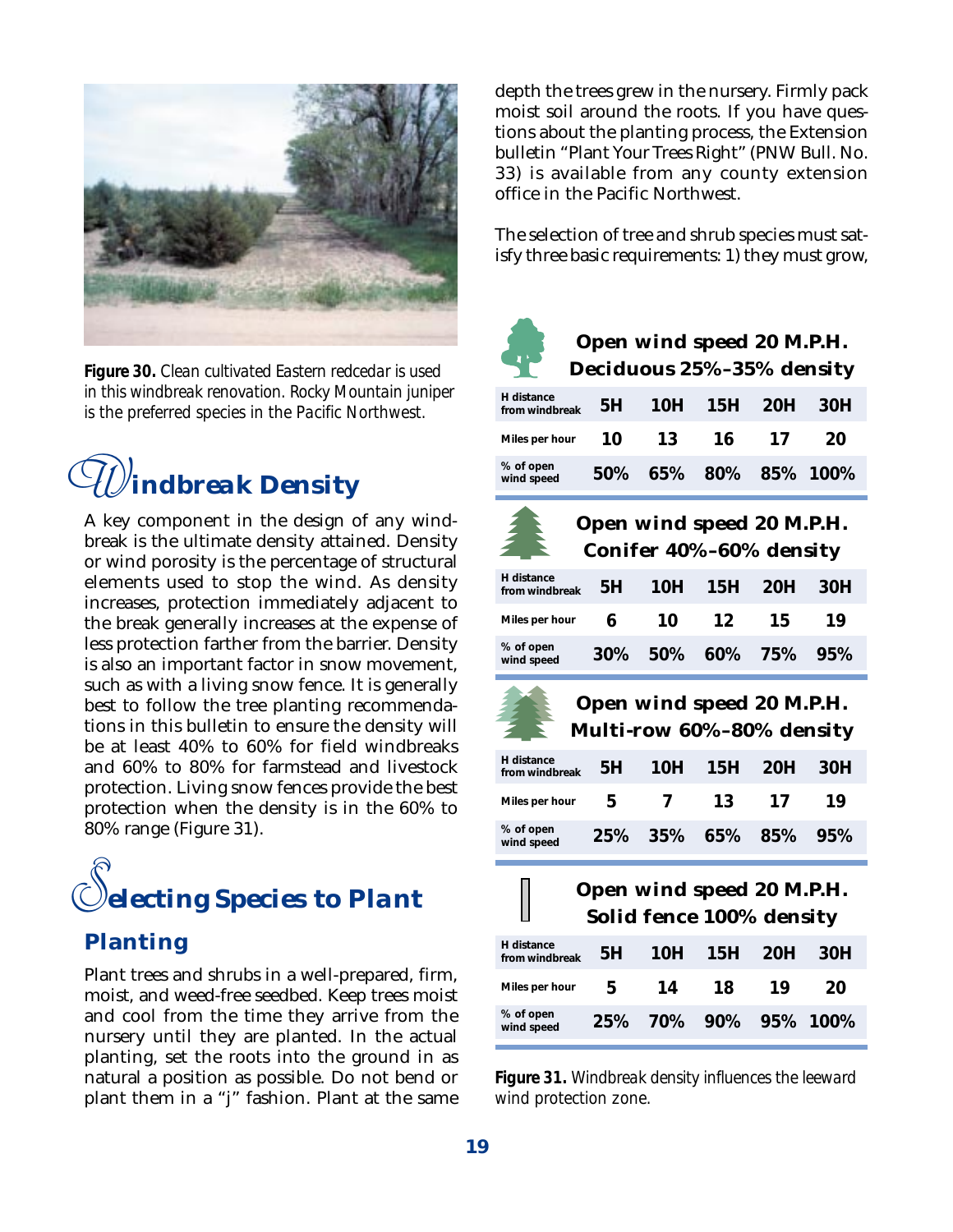2) they must block the wind and, 3) they must be aesthetically pleasing to the owner. For these reasons and because of the variations in local environments of Idaho, Washington, and Oregon, we include only a brief list of recommended

species in this publication. Read the species descriptions and ask advice on your choice of species before making final selections. Local soil and water tables may limit the usefulness of a species (Table 4).

#### **Traditional Windbreak Design— Suggested Species—in Priority Order**

| Dense shrub                                                                                                                                                                                                  | Medium-size<br>deciduous                                                                                                                                                             | <b>Tall deciduous</b>                                                                                                                          | Tall evergreen                                                                                                                                                           | Medium-size<br>evergreen                                                            |
|--------------------------------------------------------------------------------------------------------------------------------------------------------------------------------------------------------------|--------------------------------------------------------------------------------------------------------------------------------------------------------------------------------------|------------------------------------------------------------------------------------------------------------------------------------------------|--------------------------------------------------------------------------------------------------------------------------------------------------------------------------|-------------------------------------------------------------------------------------|
| • Siberian pea<br>shrub (Caragana)<br>$\cdot$ Skunkbush<br>sumac<br>• Common lilac<br>• Honeysuckle <sup>1</sup><br>• Wild rose<br>• Red osier<br>dogwood<br>• Nanking cherry<br>• Serviceberry <sup>2</sup> | • Choke cherry<br>• American plum<br>• Crabapple <sup>3</sup><br>• Hackberry<br>• Artic blue<br>willow <sup>2,4</sup><br>• Sandbar willow<br>• Silver buffalo-<br>berry<br>• Bur oak | • Green ash<br>• Honey locust <sup>4</sup><br>Golden willow <sup>2</sup><br>$\bullet$<br>• Hybrid poplar <sup>2,5</sup><br>• Russian olive $6$ | • Colorado blue<br>spruce<br>• Austrian pine<br>• Norway spruce<br>• Ponderosa pine<br>• Scotch pine<br>• Douglas-fir <sup>7</sup><br>$\cdot$ Incense cedar <sup>8</sup> | • Rocky<br>Mountain<br>juniper<br>• Northern<br>whitecedar<br>• Eastern<br>redcedar |
| Notes:                                                                                                                                                                                                       |                                                                                                                                                                                      |                                                                                                                                                |                                                                                                                                                                          |                                                                                     |

1 Suggested varieties *Amur*, or *Freedom*.

2 Not recommended on soils with pH greater than 7.5 because of iron deficiency.

3 Suggested varieties *flowering, manchurian, siberian*.

4 Use on leeward side only.

5 Suggested varieties *siouxland, robusta, ID hybrid, carolina*.

6 Avoid use in riparian areas and along irrigation ditches.

7 Supplementary irrigation generally required for best growth.

<sup>8</sup> Willamette Valley and Interior Valley regions of SW Oregon only.

#### **New Twin-Row Windbreak Design— Suggested Species—in Priority Order**

| Dense<br>shrub                     | Medium-size<br>evergreen    | Tall<br>evergreen |
|------------------------------------|-----------------------------|-------------------|
| • Siberian pea shrub<br>(Caragana) | • Rocky Mountain<br>juniper | • Austrian pine   |
|                                    |                             | • Blue spruce     |
| • Skunkbush sumac                  | • Austrian pine             | • Scotch pine     |
| • Common lilac                     | • Northern whitecedar       | • Ponderosa pine  |
| • Honeysuckle                      | • Eastern redcedar          |                   |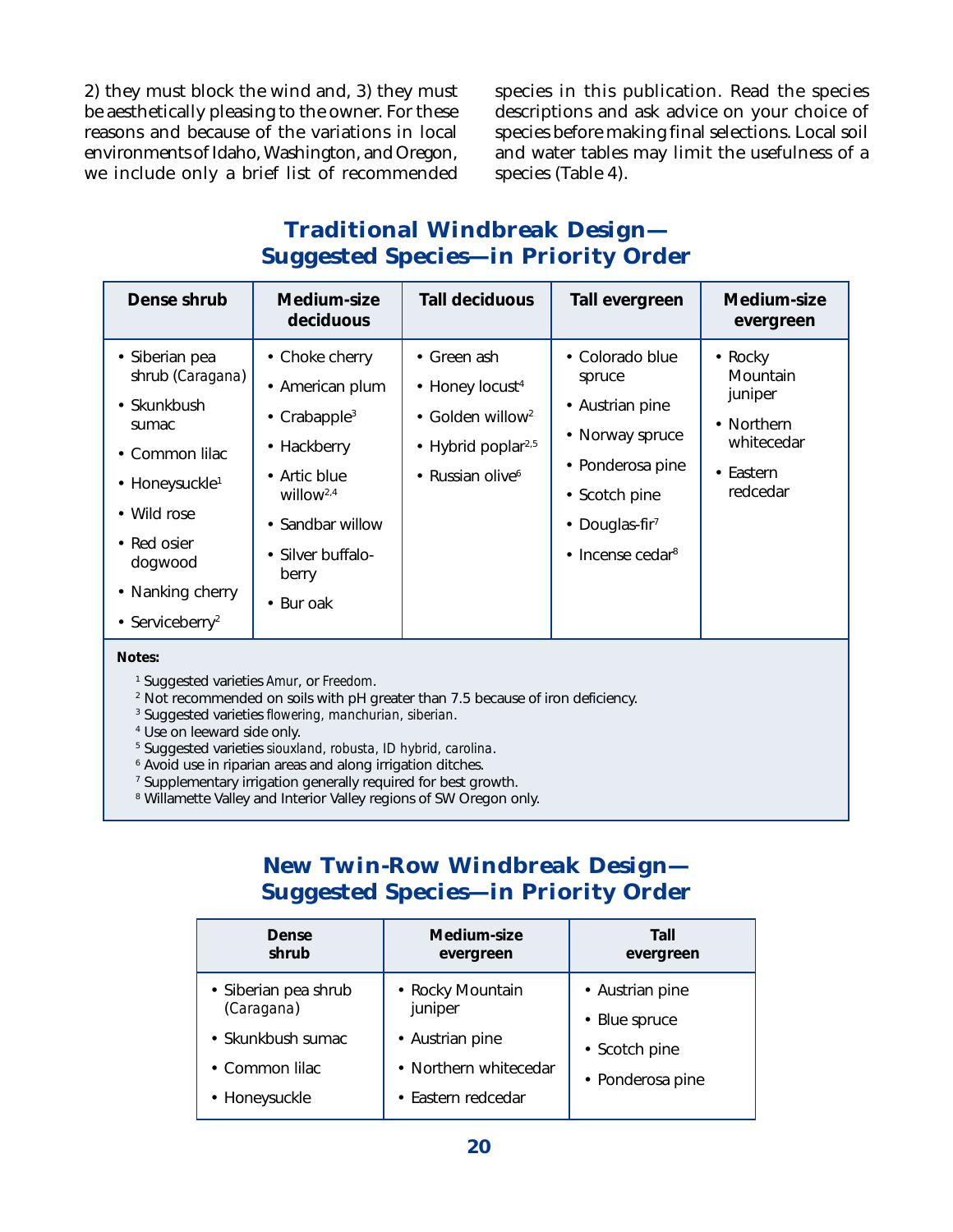| Species                                                                                                                                    | Mature<br>height<br>(feet) | Effective<br>life span | Crown<br>width<br>(feet)  | precipitation<br>Minimum<br>(inches)                                                                                                                  | Saline soil<br>tolerance | Winter damage<br>resistance |
|--------------------------------------------------------------------------------------------------------------------------------------------|----------------------------|------------------------|---------------------------|-------------------------------------------------------------------------------------------------------------------------------------------------------|--------------------------|-----------------------------|
| Siberian pea shrub<br>Shrubs                                                                                                               | $\widetilde{\phantom{a}}$  | 80                     | $\widetilde{\phantom{a}}$ | $\widetilde{\phantom{a}}$                                                                                                                             | excellent                | excellent                   |
| Skunkbush sumac<br>Caragana)                                                                                                               | S                          | $20 +$                 | 8                         | $\widetilde{C}$                                                                                                                                       | excellent                | excellent                   |
| Common lilac                                                                                                                               | $\overline{C}$             | $20 +$                 | $\overline{C}$            |                                                                                                                                                       | good                     | excellent                   |
| Amur honeysuckle                                                                                                                           | $\infty$                   | 20                     | $\overline{\phantom{a}}$  |                                                                                                                                                       | fair                     | excellent                   |
| Common privet                                                                                                                              | $\overline{C}$             | $\overline{20}$        | $\infty$                  | ちわちおわ                                                                                                                                                 | good                     | good                        |
| Nanking cherry                                                                                                                             |                            | $\frac{5}{1}$          |                           |                                                                                                                                                       | fair                     | fair                        |
| Peking cotoneaster<br>Mugho pine                                                                                                           | $\circ$ $\circ$ $\circ$    | $\overline{c}$<br>50   | 440                       | 20                                                                                                                                                    | fair<br>fair             | ile3<br>fair                |
| Deciduous trees                                                                                                                            |                            |                        |                           |                                                                                                                                                       |                          |                             |
| Russian olive                                                                                                                              |                            | SO                     | $\Omega$                  | 51                                                                                                                                                    | excellent                | excellent                   |
| Golden willow                                                                                                                              |                            | SO                     |                           | $\overline{1}$                                                                                                                                        | good                     | excellent                   |
| Black willow                                                                                                                               | 35 <sub>0</sub>            | $\delta$               | 888                       | $\overline{c}$                                                                                                                                        | excellent                | excellent                   |
| <b>Black locust</b>                                                                                                                        | 50                         | 50                     |                           | 5255                                                                                                                                                  | fair                     | fair                        |
| Honey locust                                                                                                                               | $\overline{a}$             | $\delta$               | $\overline{c}$            |                                                                                                                                                       | good                     | fair                        |
| Hybrid poplar                                                                                                                              | 50                         | $\overline{30}$        | $30\,$                    |                                                                                                                                                       | good                     | excellent                   |
| Green ash                                                                                                                                  | SO                         | 50                     | $\overline{a}$            |                                                                                                                                                       | good                     | good                        |
| Lombardy poplar                                                                                                                            | S                          | $\overline{30}$        | 5                         | $\overline{c}$                                                                                                                                        | good                     | tāir                        |
| Evergreens                                                                                                                                 |                            |                        |                           |                                                                                                                                                       |                          |                             |
| Rocky Mountain juniper                                                                                                                     |                            | SO                     | 15                        | $\overline{c}$                                                                                                                                        | excellent                | excellent                   |
| Northern white cedar                                                                                                                       | 35                         | 50                     | $\overline{c}$            | 20                                                                                                                                                    | poor                     | fair                        |
| Incense cedar                                                                                                                              | $\delta$                   | 50                     | $\overline{c}$            | $\overline{12}$                                                                                                                                       | fair                     | tair                        |
| Austrian pine                                                                                                                              | $\overline{4}$             | $\delta$               | $\overline{30}$           | $\overline{c}$                                                                                                                                        | fair                     | good                        |
| Scotch pine                                                                                                                                | $\overline{4}$             | $\overline{4}$         | $\overline{c}$            | 15 <sub>0</sub>                                                                                                                                       | fair                     | good                        |
| <b>Blue spruce</b>                                                                                                                         | $\overline{4}$             | 80                     | 25                        |                                                                                                                                                       | good                     | excellent                   |
| Norway spruce                                                                                                                              | 99                         | $\mathcal{S}$          | 25                        | 15282                                                                                                                                                 | fair                     | good                        |
| Ponderosa pine                                                                                                                             | SO                         | 80                     |                           |                                                                                                                                                       | fair                     | good                        |
| Douglas-fir <sup>1</sup>                                                                                                                   | SO                         | $\infty$               | 25                        |                                                                                                                                                       | good                     | good                        |
| Lodgepole pine <sup>2</sup>                                                                                                                | S<br>4                     | SO                     |                           |                                                                                                                                                       | good                     | excellent                   |
| Crown width = expected mature crown width<br>Mature height = expected mature tree height                                                   |                            |                        |                           | in feet when grown under medium or fair growing conditions.                                                                                           |                          |                             |
| Minimum precipitation = the least amount of                                                                                                |                            |                        |                           | annual precipitation in inches expected to result in satisfactory survival and growth.<br>in feet when grown under medium or fair growing conditions. |                          |                             |
| <sup>1</sup> Douglas-fir and lodgepole pine are recommended for wetter sites, if irrigation is not available.                              |                            |                        |                           |                                                                                                                                                       |                          |                             |
| <sup>2</sup> Lodgepole pine is often used near the coast where the soil is very sandy. In this situation it is commonly called shore pine. |                            |                        |                           |                                                                                                                                                       |                          |                             |

Table 4. Windbreak Species and Mature Characteristics Under Arid Conditions. *Table 4. Windbreak Species and Mature Characteristics Under Arid Conditions.*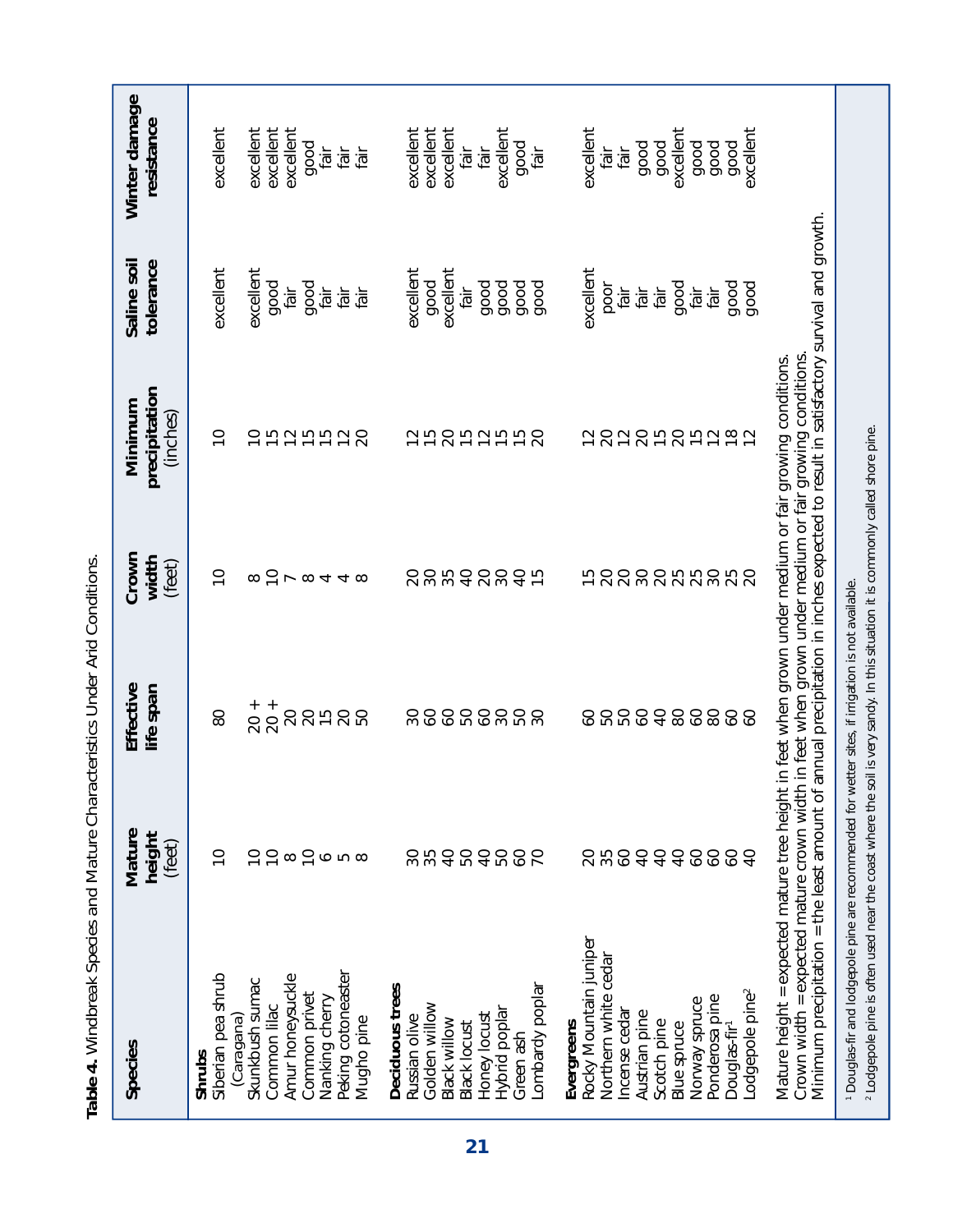#### *pecial Windbreak Designs S*

#### **Dryland Plantings**

If you have less than 20 inches of annual precipitation and you cannot provide supplemental irrigation, the best shrub species to use are Siberian pea shrub, (*Caragana*), and skunkbush sumac. Excellent tree species include Rocky Mountain juniper, black locust, and Austrian pine. Do not plant black willow, golden willow, hybrid poplar, or Lombardy poplar in low rainfall areas without supplementary irrigation.

#### **High Elevations and "Frost-Pockets"**

All species listed at the end of this bulletin do well up to 5,000 feet, with the exception of black locust in localities subject to hard frosts in early fall. Local topographic features can create widely different growing conditions in areas having the same elevation. The most reliable species for high elevation plantings are Siberian pea shrub, common lilac, golden willow, hybrid poplar, ponderosa pine, blue spruce, and Rocky Mountain juniper.

Low depressions or "frost-pockets" where the topography traps cold air can cause minimum temperatures as much as 10°F below those of adjacent lands. These sites can have growing seasons substantially shorter than those on adjacent lands of the same elevation. We recommend high elevation species in these localized areas.



#### **A Place to Nest**

Shelterbelts provide nesting habitat for a wide variety of birds and other wildlife species. At least 57 kinds of birds are known to use windbreaks in the United States during the breeding season. Mourning doves nest and call in windbreak trees

but forage nearby for the seeds they eat. Birds such as the black-billed cuckoo ("rain bird"), house wren, gray catbird, and northern oriole conduct nearly all their activities within the windbreak. American robins, kingbirds, brown thrashers, and American goldfinches sing and nest in windbreaks but forage both in and out of them. Other species, including squirrels and cottontail rabbits, nest in windbreaks, and white-tailed deer with fawns use windbreaks for cover (Table 5).

#### **Food and Foraging Sites**

Windbreaks provide food for wildlife. When wildlife forages in adjacent areas, windbreaks provide protective cover. Foods potentially available in windbreaks include fruits, nuts, acorns, seeds, foliage, and insects or other invertebrates. Availability of these foods varies seasonally and depends largely on what is planted or growing in the windbreak. Trees and shrubs produce fruits, and some hold them into winter, a time when food is often critical for survival but generally less available. Wild turkeys, pheasants, quail, squirrels, deer, and songbirds use acorns, nuts, and other seeds from trees such as elm, maple, and ash. Seeds also may be available from grasses or herbaceous plants growing in the windbreak or from wildlife food plots planted within or adjacent to the woody vegetation. Foliage such as leaves or other plant parts may provide food for browsing animals such as deer. Insects and other invertebrates are important foods for many birds, particularly during nesting periods, and for various small field mice and shrews. Windbreaks provide foraging sites that would otherwise be unavailable. Chickadees glean along branches, peeking in and under crevices in the bark for insects to eat. Windbreak species such as hackberry, hawthorn, black cherry, autumn olive, honeysuckle, and others serve as nectar sources and habitat for butterflies, honeybees, and hummingbirds.

Food availability near shelterbelts is also important for many species. In fact, pheasants gener-

<sup>&</sup>lt;sup>3</sup> Adapted from Designing Tree Plantings for Wildlife—Prairie Farm Rehabilitation Administration, Shelterbelt Centre, Indian Head, Saskatchewan, Canada.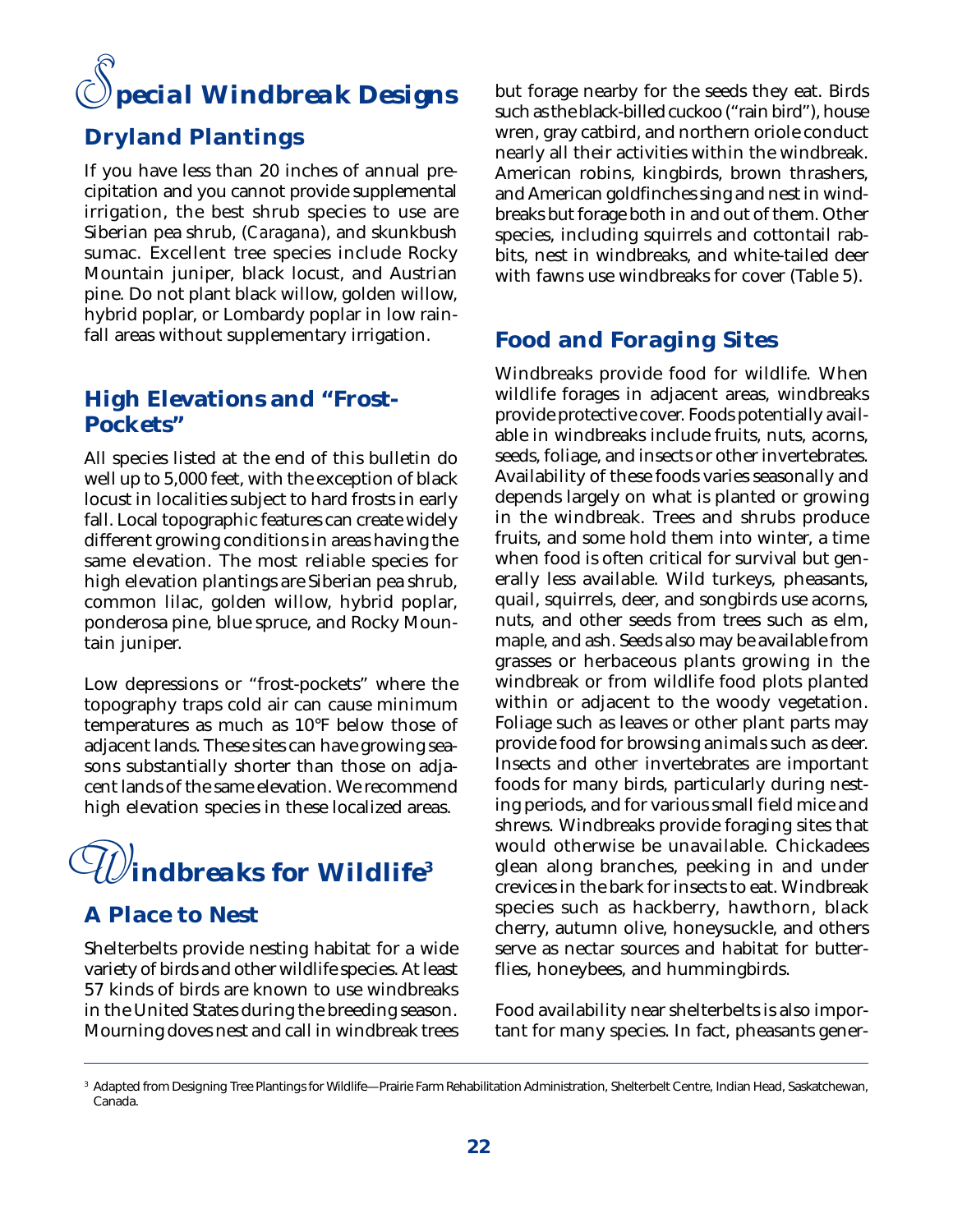Table indicates which seasons of the year activity occurs: mostly during summer and fall (S), fall and winter (W), or include browse (B). Bold letter indicates primary emphasis. (From USDA-NRCS sources).

|                                                                                                                                               |                                                                                       |                                                                 | Songbirds                            |                                                                               | Gamebirds                            |                                                              | Fur & game<br>mammals                      |                                                                                                      |
|-----------------------------------------------------------------------------------------------------------------------------------------------|---------------------------------------------------------------------------------------|-----------------------------------------------------------------|--------------------------------------|-------------------------------------------------------------------------------|--------------------------------------|--------------------------------------------------------------|--------------------------------------------|------------------------------------------------------------------------------------------------------|
| Plants $1,2$                                                                                                                                  | <b>Overall wildlife</b><br>value                                                      | Nesting                                                         | Food                                 | Cover                                                                         | Food                                 | Cover                                                        | Food                                       | Cover                                                                                                |
| <b>Conifers</b> (Excellent winter cover, food, and nesting sites)                                                                             |                                                                                       |                                                                 |                                      |                                                                               |                                      |                                                              |                                            |                                                                                                      |
| Rocky Mtn. juniper<br>Northern whitecedar<br>Spruce<br>Pine<br>Douglas-fir<br>Lodgepole pine                                                  | Excellent<br>Good-Excel<br>Good<br>Good-Excel<br>Fair<br>Fair                         | $\ddot{}$<br>$\ddot{}$<br>$++$<br>$+$<br>$\ddot{}$<br>$\ddot{}$ | W<br>S                               | <b>SW</b><br><b>SW</b><br><b>SW</b><br><b>SW</b><br><b>SW</b><br><b>SW</b>    | W<br>S                               | <b>SW</b><br><b>SW</b><br><b>SW</b><br><b>SW</b><br>SW<br>SW | B<br>B<br>B                                | <b>SW</b><br><b>SW</b><br><b>SW</b><br><b>SW</b><br><b>SW</b><br>SW                                  |
| Deciduous trees (Nesting and foraging sites, food, canopy and habitat structure)                                                              |                                                                                       |                                                                 |                                      |                                                                               |                                      |                                                              |                                            |                                                                                                      |
| Cottonwood/poplar<br>Flowering crabapples<br>Hawthorn<br>Honeylocust<br>Serviceberry                                                          | Fair<br>Excellent<br>Good<br>Fair<br>Good                                             | $+$<br>$++$<br>$+ +$<br>$\ddot{}$<br>$\ddot{}$                  | W<br>W<br>S<br>S                     | S<br>$\mathsf{S}$<br>S<br>S<br>S                                              | W<br>W<br>S                          | S<br>S<br>S<br>$\mathsf S$                                   | B<br><b>WB</b><br>B<br>B                   | S<br>$\mathsf S$<br>$\mathsf{S}$<br>$\mathsf S$                                                      |
| Tall shrubs (Nesting sites, food, cover near ground)                                                                                          |                                                                                       |                                                                 |                                      |                                                                               |                                      |                                                              |                                            |                                                                                                      |
| Skunkbush sumac<br>Amur maple<br>Common privet<br>Honeysuckles<br>Viburnums<br>Shrub dogwoods<br>Buffalo-berry<br>Staghorn & smooth<br>sumacs | Excellent<br>Excellent<br>Good<br>Excellent<br>Excellent<br>Excellent<br>Good<br>Good | $+$<br>$\ddot{}$<br>$\ddot{}$<br>$+ +$<br>$+$<br>$\ddot{+}$     | W<br>S<br>S<br>W<br>W<br>S<br>W<br>W | <b>SW</b><br>S<br><b>SW</b><br><b>SW</b><br><b>SW</b><br><b>SW</b><br>SW<br>S | W<br>S<br>S<br>W<br>W<br>S<br>W<br>W | SW<br>S<br>S<br>SW<br>SW<br>SW<br>SW<br>S                    | B<br>B<br><b>WB</b><br><b>WB</b><br>B<br>B | <b>SW</b><br>$\mathsf S$<br>$\mathsf{S}$<br><b>SW</b><br><b>SW</b><br>$\mathsf{S}$<br><b>SW</b><br>S |
| Short shrubs (Nesting sites, food, cover near ground)                                                                                         |                                                                                       |                                                                 |                                      |                                                                               |                                      |                                                              |                                            |                                                                                                      |
| Common chokecherry<br>Chickasaw plum<br>Sargent crabapple<br>Cotoneaster<br>Snowberry                                                         | Excellent<br>Excellent<br>Excellent<br>Good<br>Good-Excel                             | $++$<br>$+$<br>$\ddot{}$                                        | S<br>S<br>W<br>S<br>W                | <b>SW</b><br>SW<br>S<br>S<br>SW                                               | S<br>S<br>W<br>S<br>W                | <b>SW</b><br>SW<br>S<br>S<br><b>SW</b>                       | <b>SB</b><br>S<br><b>WB</b><br>S<br>B      | <b>SW</b><br><b>SW</b><br>$\mathsf S$<br>$\mathsf S$<br><b>SW</b>                                    |

<sup>1</sup> Bold letters or ++ indicate an especially good wildlife feature.

 $^2$  Several plants in this list have a variety of species or cultivars, and some may have features that differ from those indicated. Also, there may be good plant selections for your area that are not included.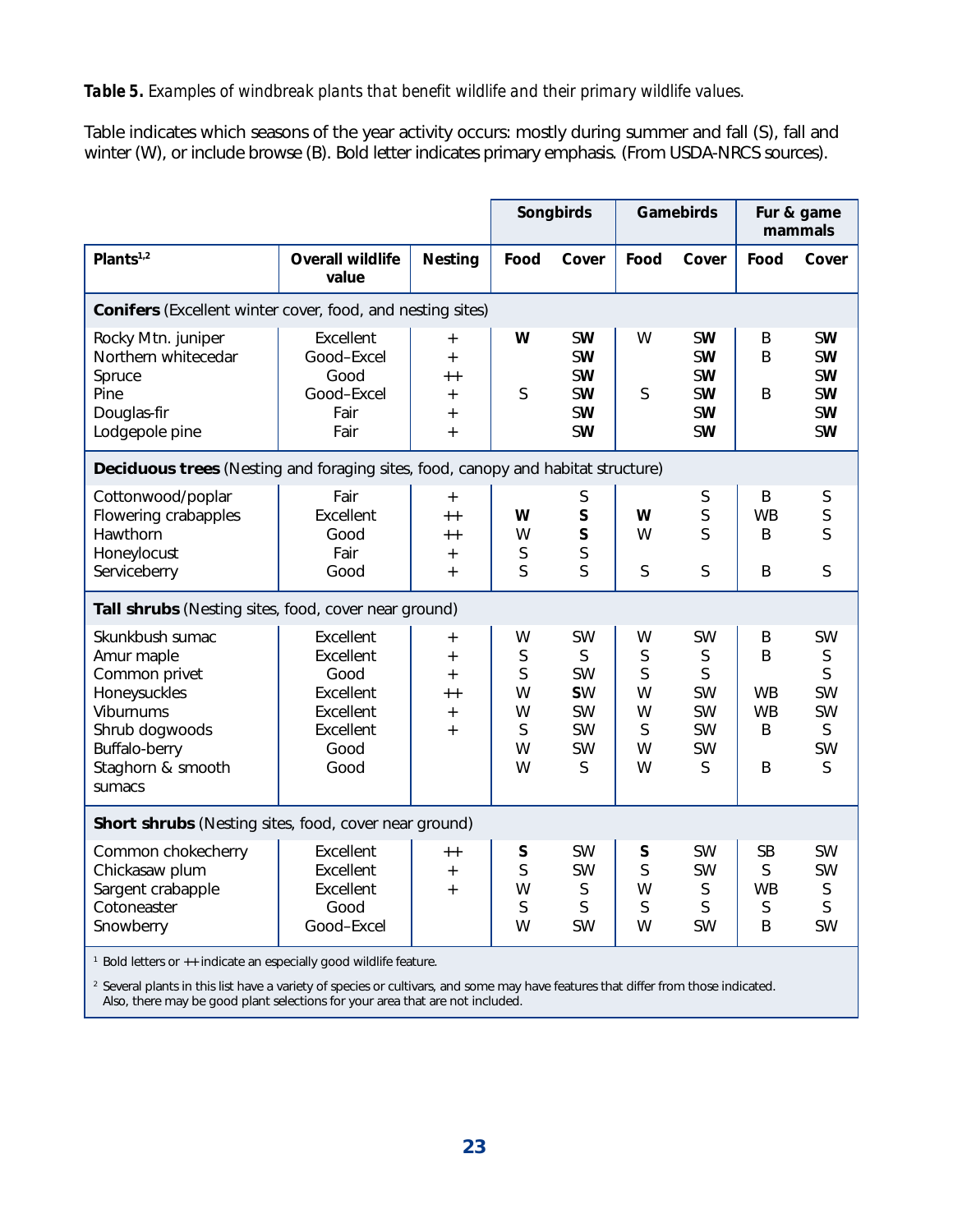ally do not use windbreaks, especially in winter, unless a food source lies nearby. Adjacent croplands, such as cornfields, which have waste grains and interspersed weed seeds, make a good food source for ring-necked pheasants, northern bobwhites, mourning doves, and others. Avoid autumn plowing of such croplands where possible and consider using cropping systems such as no-tillage that leave ground cover. Old field habitats or water sources near windbreaks can provide habitat requirements for some species.

#### **Shelter from Predation— Escape Cover**

Windbreaks provide escape cover and refuge for many wildlife species. Pheasants often stay near windbreak cover while feeding in adjacent areas, where, during midday loafing periods, they find refuge from people and overhead predators. In general, wider shelterbelts having a good vegetation layer near the ground offer better escape cover than do narrower and open belts. When planning wildlife escape cover, consider the surrounding land use. Where no trees or perches presently exist, introducing tall deciduous windbreak trees may attract avian predators. In most situations, hawks and owls are welcome because they eat pest rodents and inspire joy and awe in many who watch them. However, where enhancing pheasants, quail, or partridge is the primary wildlife goal, choosing shrubs, or moderatelysized trees may be the better alternative.

#### **Shelter from Weather**

Shelter from the wind is a critical aspect of wildlife survival in winter. An animal maintains warmth by avoiding exposure to the wind, ideally in a warm sunny spot, and by fluffing feathers or fur coats. Food is vital because it is the basic source of all body heat. An animal must balance the need of finding food against the increased exposure to wind when foraging. Locating shrubs on leeward rows allows animals to receive sun within the shrub row and to remain hidden from predators. Evergreen rows windward of the shrub rows provide protection from cold winter winds.

## *indbreak Species and W Mature Characteristics*

Species are categorized in Table 3 as:

**Shrubs**—The species commonly used for the first rows in windbreaks and for low, dense, single row plantings for yard protection and snowdrift control.

**Deciduous trees**—The species used for the remaining rows of windbreaks where evergreens do not grow well and for single-row plantings where height is needed.

**Evergreens**—The species that ordinarily provide a selection for at least one row in each windbreak. In areas where they do well, evergreens may be used for the entire windbreak and for the new twin-row plantings.

Use Table 3 as a guide. Consult with professionals in your local area for species expertise that may override the general recommendations in this table.

#### **Nursery Stock**

Nearly all windbreaks and other farm tree plantings start with seedling-size plants. The principal reason is to keep the root-to-shoot ratio in balance. The root-to-shoot ratio is the natural proportion of the top to the roots. Large stock or even potted or balled and burlap stock has had its root-to-shoot ratio altered drastically. The altered root-to-shoot ratio is commonly deficient in roots for the aboveground leaf area. Drought damage is common with trees and shrubs in this condition. Small-size plants normally survive better than large-size plants when transplanted because of the more equal shootto-root ratio. In other words, a smaller tree loses less moisture than a large tree, in proportion to its ability to supply moisture through its root system.

Small-size conservation stock also is less expensive than the larger landscape stock used for horticultural purposes. When using small plants,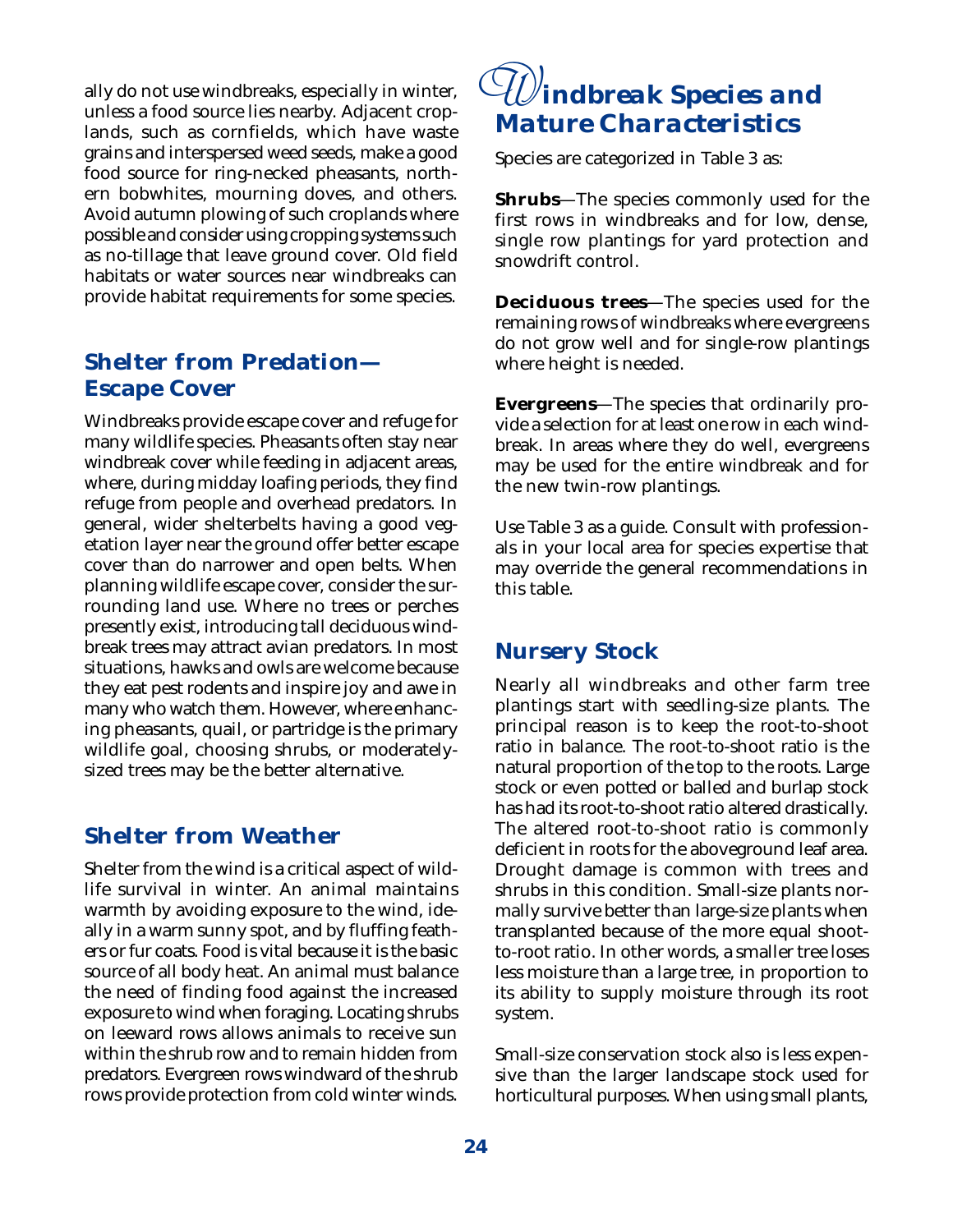your nursery, transportation expenses, and planting costs are only a small fraction of what they would be for large plants. For these reasons, you will save by buying nursery stock on a per 100 or per 1,000 basis.

Common seedling types (called stock type) are bare root and plug. Bare root trees are grown in a seedbed, usually outside. They are lifted and sold in bundles—with bare roots. Evergreen seedling trees grown in a greenhouse are called "plug" stock, because they are normally grown in plastic foam blocks filled with potting soil. The tree is pulled from the block and transplanted with potting soil still attached to the roots. Plug seedlings are more expensive than bare-root trees but often result in a higher survival rate. Plug sizes vary. Generally, a 10- to 20 cubic-inch plug for evergreens is recommended for windbreak plantings.

Individually potted trees are not suited for windbreak use because of their restricted root systems. These trees are best used for horticultural purposes.

You can obtain planting stock from state or federal nurseries, commercial nurseries or by starting your own cuttings. Ask for a list of commercial nurseries from your county Extension agent or USDA-NRCS district conservationist. Some Soil Conservation Districts specialize in supplying stock for farm plantings. They often have species not available from the state nurseries.

#### **Nonrooted Cuttings**

The following trees and shrubs can be grown from cuttings: golden willow, black willow, poplars, common lilac, and common privet (Figure 32). If you decide to use your own cuttings from established trees, follow these suggestions:

- Make cuttings in late winter before new growth starts. Cut last year's new growth.
- Make cuttings long enough to contain five to six buds. Leave one bud near the top of the cutting.
- Store cuttings where it is cool and moist. Refrigeration is ideal.
- Plant in spring after the danger of frost is past.
- Plant the cutting so that only 1–2 buds are above the soil surface.
- Pack the soil firmly around cuttings.
- Use cuttings only on irrigated land or on sites with a good natural supply of moisture throughout the growing season. Soil must be kept moist for cuttings to root. Soil surface mulches are advantageous on coarsetextured soils. Rooting hormones are not required for success in growing cuttings of the species mentioned earlier.



*Figure 32. If your cuttings come from one parent tree, they will usually result in very uniform windbreak rows as illustrated here.*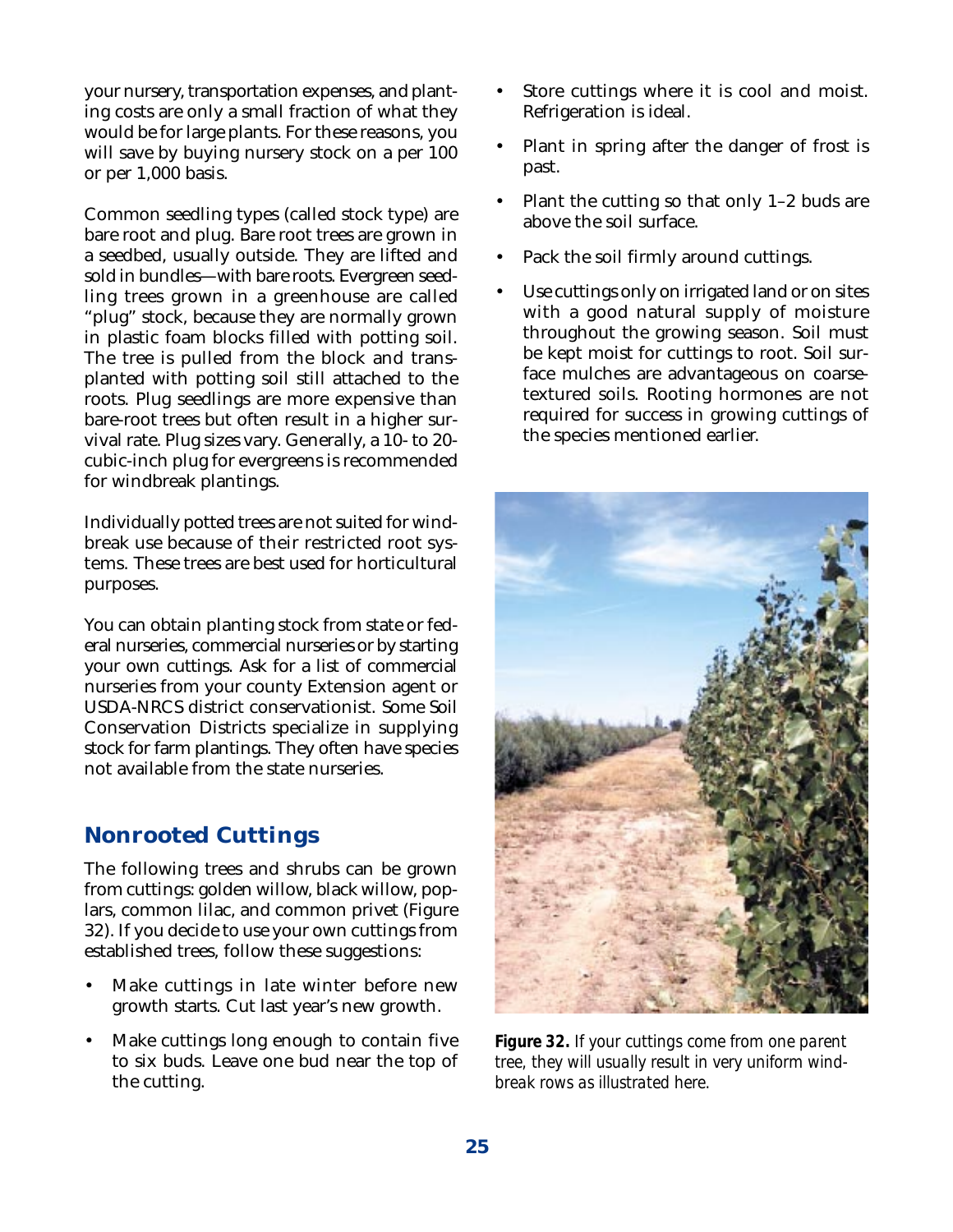#### **Site Preparation**

*Site preparation is the foundation of tree planting. Without it, all your tree planting efforts may be for naught.*

Prepare a clean, firm seedbed for your tree planting because good ground preparation conserves soil moisture. Some cropland and pasture sites have compacted underlying soil layers which are impenetrable to tree roots. Check for these hard pans. If they are within 18 inches of the surface, plan to rip the tree planting rows to at least a 24-inch depth. This will aid in long-term windbreak survival and growth. Shallow disking or harrowing just before planting is adequate on cultivated land without weed problems. For areas with perennial grasses or weeds, use summer fallow, then disk or harrow before planting time. After disking or harrowing, roll the ground to be sure the soil is firm (Figure 33).

#### **Care of Trees before Planting**

Do not allow tree roots to dry out or expose them to warm temperatures from the time the trees arrive until they are planted. Exposure of root systems to drying conditions—sun or wind—is the cause of many planting failures. If planting is possible within a week after you receive your trees from the nursery, you may leave them in the original package for transporting to the planting area (Figure 34).

Store the package in a cool place. Refrigerated storage is ideal, but covering packaged seedlings with snow or space blankets in a shaded location will keep them in good shape for several days. Ideal temperatures are 34°F to 38°F with 95% humidity.

If you must delay planting and refrigerated storage is not available, unpack and "heel" in trees. Follow these steps:

- Dig V-shaped trench in a moist, shady place.
- Break bundles and spread out evenly, three to four trees thick.



*Figure 33. Excellent site preparation is necessary for successful windbreak establishment.*

- Fill in loose soil and water well.
- Complete filling in soil and firm with hands.

*We strongly suggest the use of a tree-planting machine. Its use will result in better survival and better initial growth.*

#### **Planting the Tree**

You may use several methods and tools to plant trees. Machine planters usually are the best alternative on flat, well-prepared soil if you have many trees to plant. However, hand planting using a spade or shovel is still a popular method. Whatever method you use, follow these instructions closely:



*Figure 34. When planting seedlings, keep roots covered with wet material such as peat moss. Do not submerge the roots in water.*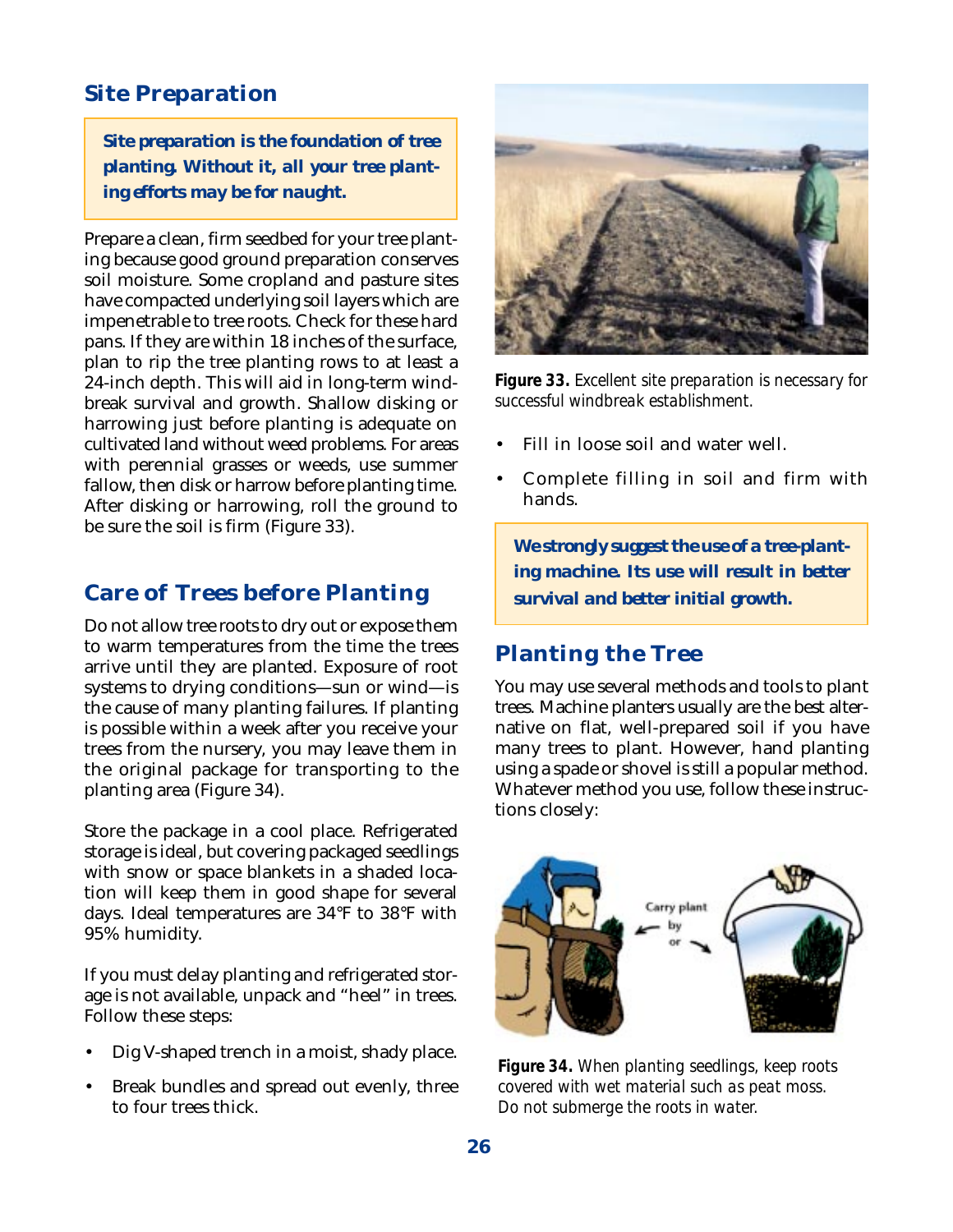#### **Hand Planting Techniques**

- Make the hole deep enough for all roots.
- Cut long roots back to 10 or 12 inches.
- Remove one tree at a time from bucket only after hole is ready for the tree.
- Keep foreign matter (leaves, sticks, rocks, and dry soil) out of hole.
- Place all tree roots in a downward position.
- Place tree in center of hole.
- Hold treetop upright while working soil around roots.
- Firm soil around roots by hand while filling hole, leaving no air spaces. Make sure to use moist soil.
- Bring soil level to root collar (look for color change on stem) above the first roots. Too deep is better than too shallow.
- Firm soil all around tree by hand to give good compaction.

*Trees planted in an unsatisfactory manner have little chance to survive. Take an extra moment with each tree, and do a good job.* (Figures 35 and 36)

*We strongly suggest the use of a weed barrier or "fabric mulch." Its use will result in better survival and initial growth.*

### *W eed Barrier Fabric Mulch for Tree and Shrub Plantings4*

Weed barrier fabric mulch is a polypropylene geotextile product having the texture of burlap. The barrier eliminates vegetative competition with newly planted trees and shrubs by acting as mulch. It conserves soil moisture by reducing evaporation. Water can penetrate weed barrier fabric, but sunlight cannot, so vegetation will not grow through it. The fabric barrier provides this protection for at least 5 years. In the arid west, we have observed good control for up to 10 years (Figure 37).

Weed barrier fabric comes in long rolls 6 feet wide and 300 to 500 feet long. It is also available in 3- foot and 6- foot squares. The roll product is probably more convenient when using a mulch-laying machine. The 6-foot-wide rolls are mechanically installed over the top of seedling immediately after planting. An "L" shaped slit is cut at each tree location no larger than is necessary to pull seedlings through. Though limiting the size of cut is important, make it large enough to prevent the fabric from rubbing against the seedling. It is crucial to pull the seedlings through immediately on warm days, as the heat generated by the fabric can damage or kill tender seedlings.



1. Insert shovel vertically with blade reversed, push handle forward, then pull soil back and out of hole.



3. In first packing, fill hole halfway with soil and place tree in proper position.



2. Straighten back of hole and insert tree at proper depth.



4. In second packing, fill the hole completely, pack with hand and cover surface with mulch of loose soil.

*Figure 35. Planting with a shovel is usually a twoperson operation following these steps.*

4 Adapted from Weed Barrier Fabric Mulch for Tree & Shrub Plantings, Kansas State & Extension Forestry, Kansas State University.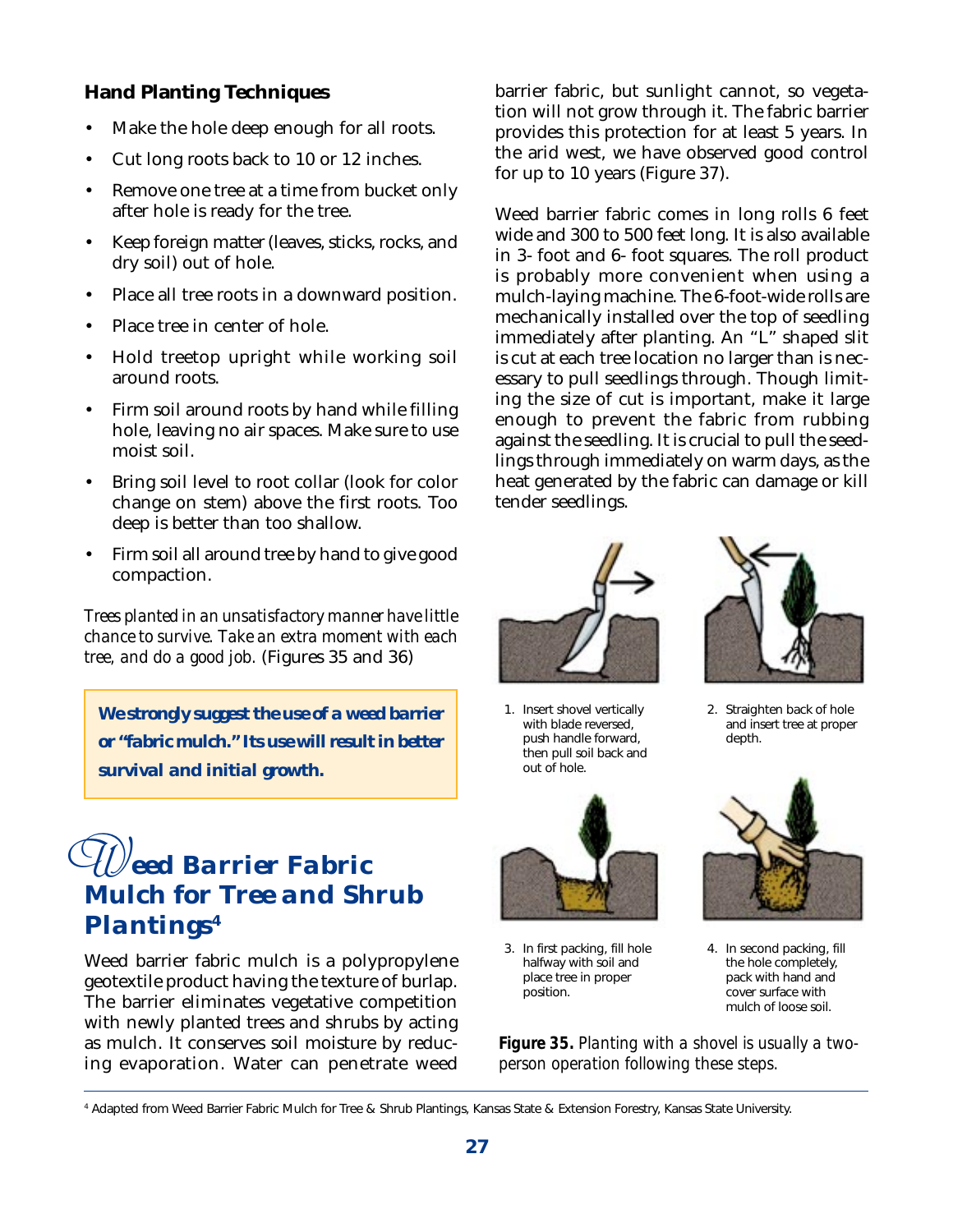

*Figure 36. Plant trees and shrubs in a satisfactory manner. These drawings show various ways trees should NOT be planted.The ideal is drawing 12.*

#### **Update:**

**The Plains states, where land managers have had several years experience with fabric mulch, are reporting that the mulch under shade is not deteriorating after 5 years and has caused some problems with trunk girdling. In older plantings where the trunk is tight against the mulch, enlarging the slit is recommended. In new plantings, cutting the initial slit in an "L"-shape instead of straight, can alleviate this concern. In the future, look for fabric mulch products guaranteed to break down after 5 to 7 years, even under shade conditions.**

*We still strongly suggest that you use fabric mulch in all new windbreak plantings.*



*Figure 37. Weed barrier fabric mulch is a polypropylene geotextile product. We recommend its use in all windbreak applications.*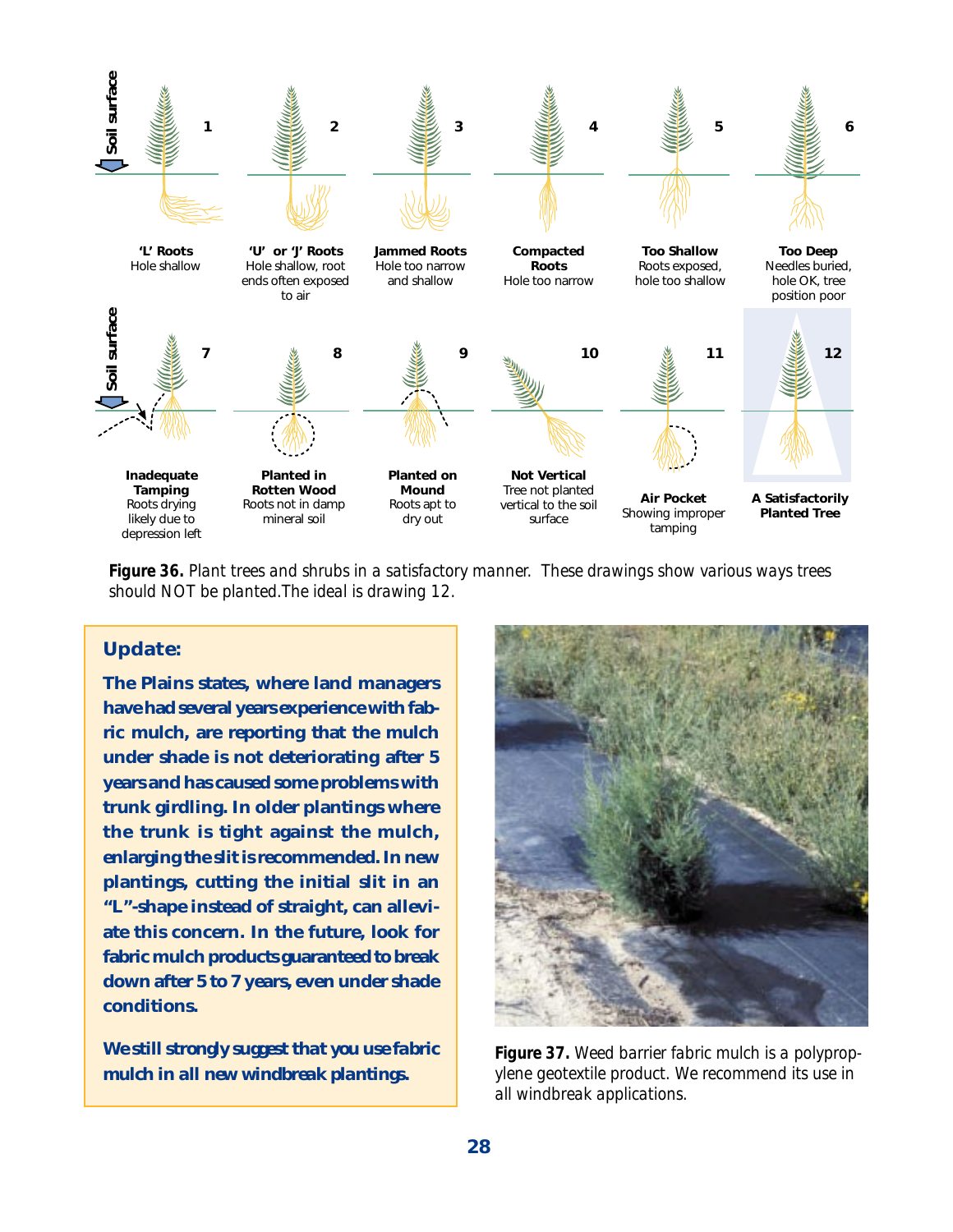#### **Application of Weed Barrier by Machine**

The basic function of the machine is to lay the fabric and bury the fabric edges. The fabric usually is laid over small windbreak plants *just after they have been planted*. The small plants are bent over under the weight of the fabric. The operator (rider) marks them using a can of spray paint. A person *immediately* follows the machine, cutting a small slit and pulling the small plants up through the fabric (Figures 38, 39, 40).

At the end of a roll, dig a trench one shovel wide by one shovel deep just in front of the press wheels. Place the last foot of one roll and the first foot of the next roll in the trench and cover with dirt. This will hold the new roll tight until the press wheels and closer disks anchor the next few feet of material.

Prepare the site to make the ground surface as firm and smooth as possible to keep the laid fabric close to the soil surface. Close soil contact controls weeds and prevents the material from whipping in the wind. We recommend putting as little soil as possible on top of the weed barrier. Weed seeds can sprout and grow down through the material. Wire staples are available to hold down the center of the fabric.

Variations are possible on this operational pattern. If the plants are large and stiff, the operator may have to slit the fabric as it is tightened to prevent breakage. The fabric also can be laid prior to planting, with or without pre-dug holes. If the plants are tall or stiff, operators may need to set the tool bar and fabric roll high, then slit the fabric and pull the plants through as the tractor moves very slowly. However, if you move too slowly, you may not get adequate soil covering the fabric edges.

Fabric mulch laying machines are becoming more common in the Pacific Northwest. Check availability for short-term lease by contacting your local conservation district or USDA Service Center. The personnel at the USDA-NRCS Plant Materials Center in Aberdeen, Idaho, have developed plans for the manufacture of a weed bar-



*Figure 38. Installing fabric mulch in a field windbreak.*



*Figure 39. Marking the location of each newly planted seedling under the fabric mulch.*



*Figure 40. Cutting fabric mulch to free newly planted seedling.*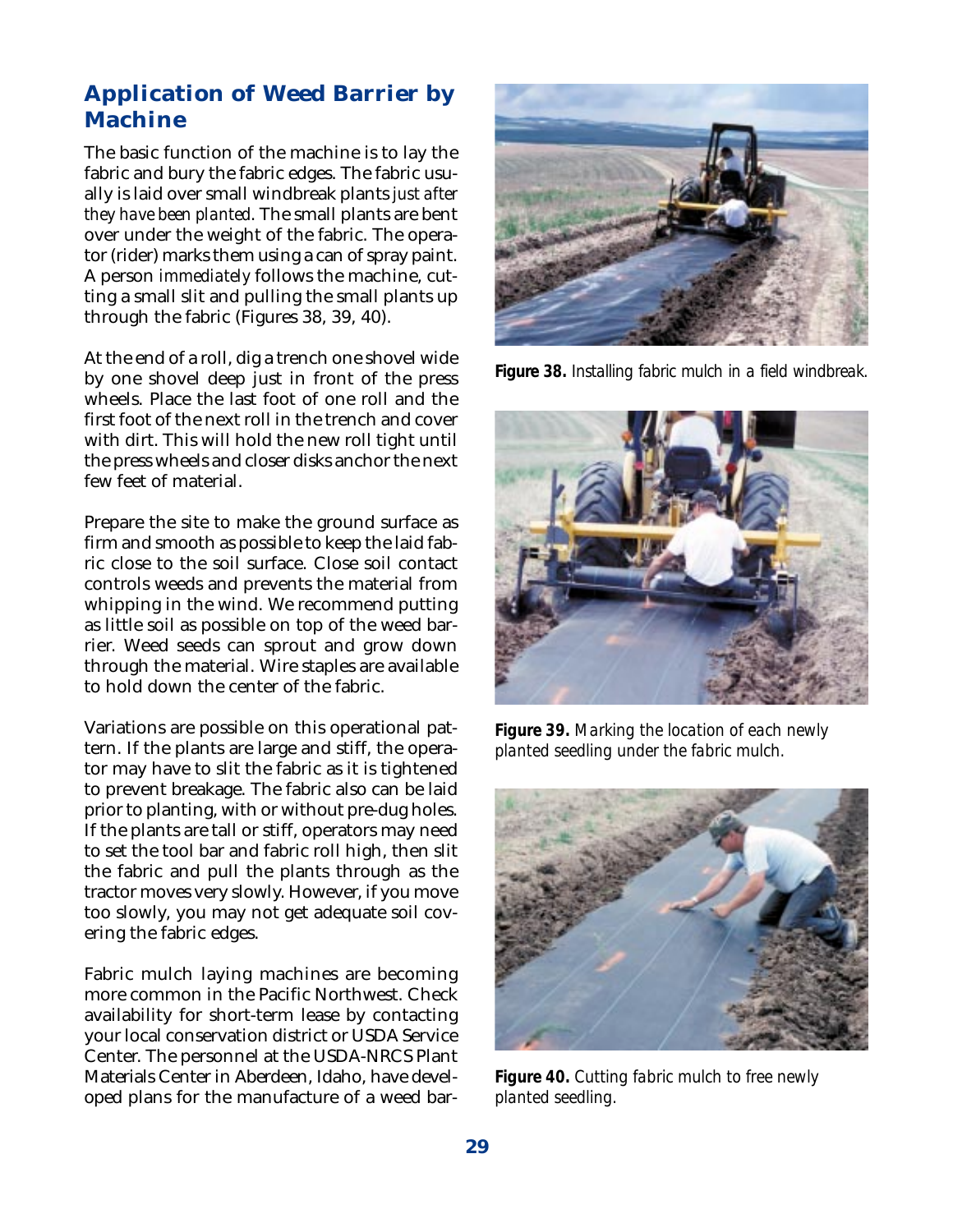rier machine. These plans are available by contacting the center at 1691 A South 2700 West, PO Box 296, Aberdeen, ID 83210-0296. Ask for Technical Note 25, *Function and Operation of a Machine to Lay Weed Barrier Material*, by Simonson and Cornforth.



*"Ninety percent of a successful windbreak is conscientious maintenance,"*

> *Loren St. John, Team Leader, Plant Material Center, USDA-NRCS, Aberdeen, ID*

Although you plan and plant a windbreak to get effective wind protection, some factors will prevent you from achieving your goals unless you can give your trees good care. This section describes commonly needed practices.

#### **Irrigation**

A good supply of moisture close to the soil surface is essential for successful establishment of new tree plantings. In our arid regions, drip irrigation is the best system to use, especially when combined with fabric mulch. Windbreaks have been established on deep loam soils using the fabric mulch but without supplemental watering in Adams County, Washington, which receives less than 10 inches of annual precipitation. Water windbreaks often enough to keep the trees in active growth all summer. Watering frequency depends on soil type, local temperature, and wind conditions. As a rule, water your trees once each week during hot weather in their first growing season. During the second and third seasons, water about once every 10 days.

When you irrigate your trees, leave the water on long enough to get deep-water penetration throughout the root zone. Shallow watering encourages shallow rooting. Stop watering in the fall 3 weeks before the usual date of first frost, which will help your trees harden off to cold

weather. If you have water available in the fall, irrigate the evergreens once more after you have had two hard frosts. This fall watering helps the trees withstand drying winter conditions.

#### **Weed Control**

The first 2 to 3 years after planting are critical times for young trees. Survival relates directly to available soil moisture. Weed control is essential. If you do not control weeds, the chances of tree survival are slim. Usually a combination of cultivation and herbicide treatments results in the best weed control.

Heavy weed cover robs newly planted trees of soil moisture and nutrients. Young trees grown over with weeds or grass may be kept alive by frequent watering, but the tree growth will usually be disappointing. Since weed control is so essential to the success of any farm tree planting, a plan for appropriate and timely application of the cultivation, herbicides, or mulch is vital. After the trees are well established, you can seed grasses in irrigated plantings and substitute mowing for cultivation. In most dryland plantings, the use of fabric mulch is a necessity. This new technology makes it possible to establish and grow trees and shrubs on the most difficult sites (Figure 41).



*Figure 41. Rocky Mountain juniper provides excellent growth under dryland conditions in eastern Washington when fabric mulch is used.*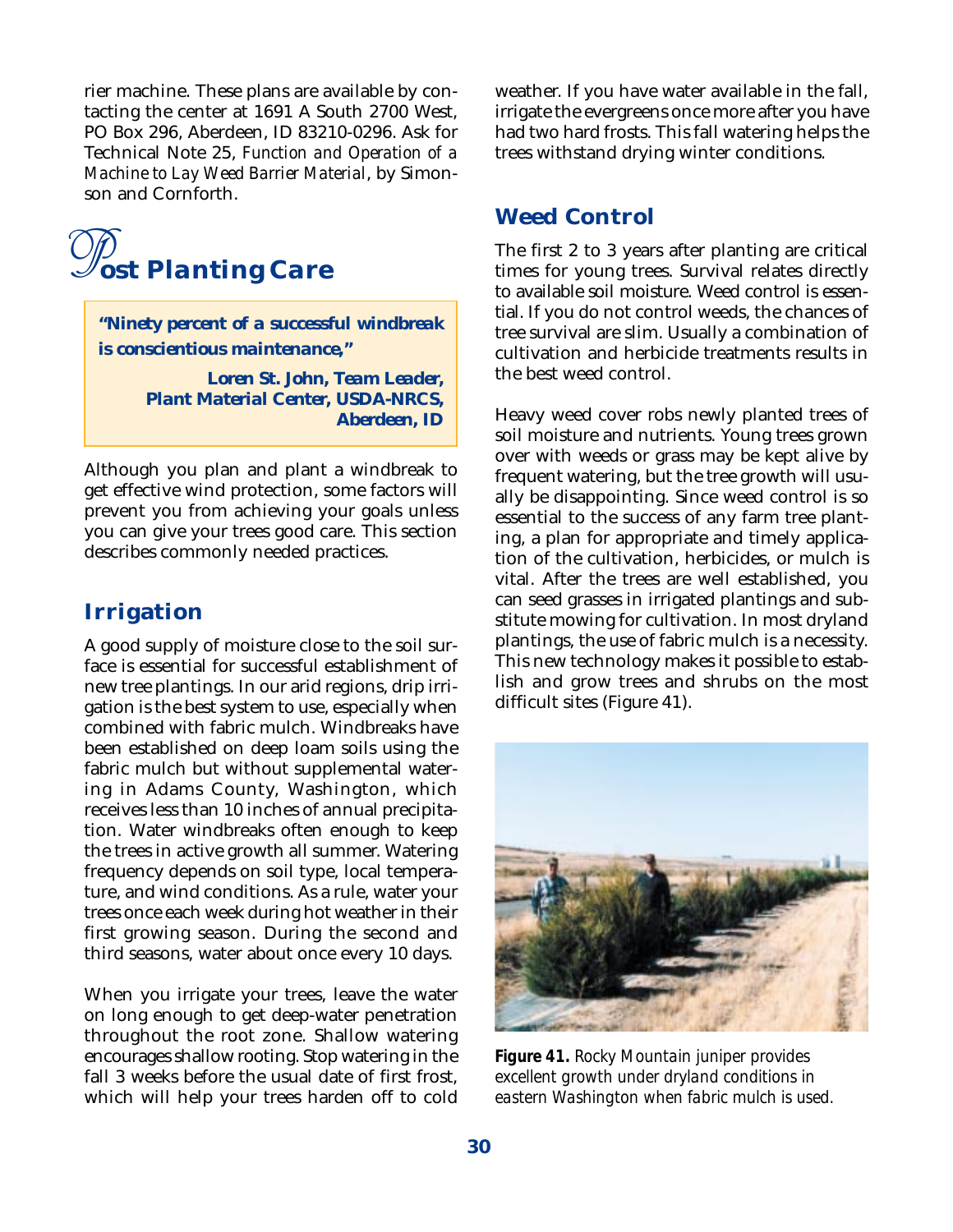#### **Cultivation**

Cultivate your windbreak often to control weeds. Cultivate when the weeds are small, less than 2 inches in height. Shallow cultivation (2 to 4 inches) is best since deep cultivation near the trees destroys many feeder roots and wastes soil moisture. Avoid hilling up the soil around young trees. Covering branches will injure or kill them.

Duck-foot cultivators and spring tooth harrows are good cultivating tools. Disk harrows are not as good but can be used if carefully regulated. While trees are small, over-the-row cultivating may be feasible with side delivery rakes. Putting 16-inch flexible tines in a section harrow can make a good over-the-row cultivator. A dump type rake fitted with smaller wheels does a satisfactory job.

Hand hoeing may be necessary if you do not have equipment to get at weeds within the tree rows. Special tools are available like the grape hoe and shelterbelt cultivator that swing out from the side of a tractor to remove the weeds from within the tree rows. Attaching suitable tines to an old mower bar can make a usable in-row cultivator.

Cultivate irrigated windbreaks for at least 3 years. After the trees are well established, you may seed a cover of low grass to help keep down the weeds. The best practice for dryland windbreaks is to keep your planting clean cultivated as long as possible.

#### **Herbicide Usage**

Herbicides are effective chemical tools for controlling unwanted weeds. Some are safe to use in established plantings, while others should only be used as "directed sprays" on the weeds. Always follow label directions. If herbicides are not applied according to label directions, damage to your trees or soil may result. *Many different herbicides are available; check with your Extension county agricultural educator for proper recommendations*. Recommended herbicides vary

depending on the tree species in the windbreak and the target weed species. The species you wish to protect (site) must appear on the product label, the pest species to control should also be listed.

#### **Fertilizers**

Trees usually make good growth without any fertilizer on agricultural soils. However, most established trees respond favorably to nitrogen or other limiting elements after growing for two seasons or more. In general, do not fertilize young trees at the time of planting unless the planting site is extremely low in fertility. The root systems of young trees are susceptible to damage by fertilization.

Windbreak owners have no single indicator to tell them if trees need fertilizer. Some suspected low fertility conditions or symptoms also could be caused by disease, poor root system, inappropriately applied herbicides, or other problems. These symptoms include leaves of smaller than usual size, presence of light green or offcolor foliage, dead twigs on the ends of branches, very short elongation of branches during the growing season, and general lack of thriftiness or vigor. If any of these symptoms are present, the tree may benefit from fertilization. Similarly, if the tree has been physically injured or has sustained severe defoliation by insects, disease, or hail, fertilization may be helpful during the recovery period.

While windbreak trees require nitrogen, phosphorus, and potassium in the largest amounts, all windbreak trees and shrubs require several other nutrients. These include calcium, magnesium, sulfur, chlorine, iron, manganese, copper, boron, zinc, and molybdenum. Three numbers on all fertilizer packages represent nitrogen, potassium, and phosphorus concentrations in a formulation. For example, 20-10-10 indicates that the formulation contains 20% N, 10% P and 10% K. Most soils contain adequate amounts of these elements, except for iron, which is frequently deficient. To confirm fertility needs, complete a soil test for the site.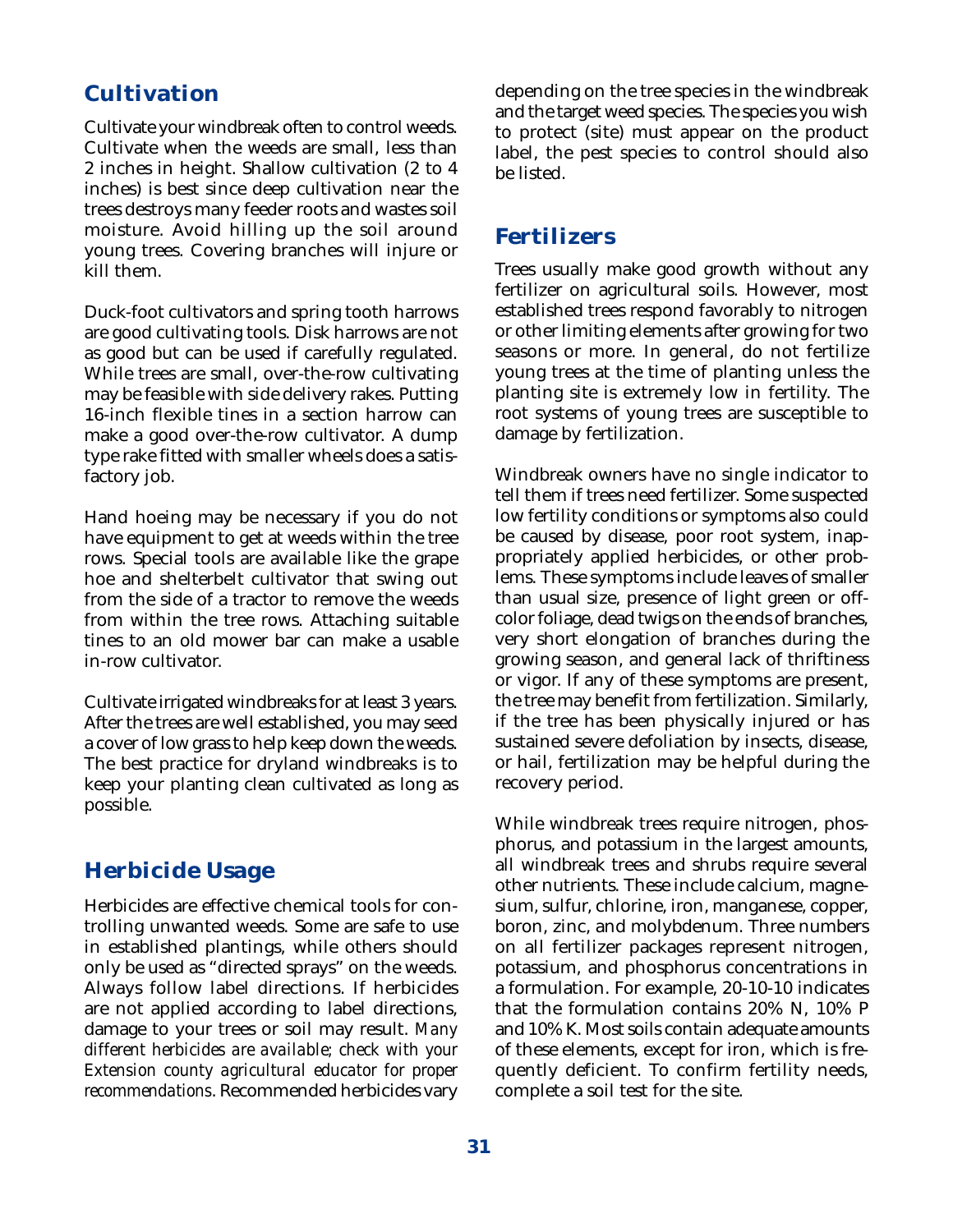#### **Iron Chlorosis**

Specific foliage discoloration may signal some nutrient deficiencies. Prolonged nutrient deficiency will result in poor vigor, making the tree vulnerable to disease and insect attacks, often resulting in the tree's death.

The most commonly occurring discoloration of leaves is the development of a yellow or light yellow-green color. If this discoloration occurs in the areas between the leaf veins, it usually leaves the leaf veins and leaf tissue near the veins a darker green color. This condition, called "chlorosis," is associated with a lack of available iron. The chlorosis may occur only on part of the tree, such as a single branch, or may affect the entire tree. Apply iron-rich fertilizers if this symptom is present. Chelated iron formulations are usually the best. The practicality of this recommendation depends on whether the symptom appears on just a segment of the windbreak or an on entire row. One alternative is to know the soil situation during the planning stage and avoid selecting trees or shrubs most susceptible to chlorosis.

#### **Timing Fertilizer Applications**

For greatest value to the tree, apply fertilizer in the spring as soon as the soil is frost-free or apply on top of a late season snow layer. Fertilizer applied in early spring is available for the tree to use as soon as growth resumes. Since root growth will begin before leaf development, apply fertilizers as early as possible.

Do not fertilize trees in mid-summer because irrigation is not usually sufficient to avoid foliage "burning." Also avoid late summer applications because they may produce new growth tissue that will not harden off sufficiently before fall freezes, resulting in winter injury.

#### **Fertilizer Quantities**

In dryland plantings receiving less than 16 inches of annual precipitation, you can easily do serious damage to evergreens with nitrogen. Use no more than 40 pounds nitrogen per acre. In irrigated plantings, you can apply 80 pounds nitrogen per acre to established trees. For area determinations, include only the area under trees and shrubs, not the area between the rows. Be sure to keep the amount of fertilizer you apply in line with the amount recommended. For example, if the recommendation is 40 pounds nitrogen per acre, this corresponds to 200 pounds per acre of a 20-10-0 fertilizer.



Livestock, poultry, mice, gophers, rabbits, deer, porcupines, insects, diseases, and herbicide drift can be real enemies of farm tree plantings. You can control the threat from livestock and poultry by fencing them out. You will be wise to fence before you plant. If you plant trees next to meadow, hay land, sagebrush areas, or road rights-of-way, you may have to combat mice, gophers, or rabbits (Figures 42 and 43).



*Figure 42. Livestock can damage this excellent windbreak in short order by rubbing, trampling, and compacting the soil.*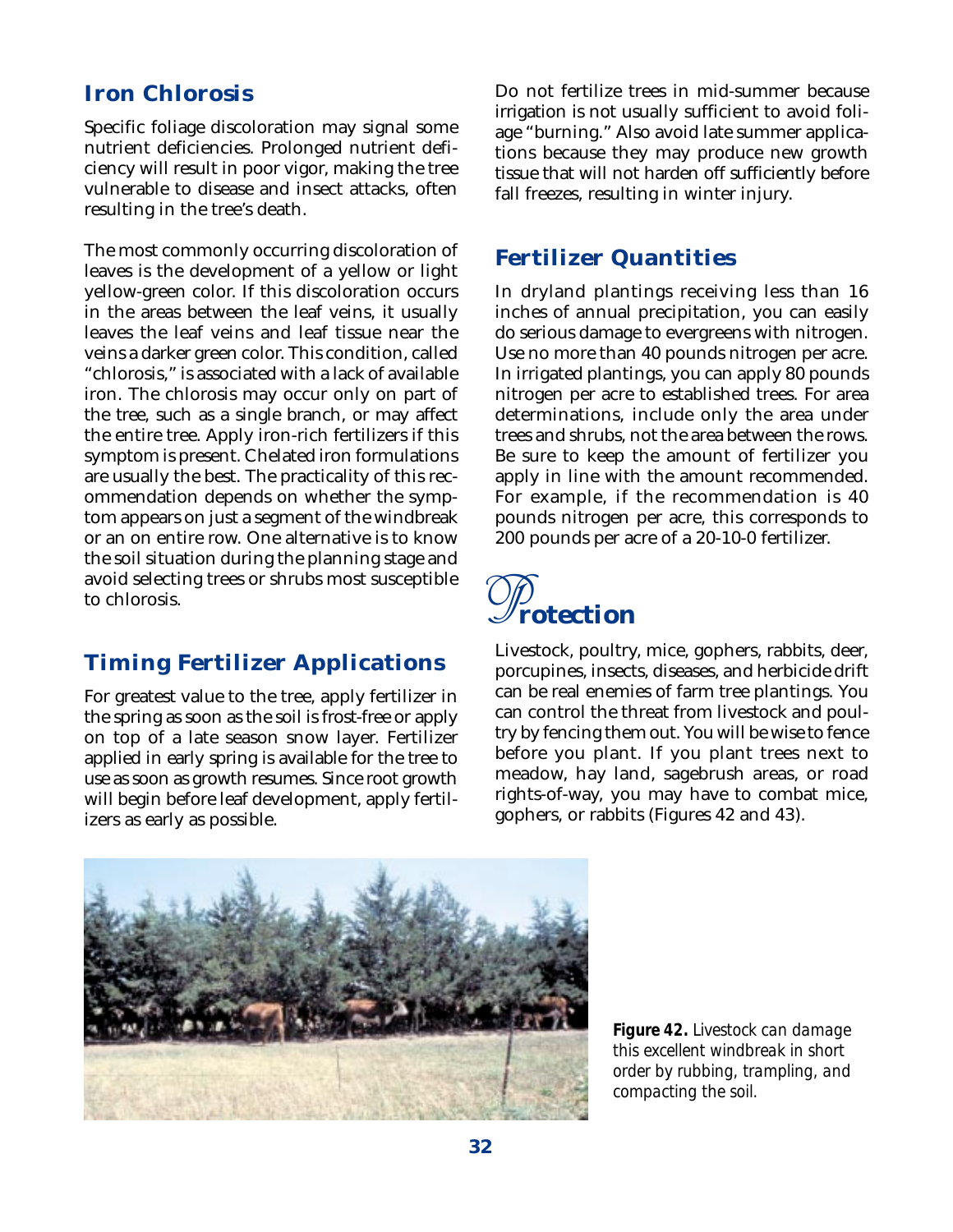

*Figure 43. Windbreak damage caused by livestock grazing.*

Clean cultivation helps keep out mice and gophers but does not provide complete assurance against damage from them. Mice and gophers move into clean plantings under snow cover. You may choose screen wire or hardware cloth cylinders to protect small trees, as fencing can prevent damage from rabbits and rodents. Sometimes live trapping or poisons are the only options.

Examine your windbreak periodically in late fall, winter, and early spring for signs of insect or disease damage. If you discover a pest problem in your tree planting and do not know how to control it, ask the Extension agricultural agent in your county for recommendations.

What appears to be disease damage in farm tree plantings frequently results from the improper use of herbicides. A cause of such damage is repeated occurrences of herbicide drift in fields or along roads. Both deciduous trees and evergreens are affected, but some species are much more susceptible than others. As a group, evergreens in the dormant stage (after bud set) are more resistant to herbicide damage than are deciduous trees in full leaf. However, pines are very susceptible to herbicide drift during active growth in the early spring. New growth on evergreens may wilt, with browning of the needle tips developing later. Twisted, malformed leaders or tree deaths often result.

In deciduous trees, the most serious herbicide damage usually occurs in spring or early summer while the new leaves are still tender. Common symptoms are crinkling or curling of the leaves, fading of the green color between the leaf veins, and stunted leaf and twig development. In severe cases, all new growth on trees may be stunted or deformed and killed.

Soil-active herbicides are not recommended for most windbreak plantings, as the chemicals can be quite damaging to trees with shallow root systems, especially blue and Norway spruces. Herbicide symptoms on these species include a random pattern of purplish colored needles in the tree crown, followed by defoliation.

If your windbreak has herbicide symptoms, minimize tree stress by frequent irrigation, by fertilizing the following spring, and by controlling aphid and scale insects. In most cases, the trees will survive from a single herbicide application. Death is most always attributed to repeated herbicide contact.

## $\mathscr R$ *enovation of Old Plantings*

Trees in many old windbreaks and other farm tree plantings show sparse crowns, dying branches, and other signs of low vigor (Figure 44). Over-



*Figure 44. Renovation of old windbreak using eastern redcedar in the Great Plains region. Rocky Mountain juniper is the preferred species in the Pacific Northwest for a similar application.*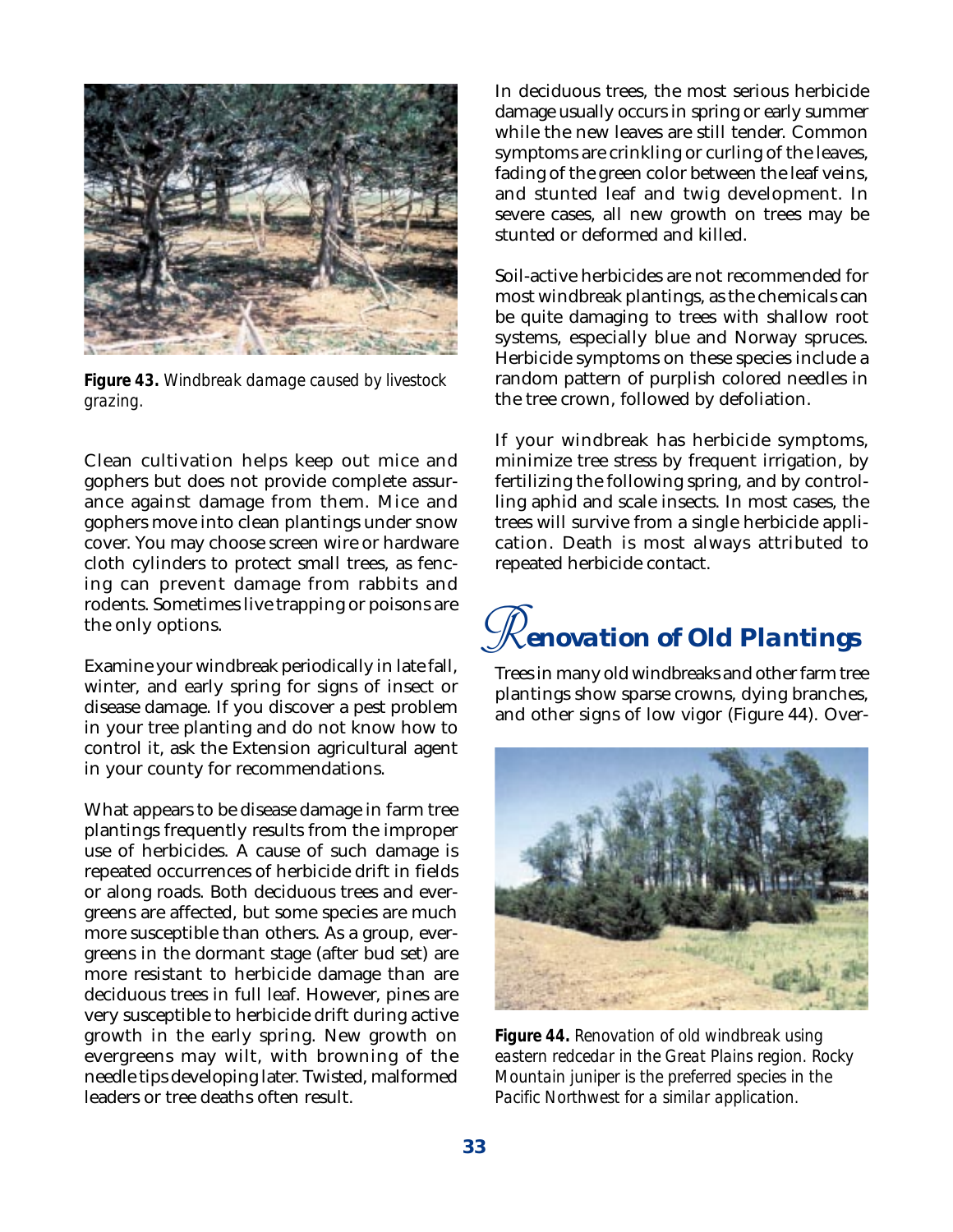crowding often causes these conditions. Old plantings commonly were made with spacing too close to give the trees room to grow. The trees probably did well during their early years, but long before reaching maturity, they were crowding each other severely. Growth rate slowed down, vigor decreased, and the trees became more susceptible to disease, insects, drought, and herbicides. Often the older windbreak has grown less effective due to the decrease in density, especially near the ground.

In an old planting, thinning or cutting out the weaker trees helps strengthen the remaining ones. Remove every other tree within the row or, if some rows are overtopped or almost entirely dead, remove them completely. Fertilizers aid in rejuvenating old plantings, particularly black locust and Siberian pea shrub.

Enlargement plantings are a form of windbreak renovation. If the main windbreak is not too weak, simply add new rows to it on either the windward or leeward sides, space permitting. Use evergreen trees or dense shrubs to increase the density near the ground for improved wind reductions and snow catchments (Figure 45).



*Figure 45. Twin rows of eastern redcedar are often used to renovate older windbreaks in the Great Plains region. Rocky Mountain juniper is the preferred species in the Pacific Northwest for a similar application.*

Rejuvenation options are often site specific. Seek help from your local Extension agent or USDA-NRCS specialist for rejuvenation alternatives (Figure 46).



*Figure 46. Renovated windbreak protecting this clean cultivated field.*

#### *A Final Word*

In the past, windbreaks were thought to be conservation practices that would provide benefits way off in the future. This notion is no longer true as new establishment technologies, coupled with better tree and shrub species, result in effective barriers in just a few years, even on the harshest sites in the arid regions of the Pacific Northwest (Figure 47).



*Figure 47. This windbreak is providing benefits just a few years after establishment.*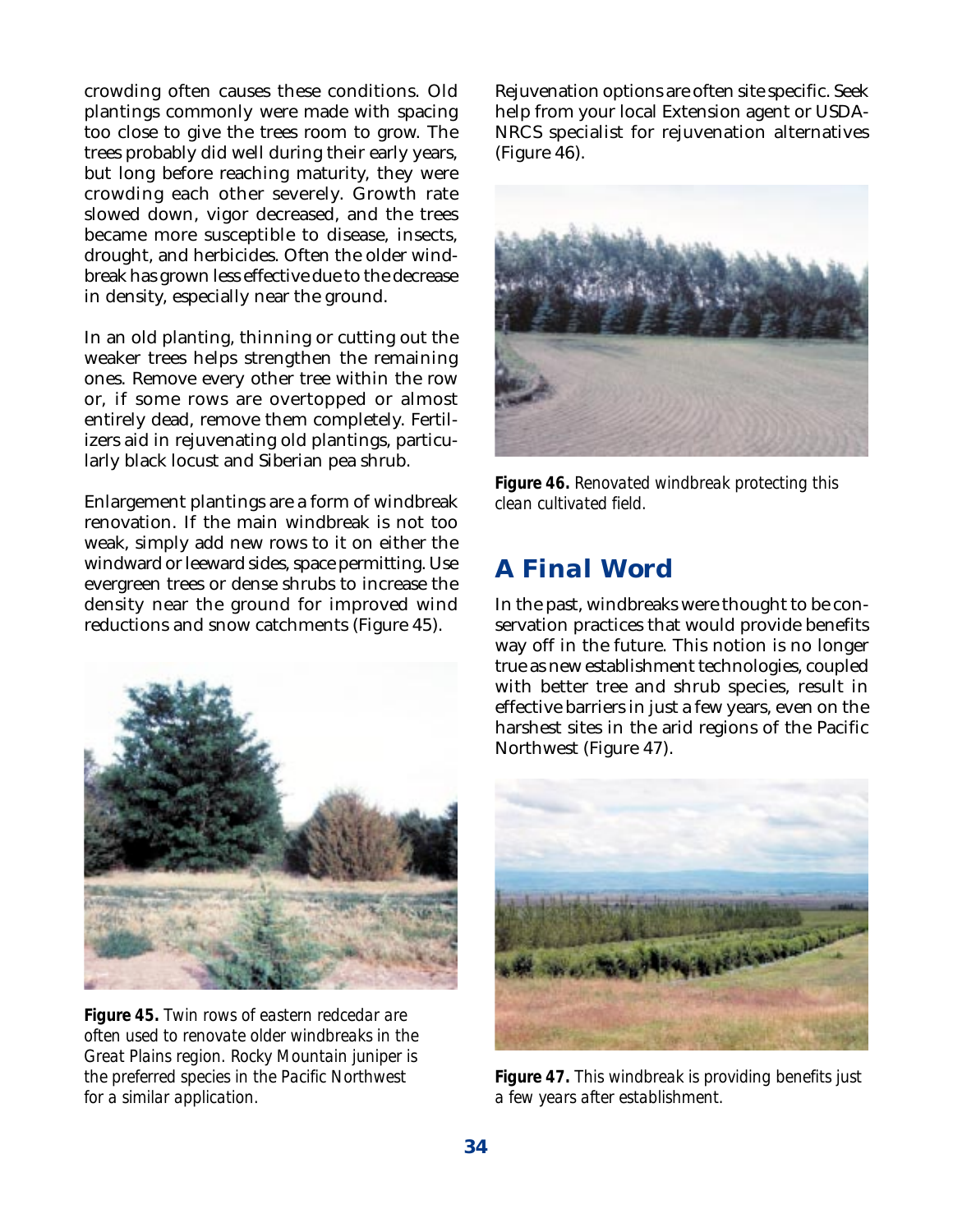#### *rces of Additional Information S*

You may obtain additional information, advice, or planning assistance from any of the following:

- Washington State University, University of Idaho, and Oregon State University Extension Services: located in virtually every county of the three states.
- District Conservationist, or a forestry or agroforestry specialist with the USDA.
- Natural Resources Conservation Service, located at the USDA Service Center.
- The local soil and water conservation district.

## *ources of Planting Stock S*

#### **State or Federal Nurseries**

Each of the three Pacific Northwest states has a publicly owned nursery established to provide tree and shrub planting stock to rural landowners at reasonable costs. Tree and shrub species commonly used for windbreak plantings can be purchased from these nurseries:

**• Idaho**

University of Idaho **Forest Research Nursery** PO Box 441137 Moscow, Idaho 83844-1137 (208) 885-3888

#### **• Washington**

Department of Natural Resources **Webster Forest Nursery** 9805 Blomberg St SW PO Box 47017 Olympia, WA 98504-7017 (360) 753-5305—Toll Free: (877) 890-2626 **• Oregon**

Oregon Department of Forestry **D. L. Phipps Nursery** 2424 Wells Rd. Elkton, Oregon 97436 (541) 584-2214

Contact each nursery for ordering and price information. Planting stock purchased from these public nurseries has a few restrictions:

- Trees may not be planted inside the limits of incorporated towns or cities.
- Trees may not be used for ornamental purposes.
- Trees may not be resold with roots attached.
- Trees may not be planted outside the state in which they were ordered.

#### **Commercial Nurseries**

Many commercial nurseries produce seedlingsize trees for farm and forest plantings. They frequently have species or varieties of trees and shrubs not available from the public nurseries. There is no restriction on the use of planting stock purchased from a commercial nursery. Purchase trees only from nurseries that provide quantity prices, as individual potted trees would be very expensive. Ask your Extension county agent or USDA-NRCS district conservationist for a list of commercial nurseries that produce seedling trees for farm plantings.

#### **Soil Conservation Districts**

A third source of tree stock is Conservation Districts. Conservation Districts often purchase trees from commercial nurseries in large quantities. The districts then resell the trees to individuals as a service. Contact your local district or USDA-NRCS office for details.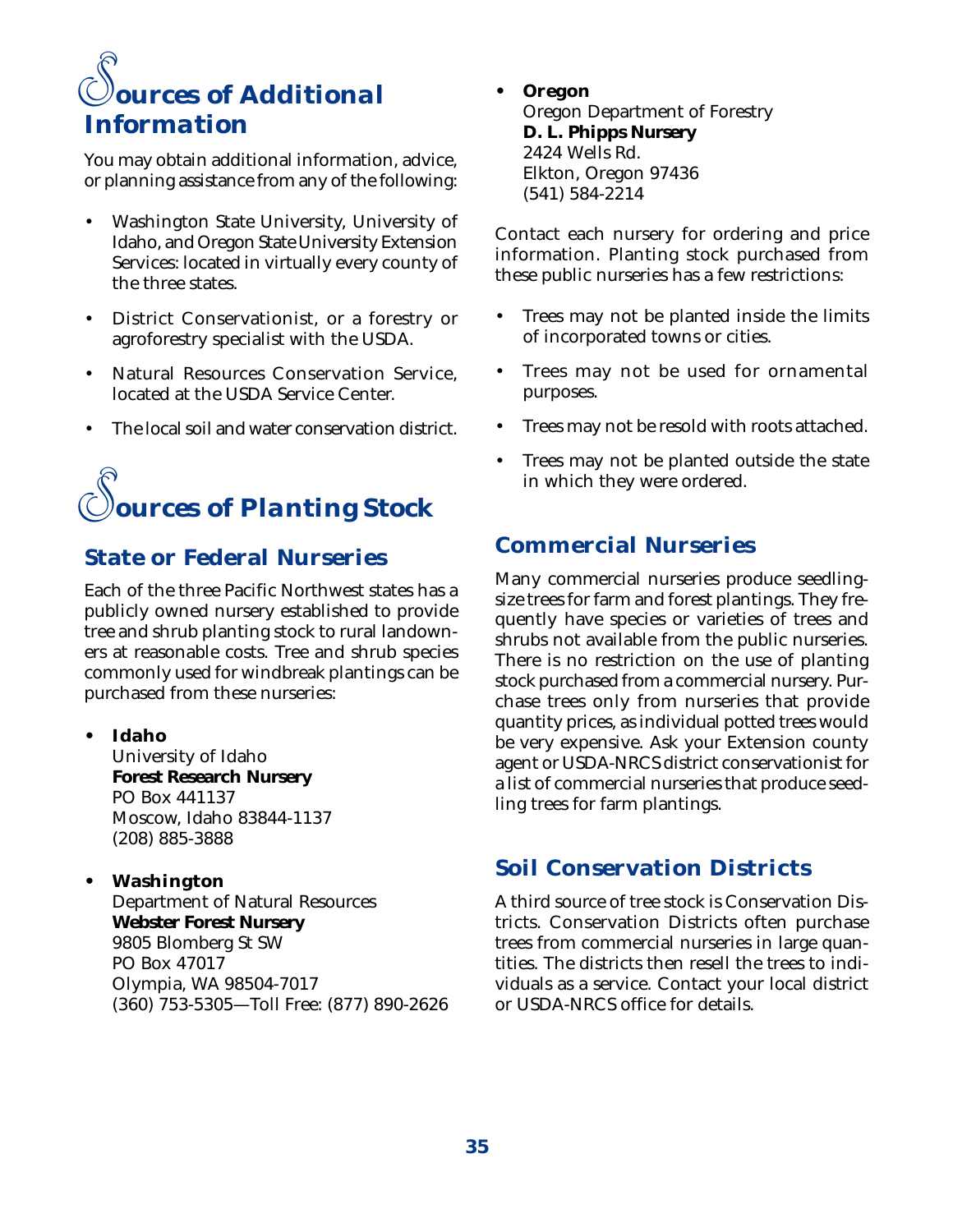## *ndividual Species I Characteristics: Shrubs*

#### **Siberian pea shrub** (*Caragana arborescens*)

A dense, attractive, many stemmed shrub. Grows rapidly. Has long life, adapts to a wide range of soils and elevations. Generally insect and disease free. Sprouts from root collar only. Good for dryland or irrigated plantings. Reaches full size on irrigated land in 5 to 7 years, on dryland in 10 to 12 years. Can be trimmed to make an excellent protective hedge. Forms a superior windbreak shrub adaptable to the whole region. It is weakened by repeated 2,4-D exposures.

#### **Skunkbush sumac** (*Rhus trilobata*)

A dense, attractive, many stemmed shrub. Grows well on very droughty sites. Adapts to a wide range of soil and salinities. It has the ability to grow in dryland conditions having as little as 10 inches of annual precipitation. Growth rates are much better under drip irrigation. The deep green summer foliage changes to bronzy red in fall, and clusters of red fruit develop in late summer. Fruit provides excellent fall and winter food as soft mast for birds. Produces light yellow flowers.

#### **Common lilac** (*Syringa vulgaris*)

Very dense. This long-lived shrub has a low to medium growth rate. It adapts to a wide range of soils and elevation. Sprouts heavily, mainly at the root crown, but spreads slowly. Makes excellent hedge or shrub row in windbreak. Has high aesthetic value. Occasionally becomes infested with scale insects, extremely sensitive to 2,4-D. Has high resistance to drought and cold.

#### **Amur** or **freedom honeysuckle** (*Lonicera* spp.)

Attractive, globe shaped, many stemmed shrub. Bears numerous pink or white flowers. Red fruit holds on until fall. Provides good wildlife food and cover. Improved varieties not commonly subject to insect or disease problems. Does well on most soils.

#### **Common privet** (*Ligustrum vulgare*)

An extremely dense, attractive shrub producing medium to rapid growth. Needs welldrained soil. A nearly ideal plant for low, single-row windbreaks, as well as the shrub row in multiple-row plantings.

#### **Nanking cherry** (*Prunus tomentosa*)

An attractive, upright shrub with a fast growth rate. Produces abundant, edible fruit that makes good jelly. Fruit is retained throughout winter and makes good wildlife food. Some hybrid varieties grow to 10 feet tall. Has fair to good windbreak qualities. Few insect or disease problems. Do not plant near cherry orchards because it is an alternate host to Western X cherry disease. Does not do well in the coldest areas.

#### **Peking cotoneaster** (*Cotoneaster acutifolia*)

Similar to Nanking cherry. Will grow on severe sites. Moderate growth rate. Withstands drought well. Produces abundant fruit retained throughout the winter. An excellent species for adding wildlife value to a windbreak. Few insect or disease problems.

#### **Mugho pine** (*Pinus mugo*)

An attractive, compact evergreen shrub with moderate growth rate. Does best on fertile, well-drained soils. Performs best as a windbreak shrub at elevations below 4,500 feet as winter burning is a problem above this elevation.

## *ndividual Species I Characteristics: Deciduous Trees*

#### **Golden willow** (*Salix alba* var. *vitellina*)

A medium-size tree having good growth form for windbreak use. Bright yellow to orange colored young branches make it attractive in winter. Grows rapidly; adapts to a wide range of soil and moisture conditions. Sprouts only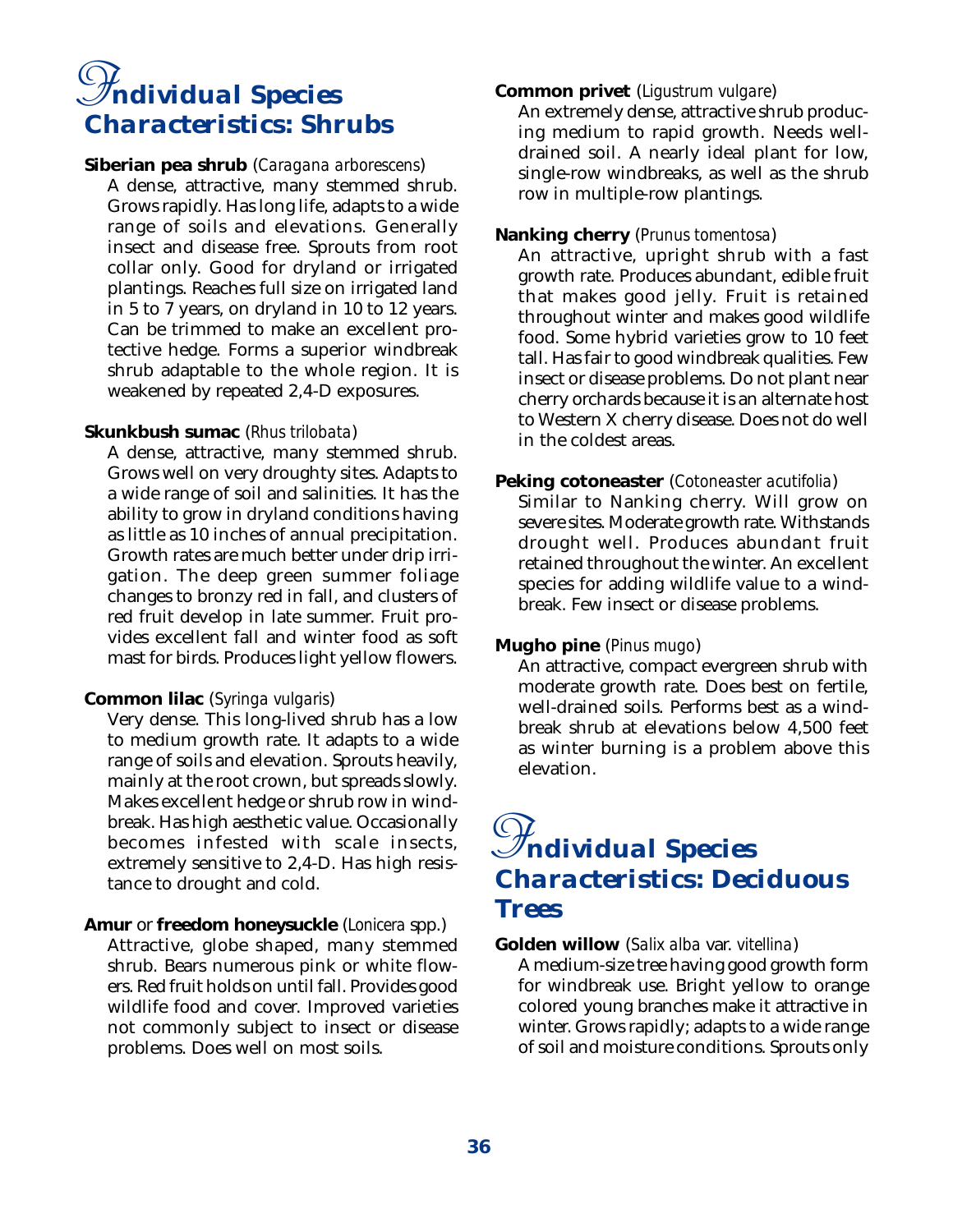from roots and does not spread from runners. Subject to severe damage from scale insects and aphids. Use for dryland plantings only if supplemental moisture is available. Excellent in the Palouse. Poor for firewood.

#### **Black willow** (*Salix nigra*)

Grows very rapidly under irrigation. Forms broad, moderately dense globe-shaped crown. Usually produces several stems from near ground level. Serves well as a middle row in windbreaks. Not very suitable for single row plantings because of its low, wide spreading branches. Has performed well in localities having salty soils and high water tables, where establishment of other species was difficult. Subject to damage by scale insects. Poor for firewood.

#### **Black locust** (*Robinia pseudoacacia*)

Has rapid growth rate. Forms moderately dense crown. Tolerates very hot climates. Adapts to a wide range of soil conditions but does not withstand water logging. Locust borer is a serious insect problem in young trees. Not recommended for ditch bank or fencerow plantings because injured roots produce thickets of sprouts. Requires little maintenance once it is established. A widely used tree providing good shade, aesthetic and wildlife values. The locust borer makes it impractical for new plantings. Excellent for firewood.

#### **Honey locust** (*Gleditsia triacanthos* var. *inermis*) Medium to tall tree. Fairly drought resistant. Withstands alkaline soils well. Attractive zigzag twigs, fine textured leaflets. Two- to fourinch thorns. Fruit is a large 12-inch (maximum) pod. Winter injury on harsh sites. Good for firewood.

#### **Hybrid poplar** (*Populus x* spp.)

Grows rapidly. Has dense crown and good form. Does best under irrigation but performs well in dryland plantings receiving 25 inches or more annual precipitation. Provides quick protection. Suckers develop from injured roots. Do not plant near field drains or along irrigation ditches. Susceptible to poplar and willow borer. Much clonal variation; purchase

stock from a source field tested in your area. (*Note: There are many hybrid poplars. Be sure to get the correct variety for your area.*) Poor for firewood.

**Green ash** (*Fraxinus pennsylvanica* var. *lanceolata*)

A deep-rooted, long-lived tree having a dense, symmetrical, and attractive crown. Growth may be slow at first but becomes moderate to rapid after tree is established. It will be overtopped by more rapidly growing trees, such as black locust and Siberian elm, if planted too close to them. Sprouting is negligible. An excellent tree for ditch bank and fence row plantings. It is more winter hardy and salt tolerant than black locust. It is damaged by herbicide sprays but is more resistant than Siberian elm. Subject to damage by scale insects and aphids. Excellent for firewood.

#### **Lombardy poplar** (*Populus nigra* var. *italica*)

Overplanted throughout the Pacific Northwest, where it is not generally recommended. Grows very rapidly, reaching 40 feet in 12 years under favorable conditions. Has very narrow, though fairly dense, crown. Makes good middle row where fast growth and extra windbreak height are desired. Subject to some canker diseases and heart rot, especially if trees have been damaged by topping, fire, or other causes. Windfirm unless diseased. Susceptible to poplar and willow borer. Short lived. Poor for firewood.

#### **Russian olive** (*Elaeagnus angustifolia*)

Do not use this tree along ditch banks, in wet pastures, or along streams. A small tree with dense, attractive crown. A superior tree for windbreak, wildlife, and aesthetic values and for drought resistance. Makes a dense hedge when clipped. Its spiny-tipped twigs make a dense planting an almost impenetrable barrier. Considered one of the best deciduous species for dryland plantings in the region. Grows rapidly, especially on good soil with ample moisture. Adapted to a wide range of soils. Sprouting is negligible, but it spreads by seed where soil moisture is adequate. More resistant to spray damage than other deciduous species but not as resistant as dormant evergreens.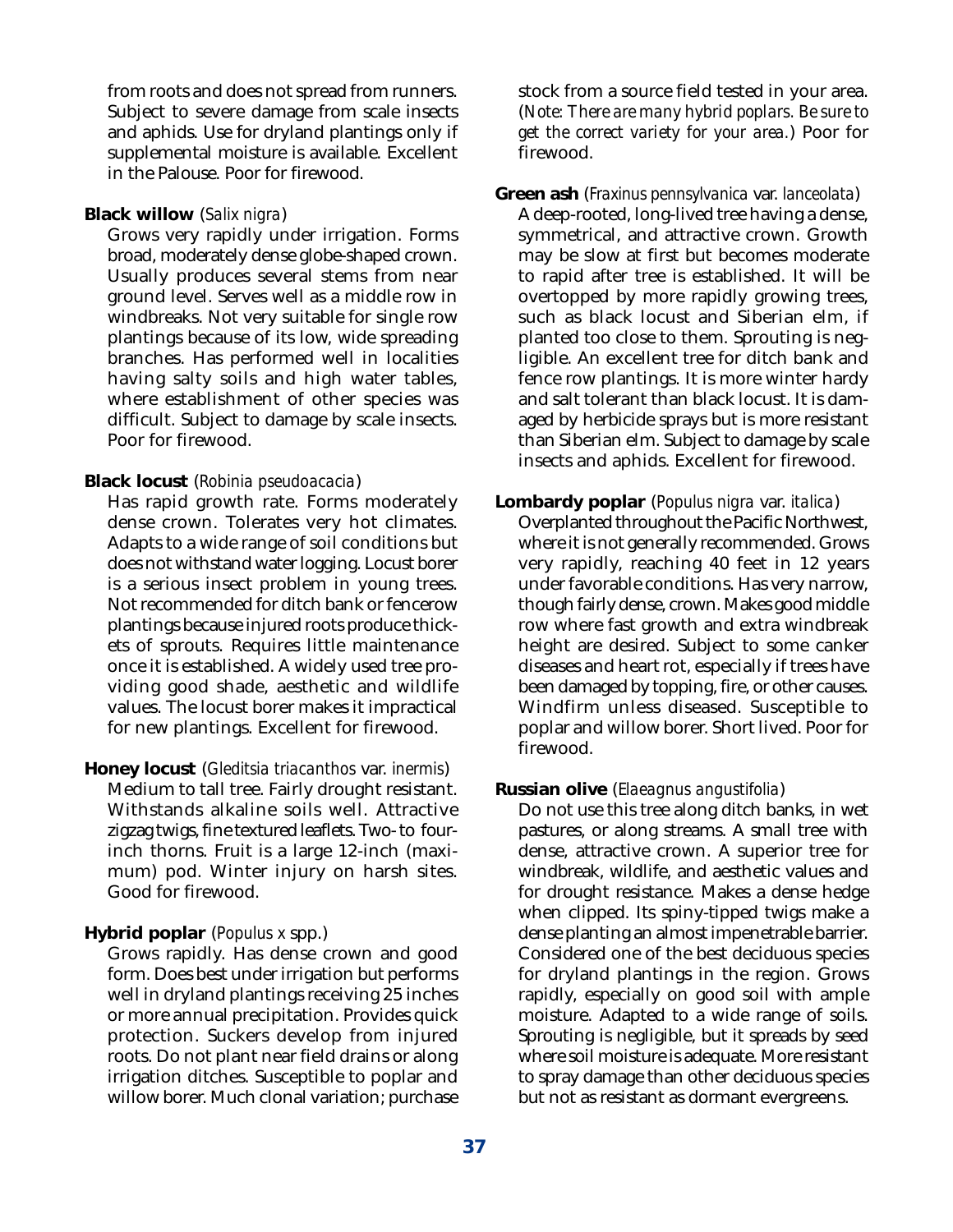## *ndividual Species I Characteristics: Evergreens*

#### **Rocky Mountain juniper**

(*Juniperus scopulorum*)

Excellent success when planted using the new fabric mulch. Achieves medium to rapid growth. Forms very dense, symmetrical crown. Adapted to wide soil variations. Tolerates high water table. A superior small windbreak tree for this region. Bare-rooted planting stock is difficult to establish on dry land but does well once established. Subject to damage by spider mites; sometimes a host to cedar apple rust.

#### **Eastern redcedar** or **Virginia juniper**

(*Juniperus virginiana*)

Has moderate to fast growth rate. Similar in appearance to Rocky Mountain juniper and generally as adaptable. It is easily established except on very dry sites and at high elevations. Well liked for single row screens. Subject to attack by cedar apple rust. Do not plant near apple orchards.

#### **Northern white cedar** (*Thuja occidentalis*)

Commonly called Arborvitae. Moderate growth rate. Forms very dense, attractive crown. Holds lower branches well. Makes a dense singlerow windbreak or leeward row in a multiple row planting. Survives well under irrigation where soils are not highly saline. No known insect problems; is susceptible to *Phytophthora cinnamomi*. Has not been widely used, but existing plantings indicate it is a good tree for many localities. Well-liked in Oregon for single-row screens and windbreaks.

#### **Austrian pine** (*Pinus nigra*)

Has medium growth rate. Develops very dense symmetrical crown for a pine. Holds lower branches well. An excellent tree under irrigation but sometimes fails in low rainfall dryland plantings after 10 to 12 years. If planted without supplemental watering in localities receiving less than 20-inch annual precipitation, it needs a deep, fertile soil with good moisture holding capacity. Considered an excellent species for the Columbia Basin.

Ponderosa pine is preferred in Wasco, Gilliam, Sherman, and Morrow counties, Oregon. Usually remains free of insect and disease problems. Susceptible to iron chlorosis. Moderate for firewood.

#### **Incense cedar** (*Calocedrus decurrens*)

Recommended for western Oregon in the Willamette and interior valley regions only, but not to be planted within a mile of commercial pear orchards, as it is the alternate host for Northwest pear rust. Medium to good growth on better soils. Develops a nice symmetrical crown that holds lower branches well. It can grow in many soil types including rhyolite, sandstone, and serpentine. Tolerates dry summer conditions. Free of major insect and disease problems when tree vigor is maintained.

#### **Scotch pine** (*Pinus sylvestris*)

Has rapid growth rate. Crown density is usually medium. Lower branches shade out and die if they do not get full sunlight. Adapts to a wide variety of soil conditions. Withstands permanently moist soil conditions better than ponderosa pine. Susceptible to a variety of needle diseases in wet climates. Sequoia pitch moth can be a serious problem in western Oregon if lower branches are pruned in the growing season. A widely used tree for windbreaks. Many strains of Scotch pine are available. Some have poor form. Spanish burgo variety does well in Idaho. Moderate for firewood.

#### **Blue spruce** (*Picea pungens* var. *glauca*)

Growth rate is unusually slow for first 5 years after planting but has medium growth rate after that. Crown is very dense with attractive pyramidal form. Traps and holds snow well. Makes an excellent windbreak species in most of the region. Color varies from green to blue. Sometimes it is difficult to establish. Subject to damage by spider mites, scale insects, and spruce gall adelgid.

#### **Norway spruce** (*Picea abies*)

Grows rapidly. Develops a very dense crown that extends to the ground unless the base of the crown is in heavy shade. Moisture and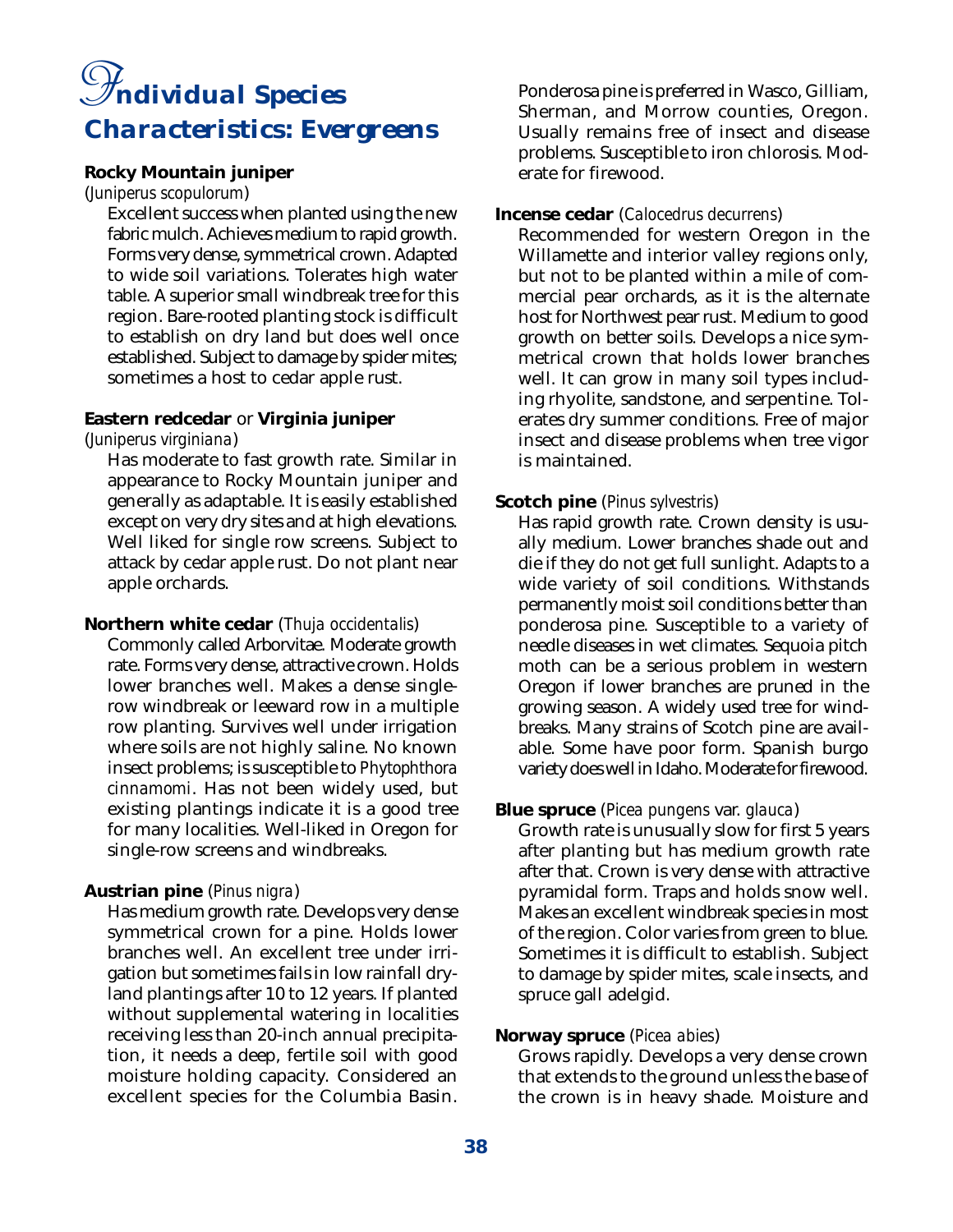soil fertility requirements are higher than for the pines. Does fairly well in dryland plantings if soil is deep and fertile. Subject to spider mite and spruce bud scale damage. Sometimes becomes stunted in growth due to zinc deficiency. Spruces are poor choices for firewood.

#### **Ponderosa pine** (*Pinus ponderosa*)

Has moderate growth rate. Crown is symmetrical and fairly dense. Needs full sunlight for best development. Lower branches shade out and die under close spacing. Adapts well to a variety of soil conditions but must have good drainage. Withstands hot, dry sites well. Can be damaged or killed by too much irrigation. Generally free of insect and disease problems. Many consider this the most reliable evergreen for windbreaks. Highly preferred in Oregon and in much of the Columbia Basin. Moderate for firewood.

#### **Douglas-fir** (*Pseudotsuga menziesii*)

Generally not a good windbreak tree in the arid areas of the PNW. Has medium growth rate. Crown is dense and symmetrical. Needs a well-drained soil. More difficult to establish under irrigation than Scotch pine or Norway spruce. Sometimes difficult to establish on grassland soils. Growth is generally slow without supplemental watering in areas receiving less than 18 inches annual precipitation. Good for firewood.

#### **Lodgepole pine** (*Pinus contorta*)

Generally not a good windbreak tree in the arid areas of the PNW, but commonly found along the coast in very sandy soils. Also known as shore pine. Has slow growth rate. Crown is dense on poor sandy soils and thin on better sites. Tolerates salty atmosphere and periodic flooding as well as any conifer. Fair to poor for firewood.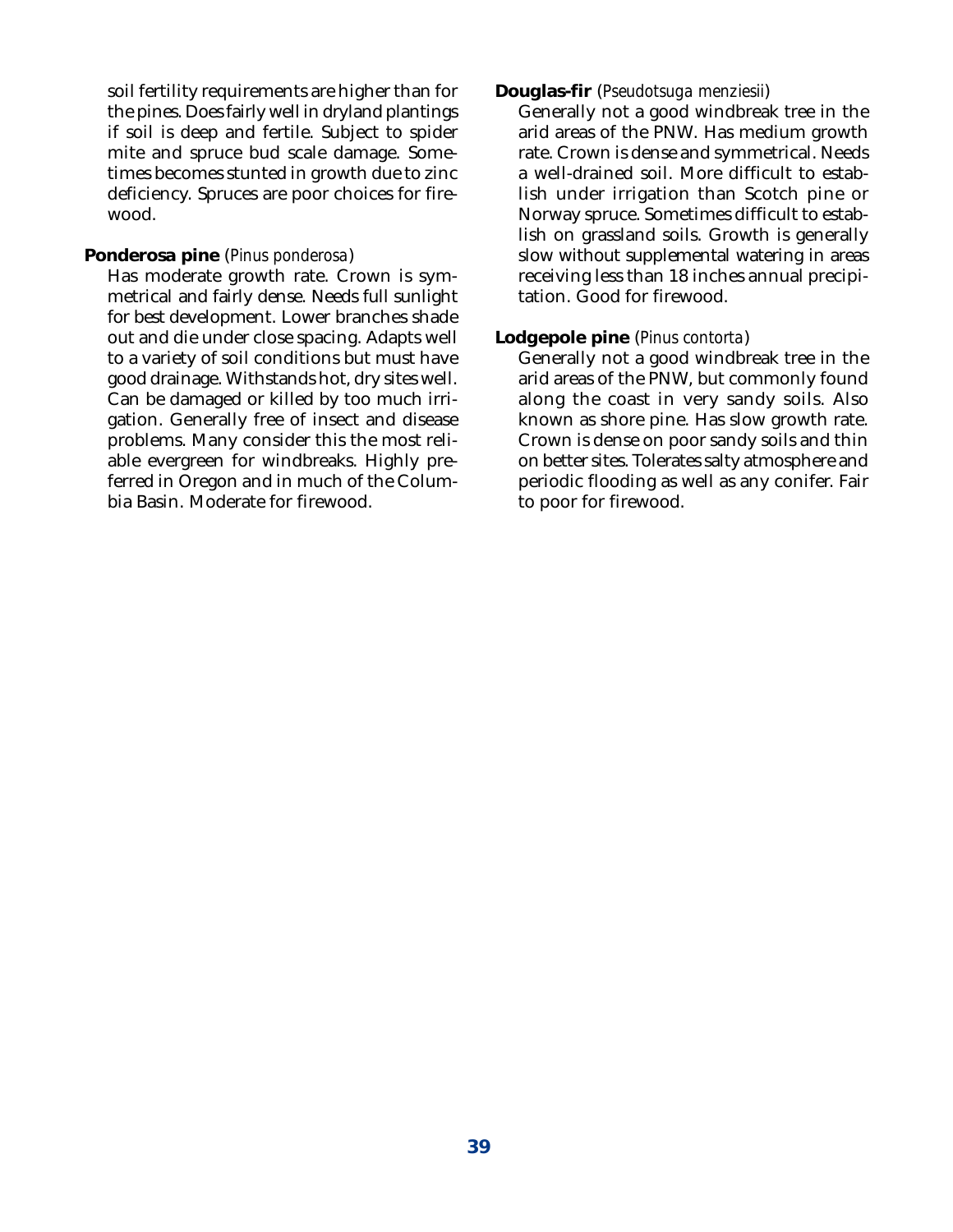

Atchison, Robert L., and Leah B. Riche, 1996. Weed Barrier Fabric Mulch for Tree and Shrub Plantings. Kansas State University Cooperative Extension Service, MF-2216.

Boehner, Patricia, and James Brandle. Windbreak Establishment. University of Nebraska Cooperative Extension, EC 91-1764-B.

Brandle, James, Tom Wardle, and Gerald Bratton. 1992. Working Trees for Carbon: Windbreaks in the US. USDA-National Agroforestry Center. Available from www.unl.edu/nac.

Brandle, James, and H. Doak Nickerson. Windbreaks for Snow Management. University of Nebraska Cooperative Extension, EC 96-1770-X.

Brandle, James, and Laurie Hodges. Field Windbreaks. University of Nebraska Cooperative Extension, EC 00-1778-X.

Brandle, James, and Sherman Finch. How Windbreaks Work. Nebraska Cooperative Extension, EC 91-1763-B.

Garrett, H.E., W.J.Rietveld, and R.F. Fisher, Eds. 2000. North American Agroforestry: An Integrated Science and Practice. American Society of Agronomy. 402p.

Josiah, Scott J. 2000. Discovering Profits in Unlikely Places: Agroforestry Opportunities for Added Income. University of Minnesota Extension Service, BU-7407-S.

Kuhn, Gary, James Robinson, Bruce Wight, and Lyn Townsend. 1996. USDA-NRCS, Agroforestry Tech. Note 1.

Quam, Vernon, LaDon Johnson, Bruce Wight, and James Brandle. Windbreaks for Livestock Operations. University of Nebraska Cooperative Extension, EC 94-1766-X.

Quam, Vernon, James Brandle, and Teresa Boes. Windbreaks in Sustainable Agricultural Systems. University of Nebraska Cooperative Extension, EC 91-1772-X.

Stange, Craig, and James Brandle. Windbreak Management. University of Nebraska Cooperative Extension, EC 96-1768-X.

Stange, Craig, Jon Wilson, James Brandle, and Mike Kuhns. Windbreak Renovation. University of Nebraska Cooperative Extension, EC 98-1777-X.

Tyndall, John, and Joseph P. Colletti. 2001. Air Quality and Shelterbelts: Odor Mitigation and Livestock Production, A Literature Review. USDA National Agroforestry Center Sponsored Research Project, Forestry Department, Iowa State University.

Wight, Bruce, Teresa Boes, and James Brandle. Windbreaks for Rural Living. University of Nebraska Cooperative Extension, EC 91-1767-X.

\_\_\_\_\_\_, Windbreaks for Conservation. 1969. USDA-Natural Resources Conservation Service, Agricultural Information Bulletin No. 339, 25 p.

\_\_\_\_\_, 2001. NAC Free Informational/Educational Agroforestry Materials—NAC Publication List. Summer 2001. Available from www.unl.edu/nac

\_\_\_\_\_, 1999. Living Snow Fences. USDA-NRCS, Idaho State Office, Boise, ID.